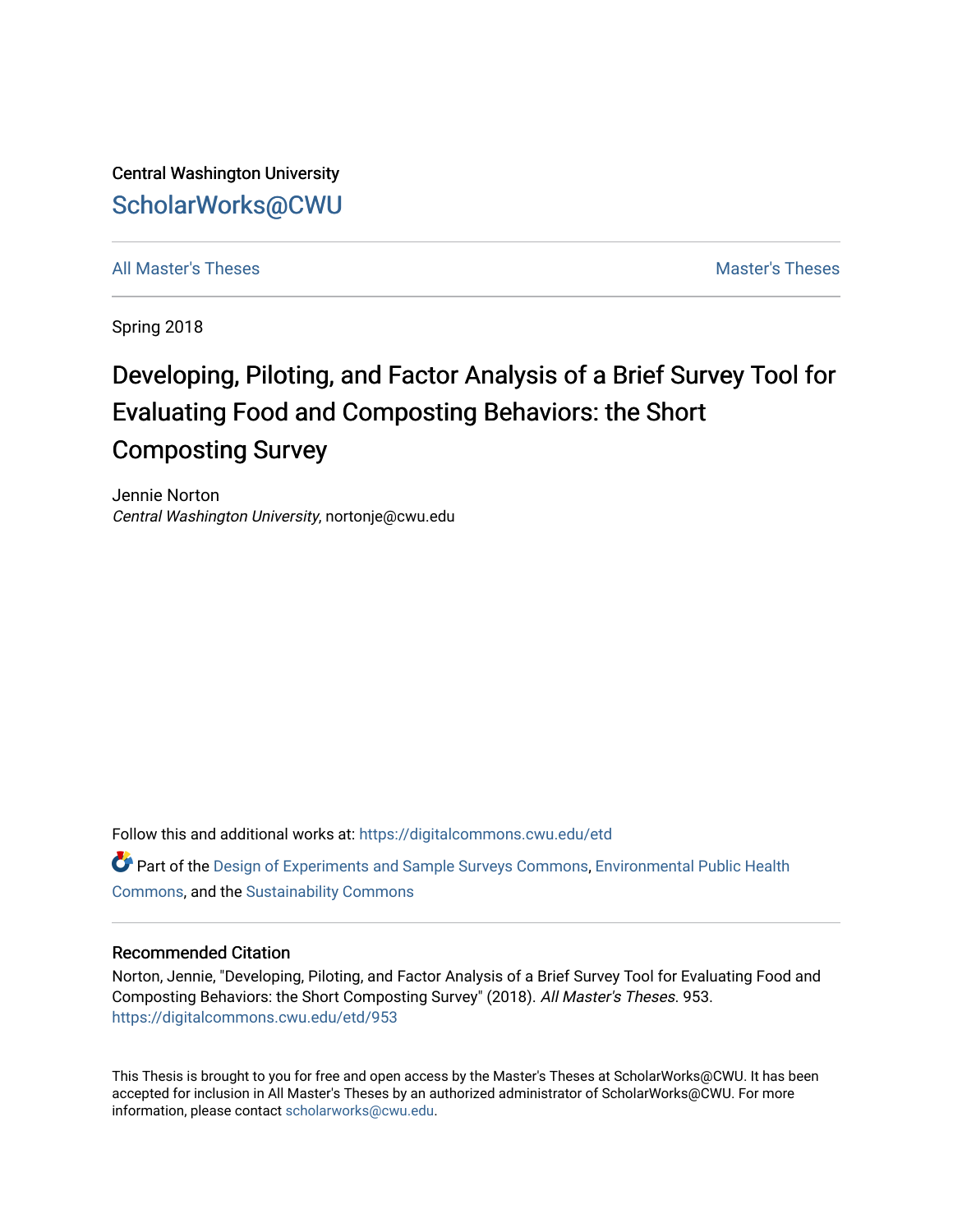# DEVELOPING, PILOTING, AND FACTOR ANALYSIS OF A BRIEF SURVEY TOOL FOR EVALUATING FOOD AND COMPOSTING BEHAVIORS:

## THE SHORT COMPOSTING SURVEY

A Thesis

\_\_\_\_\_\_\_\_\_\_\_\_\_\_\_\_\_\_\_\_\_\_\_\_\_\_\_\_\_\_\_\_\_\_

Presented to

The Graduate Faculty

Central Washington University

\_\_\_\_\_\_\_\_\_\_\_\_\_\_\_\_\_\_\_\_\_\_\_\_\_\_\_\_\_\_\_\_\_\_\_

In Partial Fulfillment

of the Requirements for the Degree

Master of Science

Nutrition

\_\_\_\_\_\_\_\_\_\_\_\_\_\_\_\_\_\_\_\_\_\_\_\_\_\_\_\_\_\_\_\_\_\_\_

by

Jennie Norton

May 2018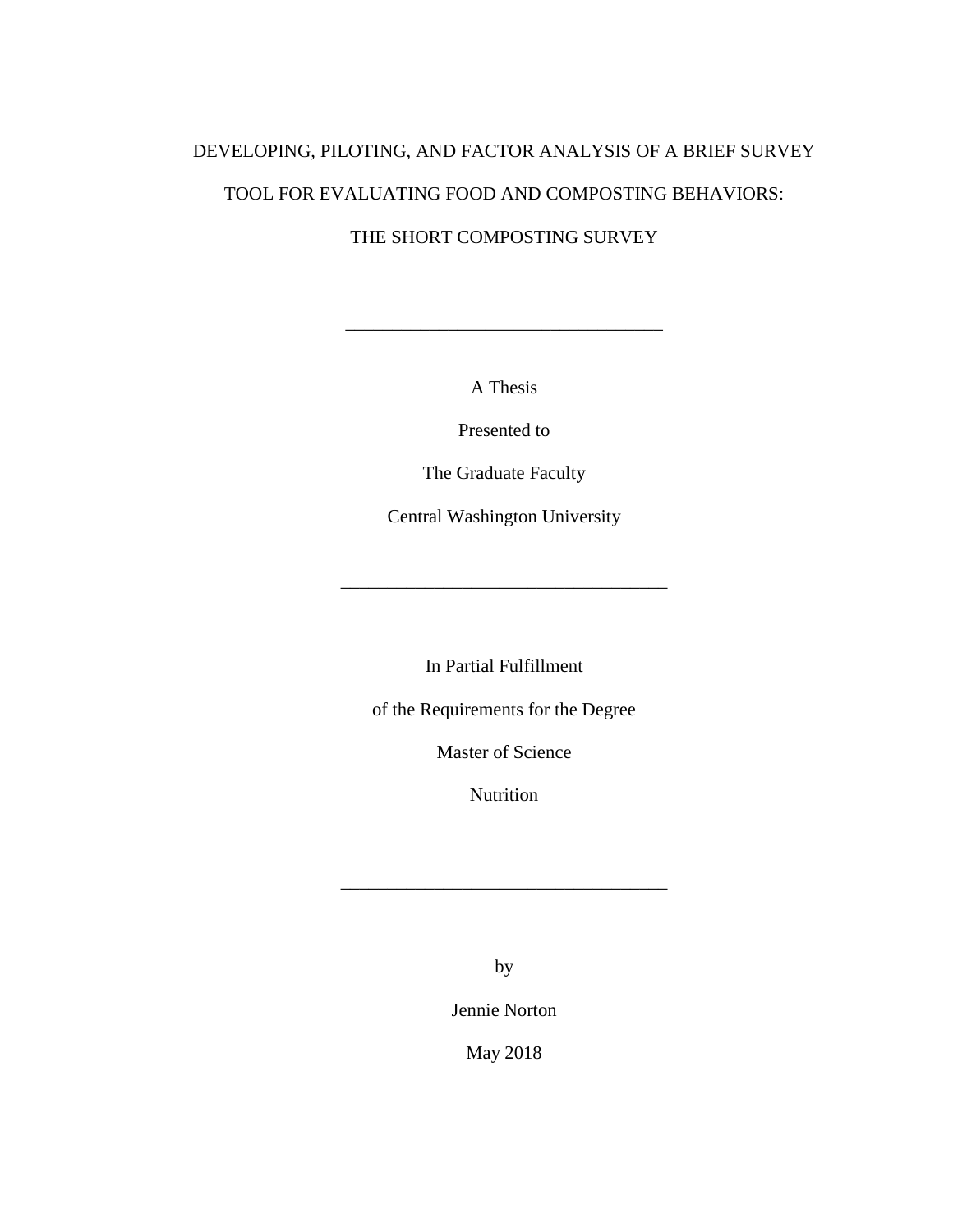## CENTRAL WASHINGTON UNIVERSITY

Graduate Studies

We hereby approve the thesis of

Jennie Norton

Candidate for the degree of Master of Science

## APPROVED FOR THE GRADUATE FACULTY

Dr. Rebecca Pearson, Committee Chair

\_\_\_\_\_\_\_\_\_\_\_\_\_\_ \_\_\_\_\_\_\_\_\_\_\_\_\_\_\_\_\_\_\_\_\_\_\_\_\_\_\_\_\_\_\_\_\_\_\_\_\_\_\_\_\_ Dr. David Gee

\_\_\_\_\_\_\_\_\_\_\_\_\_\_ \_\_\_\_\_\_\_\_\_\_\_\_\_\_\_\_\_\_\_\_\_\_\_\_\_\_\_\_\_\_\_\_\_\_\_\_\_\_\_\_\_

\_\_\_\_\_\_\_\_\_\_\_\_\_\_ \_\_\_\_\_\_\_\_\_\_\_\_\_\_\_\_\_\_\_\_\_\_\_\_\_\_\_\_\_\_\_\_\_\_\_\_\_\_\_\_\_

\_\_\_\_\_\_\_\_\_\_\_\_\_\_ \_\_\_\_\_\_\_\_\_\_\_\_\_\_\_\_\_\_\_\_\_\_\_\_\_\_\_\_\_\_\_\_\_\_\_\_\_\_\_\_\_

Dr. Nicole Stendell-Hollis

Dean of Graduate Studies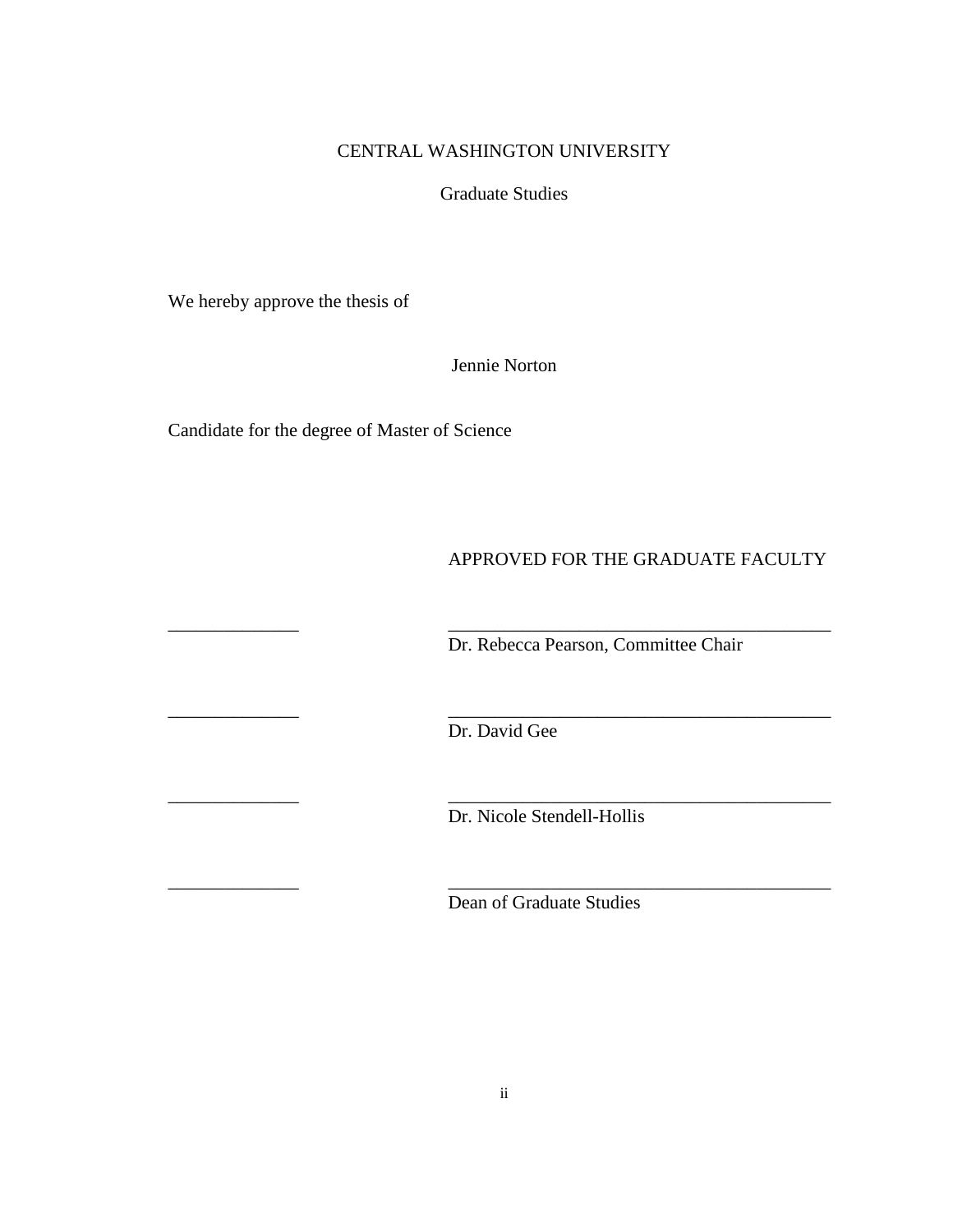#### ABSTRACT

# DEVELOPING, PILOTING, AND FACTOR ANALYSIS OF A BRIEF SURVEY TOOL FOR EVALUATING FOOD AND COMPOSTING BEHAVIORS: THE SHORT COMPOSTING SURVEY

by

#### Jennie Norton

#### May 2018

Composting on a university campus may take a variety of forms. Sustainable approaches to waste management can be taught and supported through educational programs, peer-to-peer behavior modeling, and composting program interventions. Although peer-reviewed research on composting interventions is somewhat lacking, student interest in the topic is demonstrated by a range of exploratory senior projects and pilot interventions conducted at colleges across the United States and abroad.

The purpose of this study was twofold: conduct an educational compost intervention pilot study and develop a survey tool to measure participant attitudes surrounding food behaviors and composting. The Compost Project pilot study focused on determining the influence of a short composting intervention on fruit and vegetable consumption among university students. The Short Composting Survey was developed for use during the pilot study to measure the knowledge, values, barriers, and social norms surrounding composting.

Through development of the pre-intervention survey tool, analysis of the results from the pilot intervention and survey, and post-hoc factor analysis, the researchers found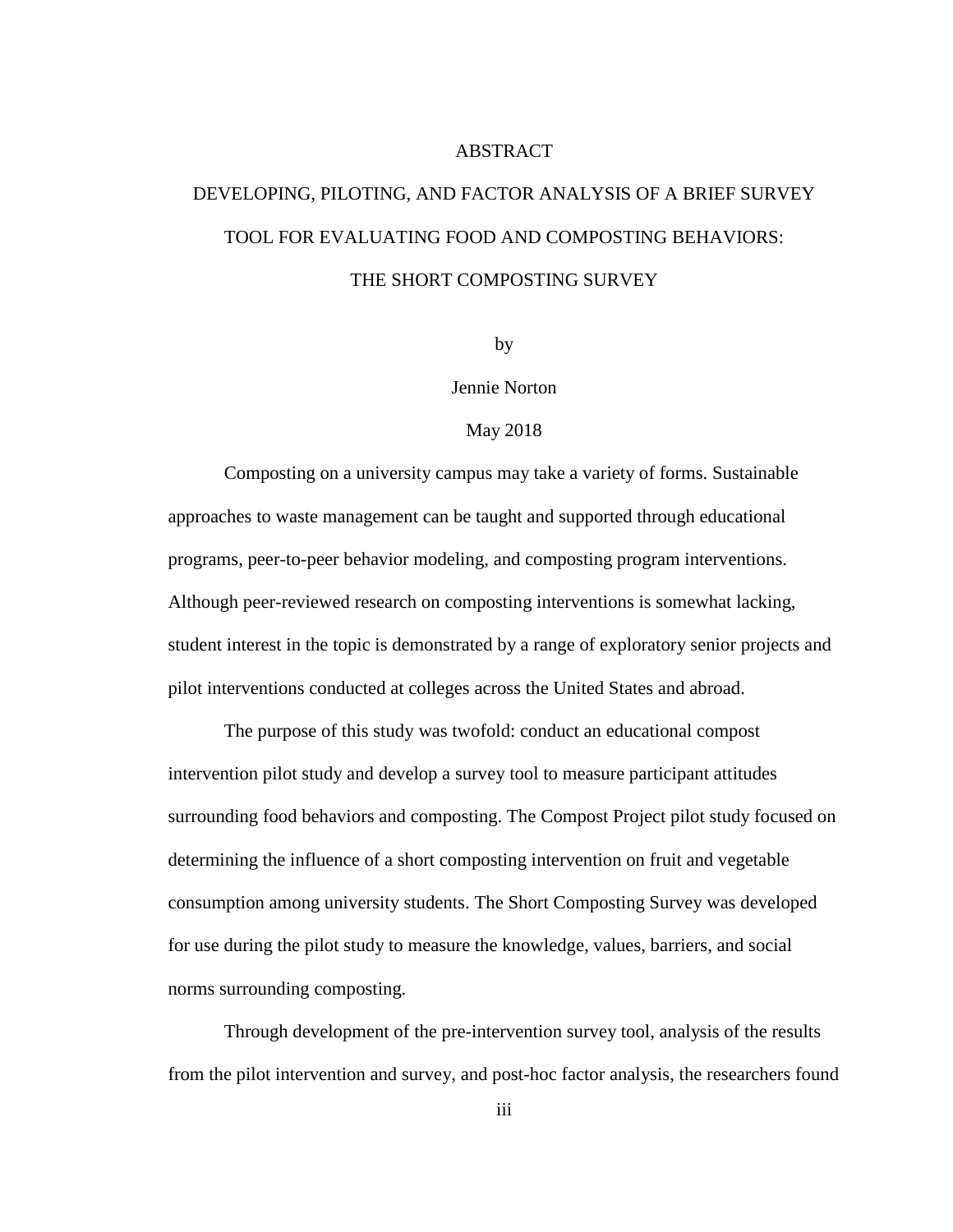that student interest in home composting is considerable. Confirmatory factor analysis on the survey tool resulted in a three-factor solution with a cumulative loading of 71.2%, meaning that these identified factors contributed 71.2% of the variance in responses. These three factors were labeled "Values," "Social Norms," and "Barriers."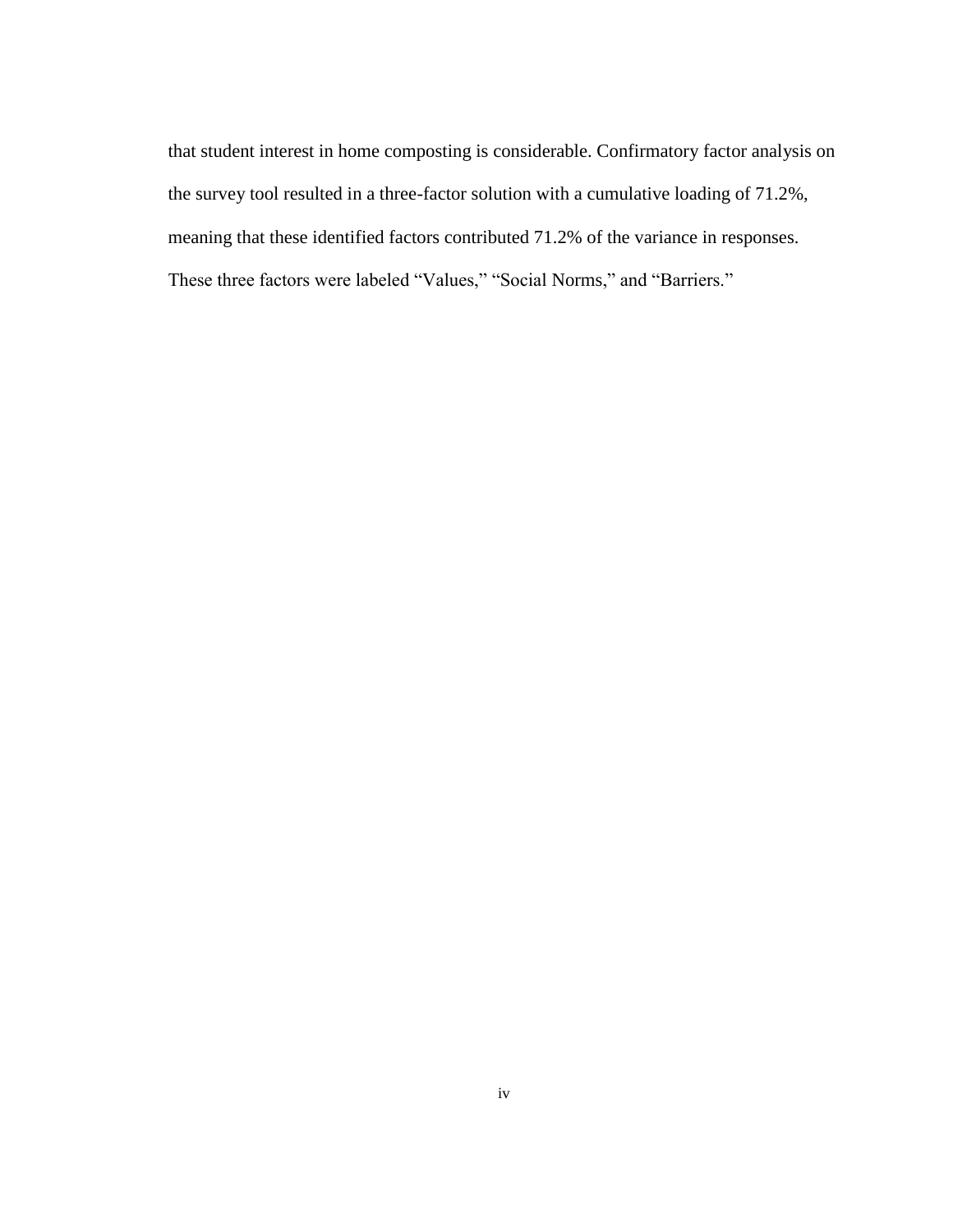# TABLE OF CONTENTS

| Chapter      |                                                                         | Page |
|--------------|-------------------------------------------------------------------------|------|
| I.           |                                                                         |      |
| $\mathbf{I}$ |                                                                         |      |
|              |                                                                         |      |
|              |                                                                         |      |
|              |                                                                         |      |
|              |                                                                         |      |
|              |                                                                         |      |
|              |                                                                         |      |
|              |                                                                         |      |
|              |                                                                         |      |
|              |                                                                         |      |
|              |                                                                         |      |
|              |                                                                         |      |
|              |                                                                         |      |
|              |                                                                         |      |
|              |                                                                         |      |
|              |                                                                         |      |
|              |                                                                         |      |
|              |                                                                         |      |
|              |                                                                         |      |
|              |                                                                         |      |
| III          |                                                                         |      |
|              |                                                                         |      |
|              |                                                                         |      |
|              |                                                                         |      |
|              |                                                                         |      |
|              |                                                                         |      |
|              |                                                                         |      |
|              |                                                                         |      |
|              |                                                                         |      |
|              |                                                                         |      |
|              |                                                                         |      |
|              |                                                                         |      |
|              | Appendix A— Index of Item-Objective Congruence Rating Form for          |      |
|              |                                                                         |      |
|              | Appendix B Index of Item-Objective Congruence Data and Calculations. 44 |      |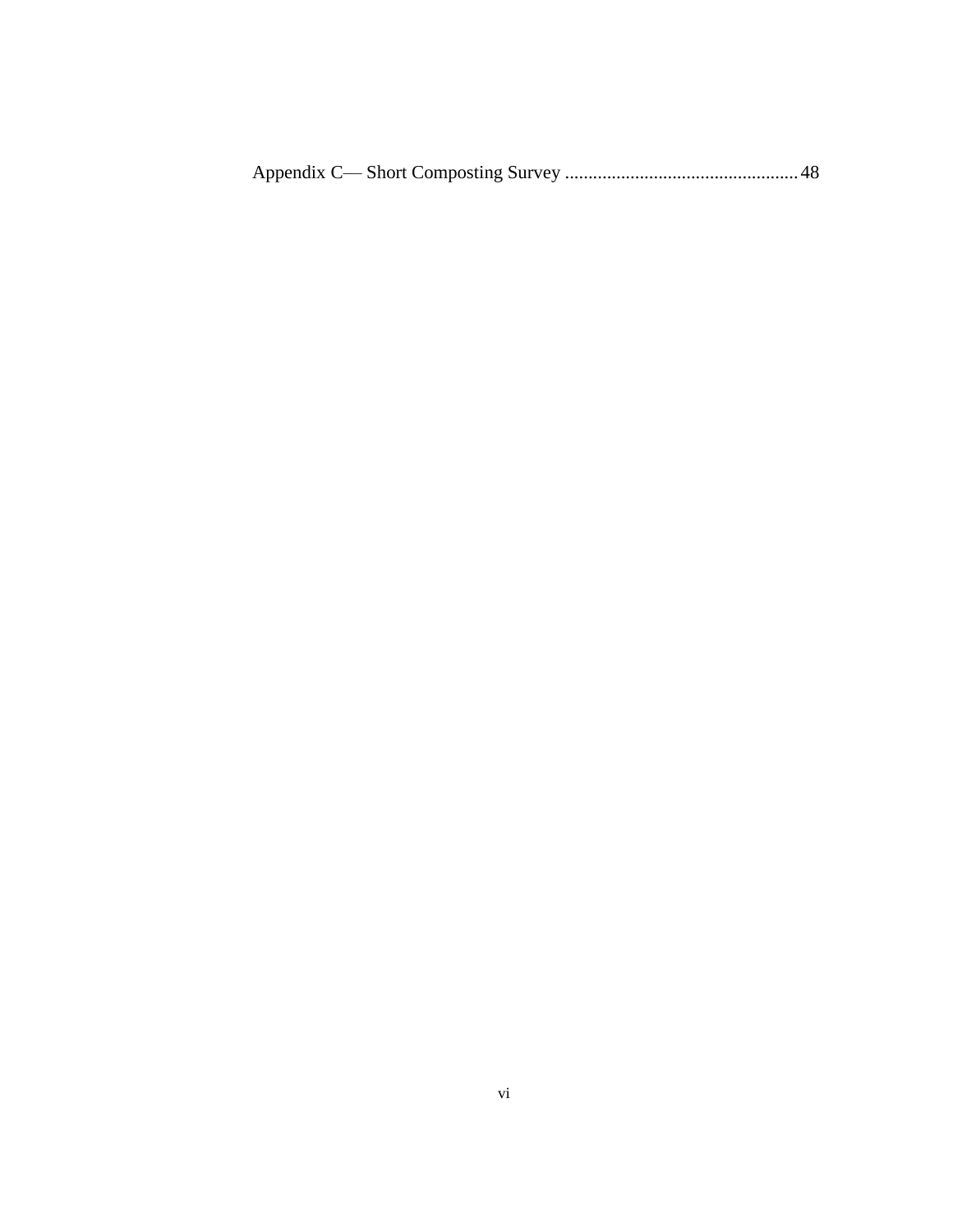# **LIST OF TABLES**

|       | LIVI VI TINDLED |      |
|-------|-----------------|------|
| Table |                 | Page |
|       |                 |      |
|       |                 |      |
|       |                 |      |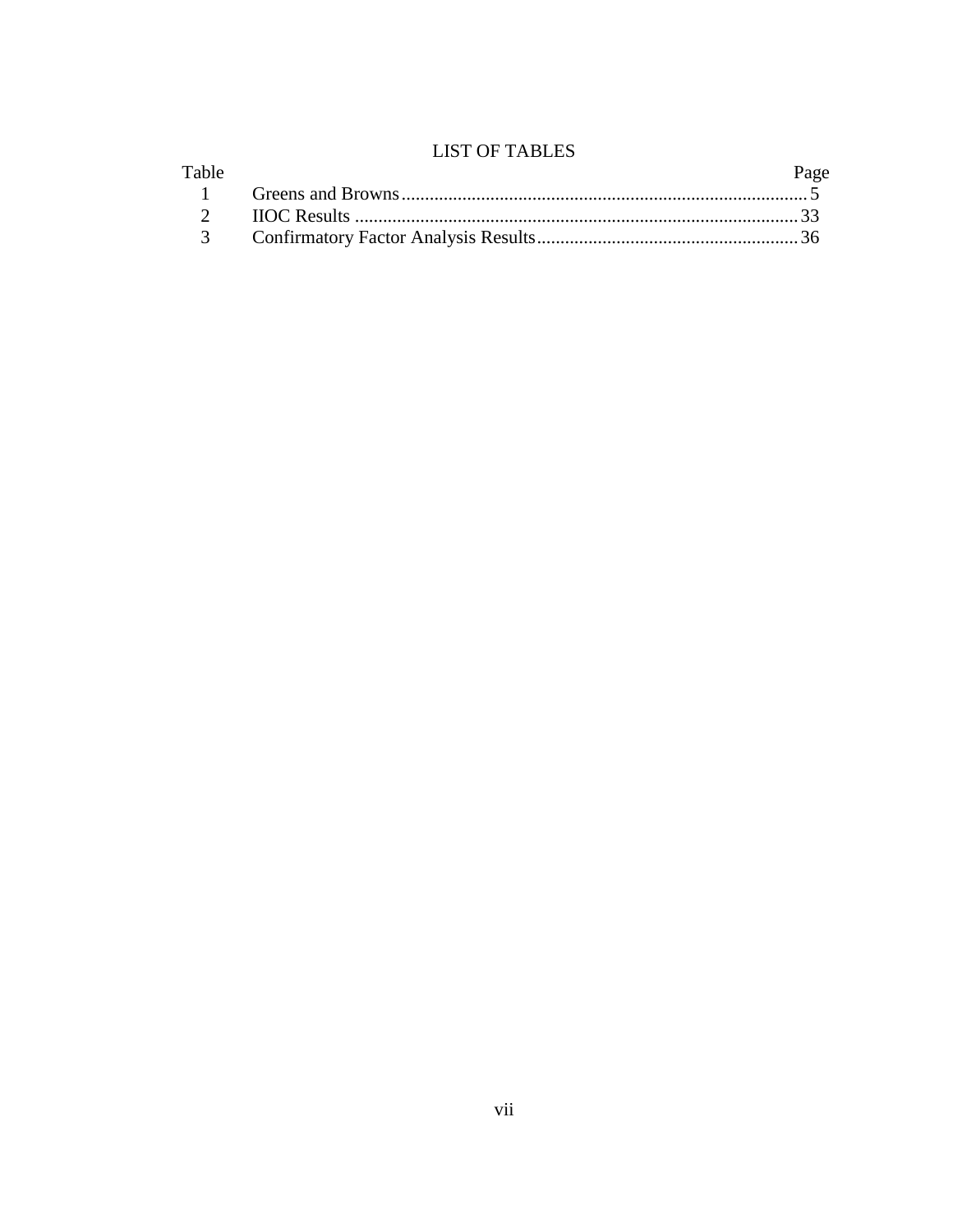# LIST OF FIGURES

| Figure         | Page |
|----------------|------|
|                |      |
| $\sim$ 2       |      |
| $\overline{3}$ |      |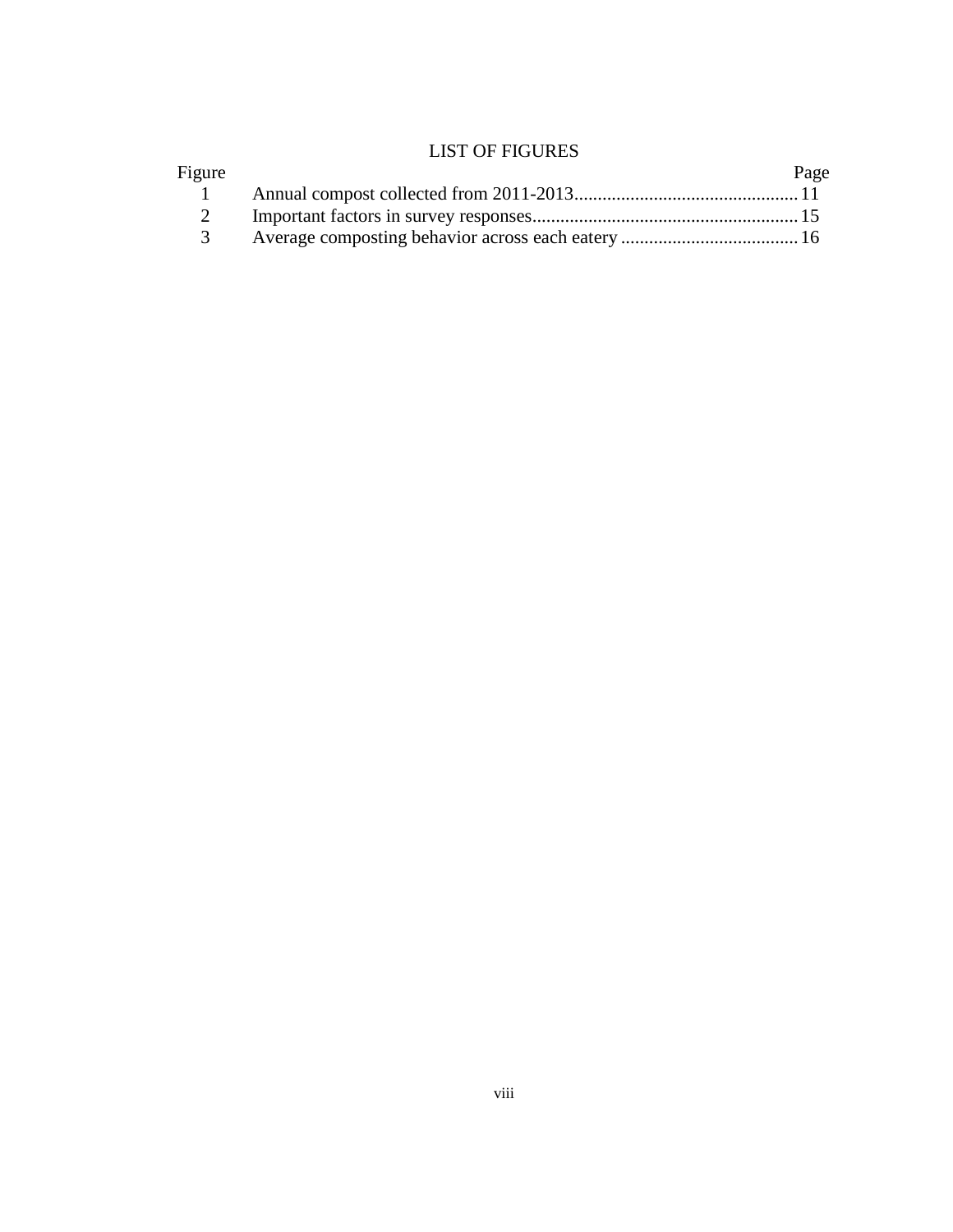#### **CHAPTER 1**

#### **INTRODUCTION**

Sustainable behaviors such as composting can be taught and supported through a variety of methods. The university setting provides an excellent environment for teaching young adults hands-on techniques such as home composting, vermicomposting, aerobic pile rotation, and trench composting. Waste sorting skills can be taught through proper signage and peer-to-peer education in campus dormitory common areas and cafeteria dining rooms. Typical compost education initiators may be waste management contractors or facilities employees, but it is most compelling when undergraduate and graduate students explore student interest through surveys and pilot projects.

Published, peer reviewed journal articles on composting interventions are difficult to locate. Much of the published literature on composting takes the form of scientific articles on the biological processes involved in organic materials degradation along with lengthy explanations of waste management techniques. There are, however, many unpublished student research projects exploring the initiation of composting in campus cafeterias (Audi et al., 2014) and dormitories (Brown et al., 2010; University of Richmond, 2010; Hollerbach & Chan, 2016). Home composting interventions are reflected in both published (Sharp et al., 2009) and unpublished (City of Red Deer, 2014) literature.

In order to start a dialogue about campus composting at a university which does not have a structured program in place, it is important to review literature by approachable experts on home composting (Markham, 2013) and professionals who build and distribute industrial equipment which is appropriate for high volume, rapid degradation of organic materials (FOR Solutions, 2018). One of the wonderful aspects to the practice of composting is that it is a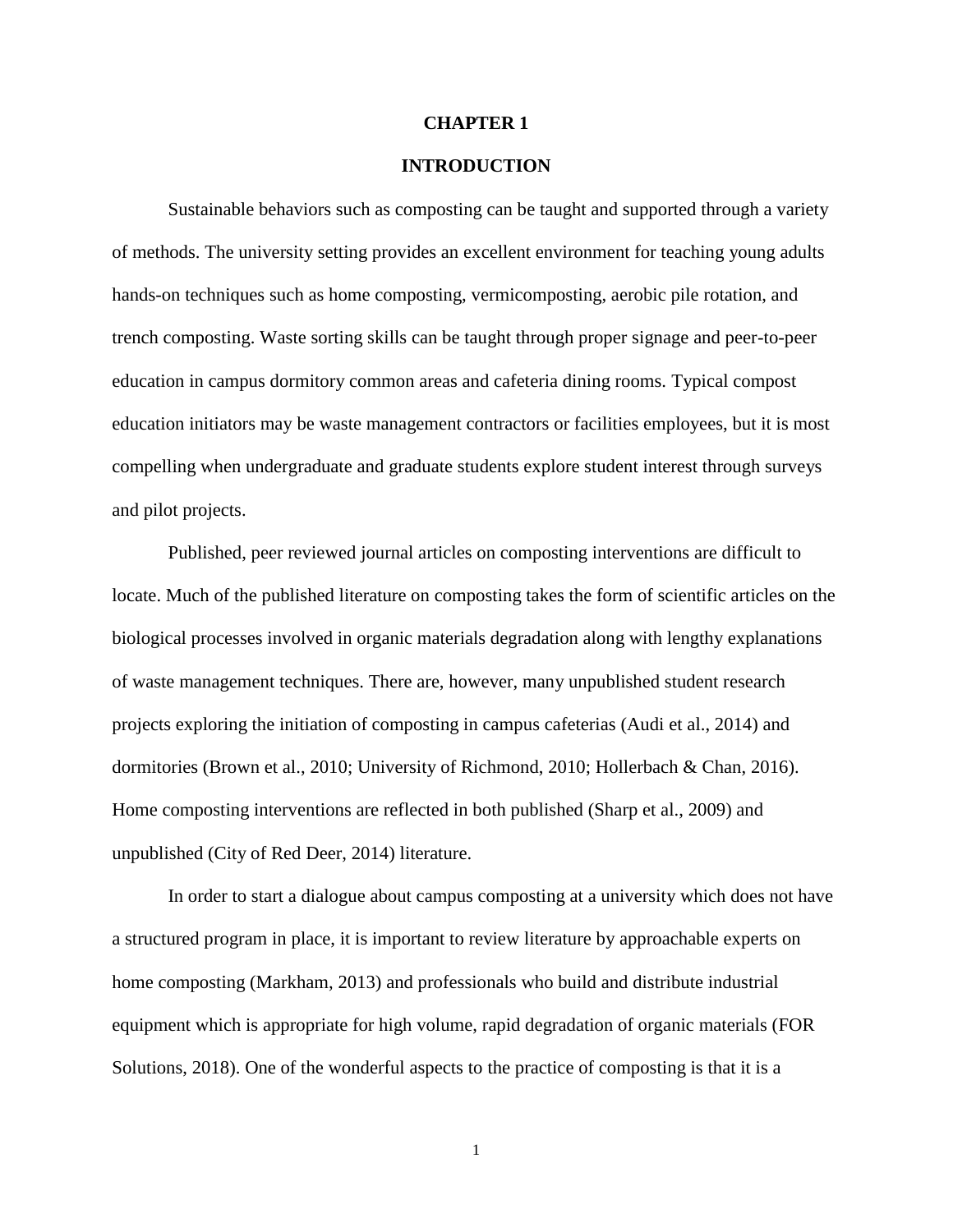teachable system which can be adapted to any environment. The best approach to learning how to compost is to have an experienced composter teach the system to a group of students, who can then learn by doing.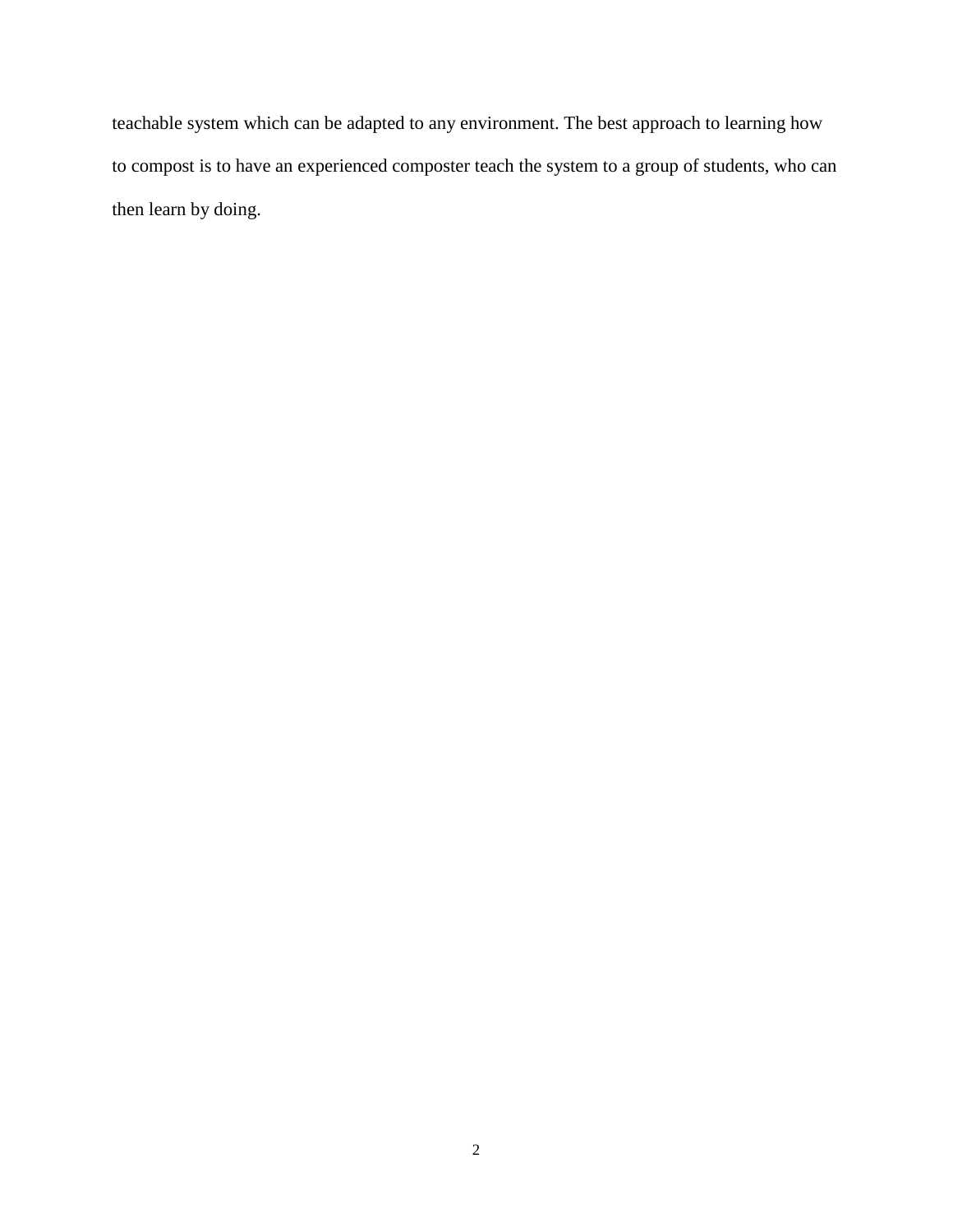#### **CHAPTER II**

### **LITERATURE REVIEW**

#### **Sustainability Initiatives**

The United Nations Sustainable Development Goals provide guidance to member nations on a variety of initiatives aimed at eliminating poverty and inequality and combatting climate change (United Nations, 2018). Goal 12 is focused on "Responsible Consumption and Production," and it includes measures related to waste reduction and sustainability (United Nations, 2018). The two targets which directly pertain to composting are the following:

- "By 2030, substantially reduce waste generation through prevention, reduction, recycling, and reuse."
- "Encourage companies, especially large and transnational companies, to adopt sustainable practices and to integrate sustainability information into their reporting cycle" (United Nations, 2018).

With regard to the first target listed above, composting provides an opportunity to recycle organic materials into rich soil, which can then be used to grow additional plants. Organic waste can be diverted from the landfill to composting solutions which range from simple aerobic piles to complex in-vessel container processing units. The second target can be applied to a university setting in which "sustainable practices" such as composting can be implemented, measured, and reported by students, campus faculty, and administrative staff. This paper will describe the implementation of composting programs in several university settings along with the development of a brief composting survey tool utilized during an educational pilot study conducted at Central Washington University (CWU) in Ellensburg, Washington.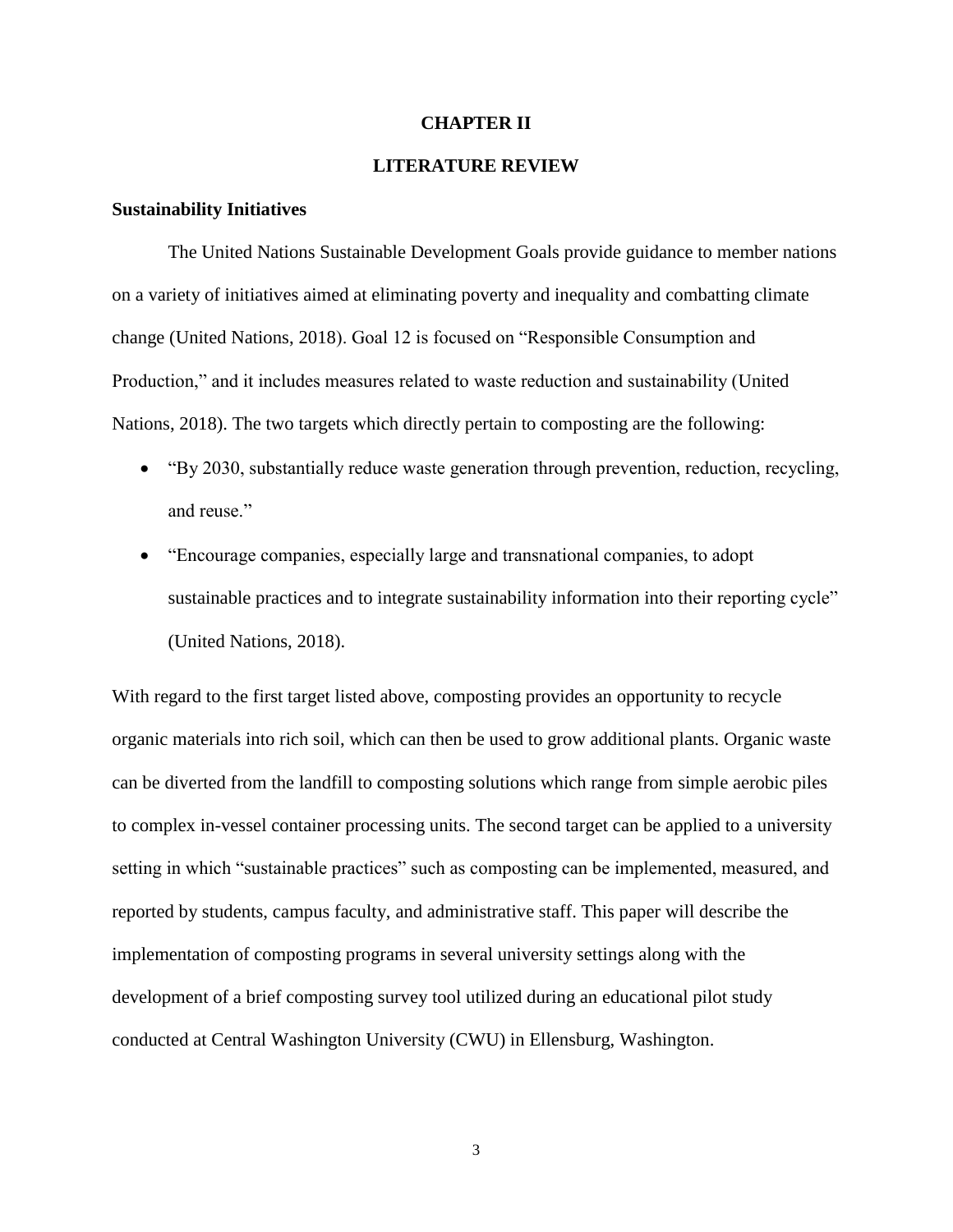#### **Composting 101**

Composting is a recycling method whereby biodegradable materials can be broken down into usable soil. In a 2013 book on composting, Brett Markham provides a comprehensive but reader-friendly overview of composting, along with instructions for establishing aerobic and anaerobic systems for breaking down organic materials (Markham, 2013). This farmer and author explains that the speed of decomposition will vary, but assures readers that "organic materials will all eventually turn into compost with or without your help" (Markham, 2013). Composting kitchen scraps and leaves contributes to a more fertile garden, thus higher crop yields, and decreases the risk and frequency of plant diseases (Markham, 2013). It also reduces the use of "fertilizers, insecticides, and fungicides" on garden crops, increases the availability of trace elements for plants and the people consuming the plants, and diverts kitchen waste away from landfill (Markham, 2013).

Achieving the correct mix of "greens" and "browns" in a composting system is an important consideration for the home composter (Markham, 2013). If an organic material has a carbon (C) to nitrogen (N) ratio smaller than 30:1, then it is called a "green;" if the ratio is larger than 30:1, it is called a "brown" (Markham, 2013). "Greens" include aged chicken manure, food, vegetable, and fruit scraps, coffee grounds, and seaweed (Markham, 2013). "Browns" include leaves, hay, sawdust, shredded newspaper, corn stalks, and peat moss (Markham 2013). Food scraps have a C:N ratio of 17:1, which means that there are seventeen parts carbon to one part nitrogen. Plants require both carbon and nitrogen to grow strong and healthy, and the gardener can adjust the C:N ratio to contribute to an aerobic or anaerobic environment (Markham, 2013). The ideal ratio for an aerobic compost pile is 25-30:1, while an anaerobic pile requires a slightly lower ratio of 25:1 (Markham, 2013). When starting a compost pile from scratch, "greens" and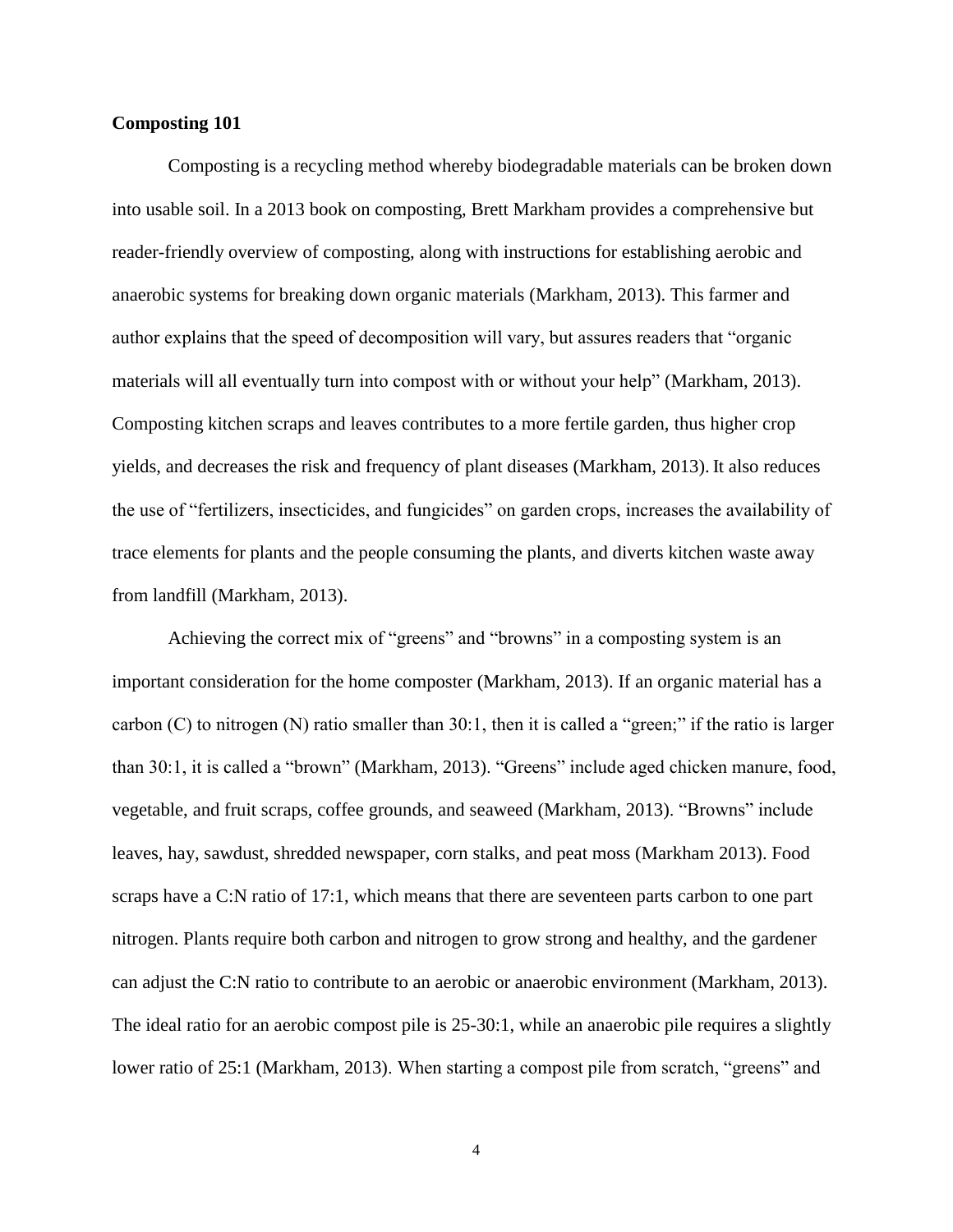"browns" should be added in a 2:1 ratio by weight (Markham, 2013). If contributing to an existing compost pile, the "greens" and "browns" can be added to the pile in equal portions by weight (Markham, 2013).

| <b>Greens</b> (Nitrogen) | <b>C:N Ratio</b> | <b>Browns (Carbon)</b> | <b>C:N Ratio</b> |
|--------------------------|------------------|------------------------|------------------|
|                          |                  |                        |                  |
| Aged chicken manure      | 7:1              | Leaves                 | $60 - 80:1$      |
| Food scraps              | 17:1             | Hay                    | 90:1             |
| Vegetable scraps         | 25:1             | Sawdust                | 500:1            |
| Coffee grounds           | 25:1             | Wood chips, twigs      | 700:1            |
| Grass clippings          | 17:1             | Shredded newspaper     | 175:1            |
| (fresh)                  |                  |                        |                  |
| Fruit scraps             | $25-40:1$        | Nut shells             | 35:1             |
| Rotted manure            | 20:1             | Pine needles           | 80:1             |
| Soil                     | 10:1             | Corn stalks            | 60:1             |
| Seaweed                  | 19:1             | Peat moss              | 58:1             |
| Garden clippings         | 30:1             |                        |                  |

**Table 1: Greens and Browns(Markham, 2013)**

#### **Composting on the University Campus**

Environmental sustainability on a university campus should be rigorously investigated and supported by students, faculty, and the administration. At CWU, campus sustainability has recently been examined by stakeholder groups during two "Sustainability Cafes" (Central Washington University, 2018). Both events encouraged collaboration among participants through the development of an extensive list of past successes along with current and future sustainability goals for the campus community. Participants listed composting under the waste management category as one of the future opportunities CWU should embrace (Central Washington University, 2018).

Composting is conducted on a small scale at the CWU Campus Community Garden through the contributions of local gardeners, nearby residents who see the bringing of scraps to the garden as a responsible way to dispose of waste. Meanwhile, campus garden refuse also goes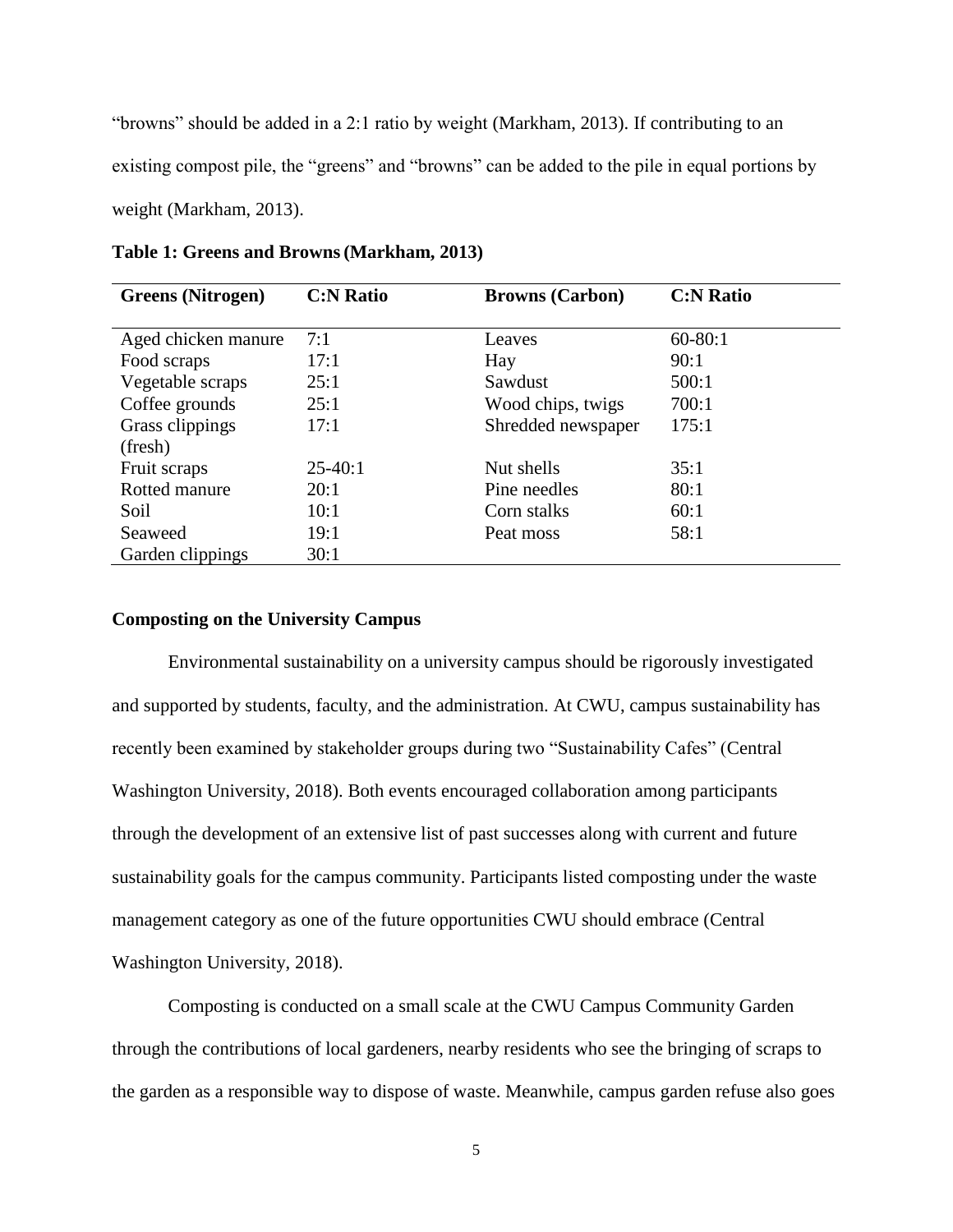into the garden's composting systems. The compost "donors" and garden volunteers manage both anaerobic trench or "pit" composting and aerobic piles. Garden-based trimmings and green waste are added to the piles, whereas kitchen food waste is reserved for the trench in order to prevent rodent activity or odors from causing problems or lessening campus support for this aspect of the garden's success. Examples of organic materials which can be composted include fruit and vegetable scraps, egg shells, coffee grounds, and empty toilet paper rolls.

With sufficient support and funding from campus facilities along with appropriate infrastructure, campus composting can be scaled up to include the collection of green waste from cafeterias and residence halls. Cape Cod Community College (CCCC) (Wong, 2008), the University of Massachusetts Amherst (UMA) (Hollerbach & Chan 2016), Ohio University (Waliczek et al., 2016), and Texas State University (TSU) (Waliczek et al., 2016) have developed campus composting programs to recycle green waste into usable soil.

#### **Cape Cod Community College**

Sustainability efforts at CCCC include the development of a sustainability committee and a robust cafeteria waste composting program (Wong, 2008). Residence hall composting at UMA began in 2015 with a pilot study conducted at the North Apartment D, in which an educational program and signage informed North D residents of compostable materials which could be diverted from landfill (Hollerbach & Chan 2016). Student residents had access to sizeable (3.4 gallon) compost bins inside their apartments and a 32-gallon bin in the building's waste collection room (Hollerbach & Chan 2016). The pilot was conducted during the Fall quarter, and researchers collected 965 pounds of compost (33 pounds per week average) (Hollerbach & Chan 2016). In addition, the post-pilot survey found that 92% of participants (44 students) discarded their compost in the waste room at least once per week (Hollerbach & Chan 2016). Due to the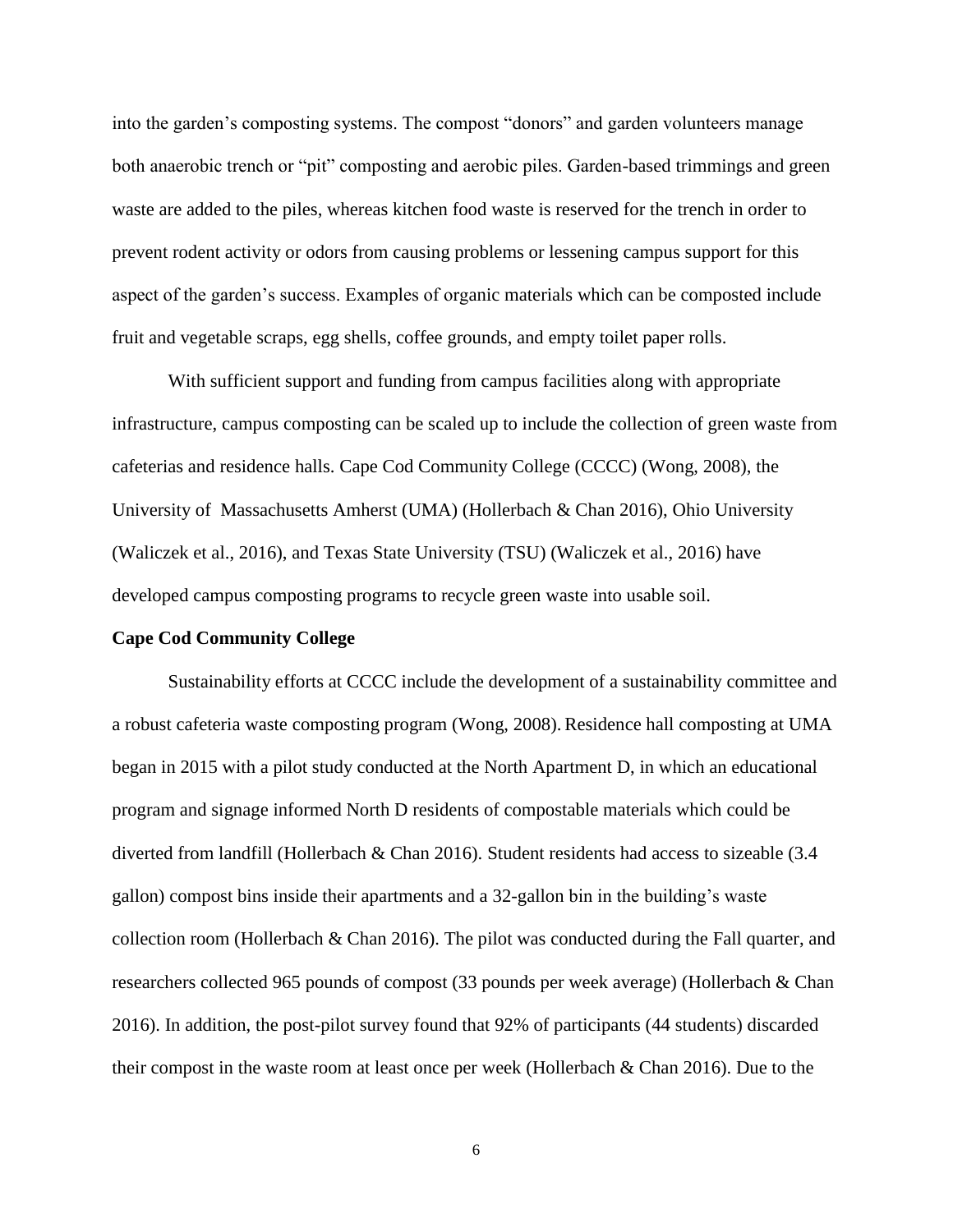success of the pilot study, the residential compost program was expanded to three more residence halls on campus during the Spring quarter of 2016 (Hollerbach & Chan 2016).

#### **Ohio University**

Ohio University at Athens has a large in-vessel composting system for processing food scraps (Waliczek et al., 2016). In-vessel composting consists of an enclosed structure such as a silo or rotating drum which processes the organic materials in a controlled environment (Zero Waste Scotland, 2018). Due to the strict regulation of the temperature and aeration inside the vessel, organic materials should break down within a matter of weeks, after which they age for several months before use (Zero Waste Scotland, 2018). Another in-vessel program is found at TSU San Marcos. Started in 2008, the system is so successful that the school sells bagged compost under the Bobcat Blend label (Waliczek et al., 2016). Food scraps are collected from five dining halls on campus, collecting 80 tons of food waste in 2012 alone (Waliczek et al., 2016).

#### **Texas State University**

Waliczek, McFarland, and Holmes compared composting knowledge and attitudes of students attending TSU (intervention) with those enrolled at Farmingdale State College (comparison) (Waliczek et al., 2016). TSU students sort their waste in the dining halls according to posted signage, and Bobcat Blend student employees regularly hold educational sessions on composting (Waliczek et al., 2016). After developing their own survey, the researchers administered it to 660 students (403 at TSU, 257 at Farmingdale) and found that mean compost knowledge scores were significantly higher for the intervention group when compared to the comparison group (Waliczek et al., 2016). This increase in compost knowledge was also "associated with an increase in positive compost and environmental attitudes and a more internal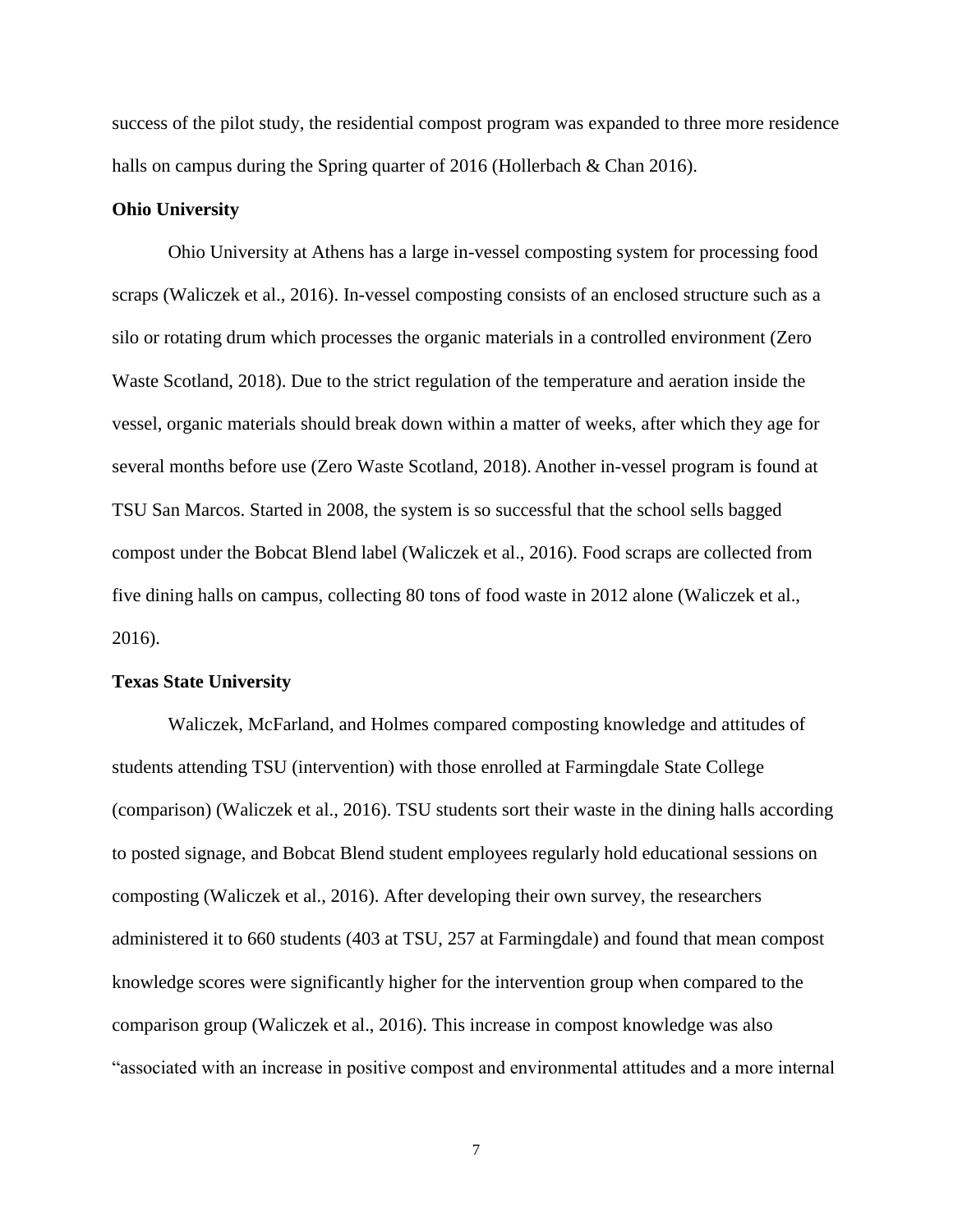locus of control" (Waliczek et al., 2016). Student composting efforts were reinforced by newspaper updates on collected amounts (Waliczek et al., 2016).

#### **Case Studies in Student Research**

Throughout our investigation of the literature surrounding composting interventions in a university setting, we found a significant lack of published, peer-reviewed research on the topic. Many of the peer-reviewed articles on composting focus on the science of organic material degradation rather than intervention design and outcomes. When we widened our search to nonpeer-reviewed and unpublished research articles from university settings, we found that students are conducting pilot interventions, designing composting programs for their dining halls, and evaluating their existing waste diversion programs for aesthetics and adherence. This studentdriven approach indicates that there is a strong interest in sustainability at the student level, but it may not yet be fully present at the administrative level.

#### **UROT at the University of Richmond**

At the University of Richmond in Virginia, students Michael Rogers and Carly Vendegna started the UROT program for campus composting during the 2009/2010 academic year (University of Richmond, 2010). Rogers and Vendegna started small with ten composting units placed next to the University Forest Apartments (University of Richmond, 2010). They collaborated with Backyard Farmer, a Richmond team of contractors skilled in gardening and composting practices, who monitored the units and held workshops for interested students (University of Richmond, 2010). Food waste was collected in biodegradable bags, deposited in the composting units, and then rotated by Backyard Farmer contractors (University of Richmond, 2010). This small system was designed to process "8,000 pounds of waste every 90 days," and the resulting soil would be applied to gardens on campus (University of Richmond, 2010).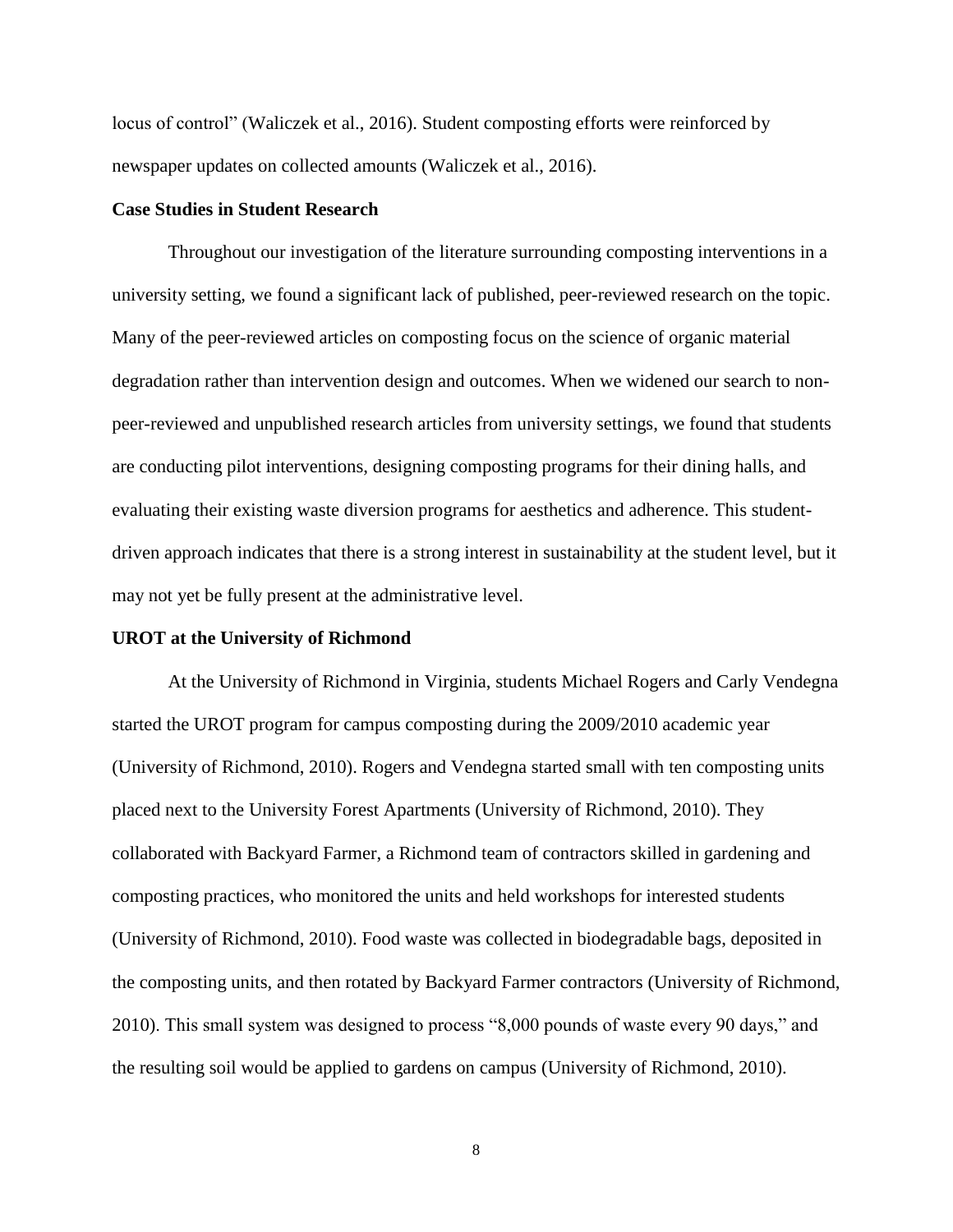Rogers was interested in ease of reproducibility and scalability, stating that "It's not just a pile, it's a professional product that other people could replicate in their own businesses and backyards" (University of Richmond, 2010).

#### **Portland Community College**

Portland Community College (PCC) at the Rock Creek campus in Oregon has a robust composting program utilizing five different systems for breaking down organic materials for reuse in their Learning Garden (Portland Community College, 2018). Their compost needs exceed their production ability, so they purchase additional soil from Recology, a waste collection service which also composts residential and municipal organic waste for Portland residents (Portland Community College, 2018). PCC has a large worm bin which holds two tons of materials along with red wiggler worms, the ideal worm for vermicomposting (Portland Community College, 2018). Red wiggler worms are supplied by the worm nursery on campus, located in a raised garden bed in the Learning Garden (Portland Community College, 2018). Livestock are raised at the working farm on campus, and the animals produce manure which is properly aged and used for landscaping needs (Portland Community College, 2018).

Two additional composting systems are used on the Rock Creek campus as well: the Geobin and the EnviroWorld black compost bin (Portland Community College, 2018). Whereas the Geobin is a "flexible, expandable compost bin" that quickly and aerobically breaks down materials, the Enviroworld bin is an anaerobic, enclosed system with a smaller capacity which takes longer to degrade materials (Portland Community College, 2018). Students and maintenance employees collect pre-and-post consumer waste from campus cafeterias along with food waste from offices, which is then weighed and recorded (Portland Community College, 2018). Through the management of a variety of composting systems, students and employees can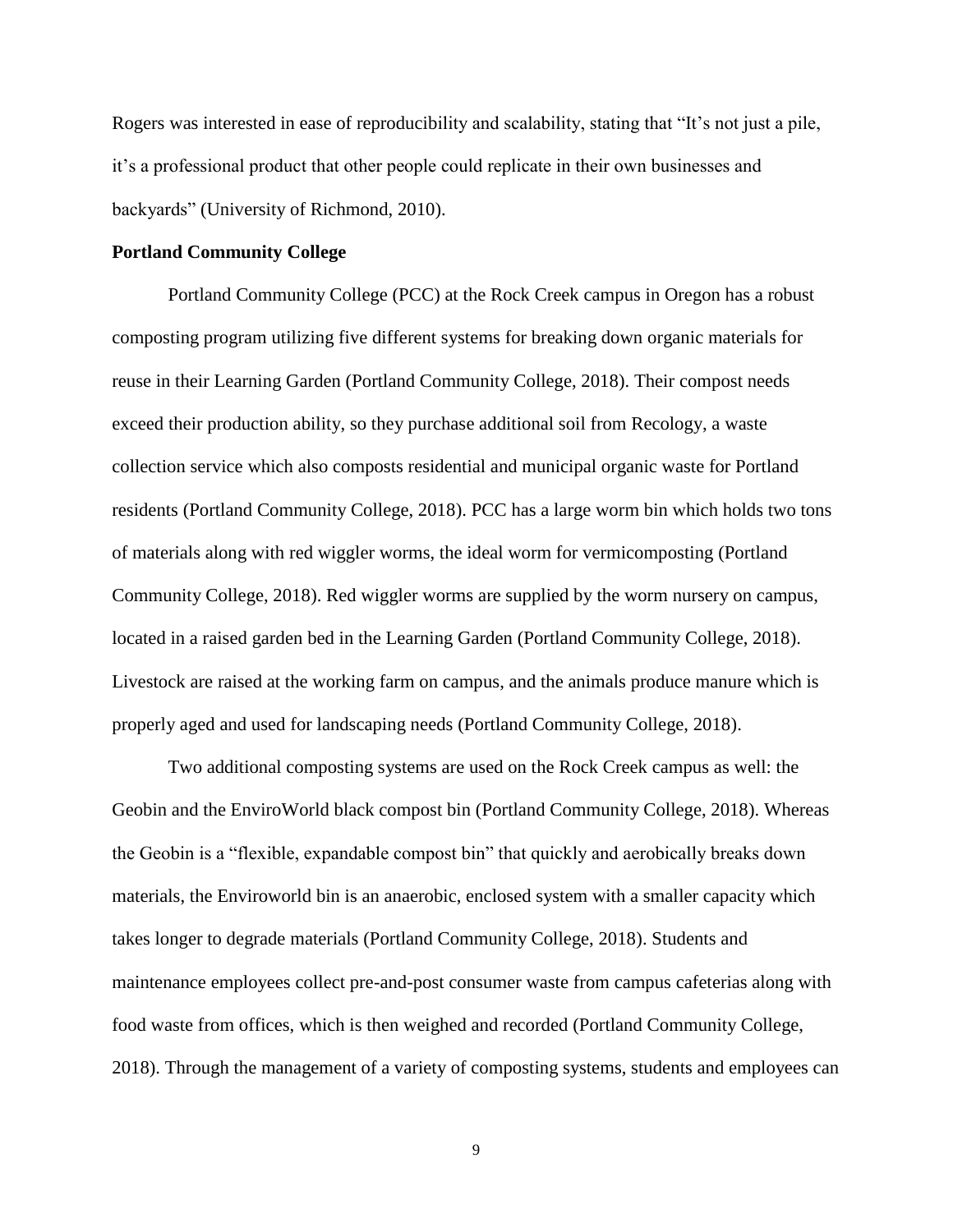compare the quality and quantity of the various soils produced by these methods (Portland Community College, 2018). There are many opportunities for student education in the Learning Garden and at the composting facilities, and PCC provides an outstanding model of sustainability for other college campuses to emulate (Portland Community College, 2018).

#### **Boston College**

Boston College (BC) in Massachusetts attempted student-driven, post-consumer waste management in two on-campus dining halls from 2008 to 2010 (Audi et al., 2014). Due to a lack of student education regarding the proper sorting of biodegradable and landfill materials, the composting bins were contaminated and the program was pulled from the dining halls (Audi et al., 2014). During the 2014 academic year, Environmental Studies majors Lauren Audi, Peter Keating, Bryan Sterling, and Hillary Weber conducted a Senior Seminar project exploring the feasibility of re-establishing student-driven composting at the McElroy Dining Hall (Audi et al., 2014).

Employees at all of the BC dining halls collect pre-consumer organic waste during meal preparation, whereas post-consumer waste is collected by employees at the Corcoran Commons ("Lower") dining hall after food trays are returned by students (Audi et al., 2014). BC students do not sort their waste, nor do they see the sorting process that takes place behind the scenes in the dining hall facilities (Audi et al., 2014). Audi and associates decided to investigate current composting practices at their college to attain a better understanding of the program, survey undergraduate students to determine interest and awareness regarding a campus composting program, and research existing student-driven programs at other comparable universities (Audi et al., 2014).

Boston College contracts with Save That Stuff for food waste collection and processing,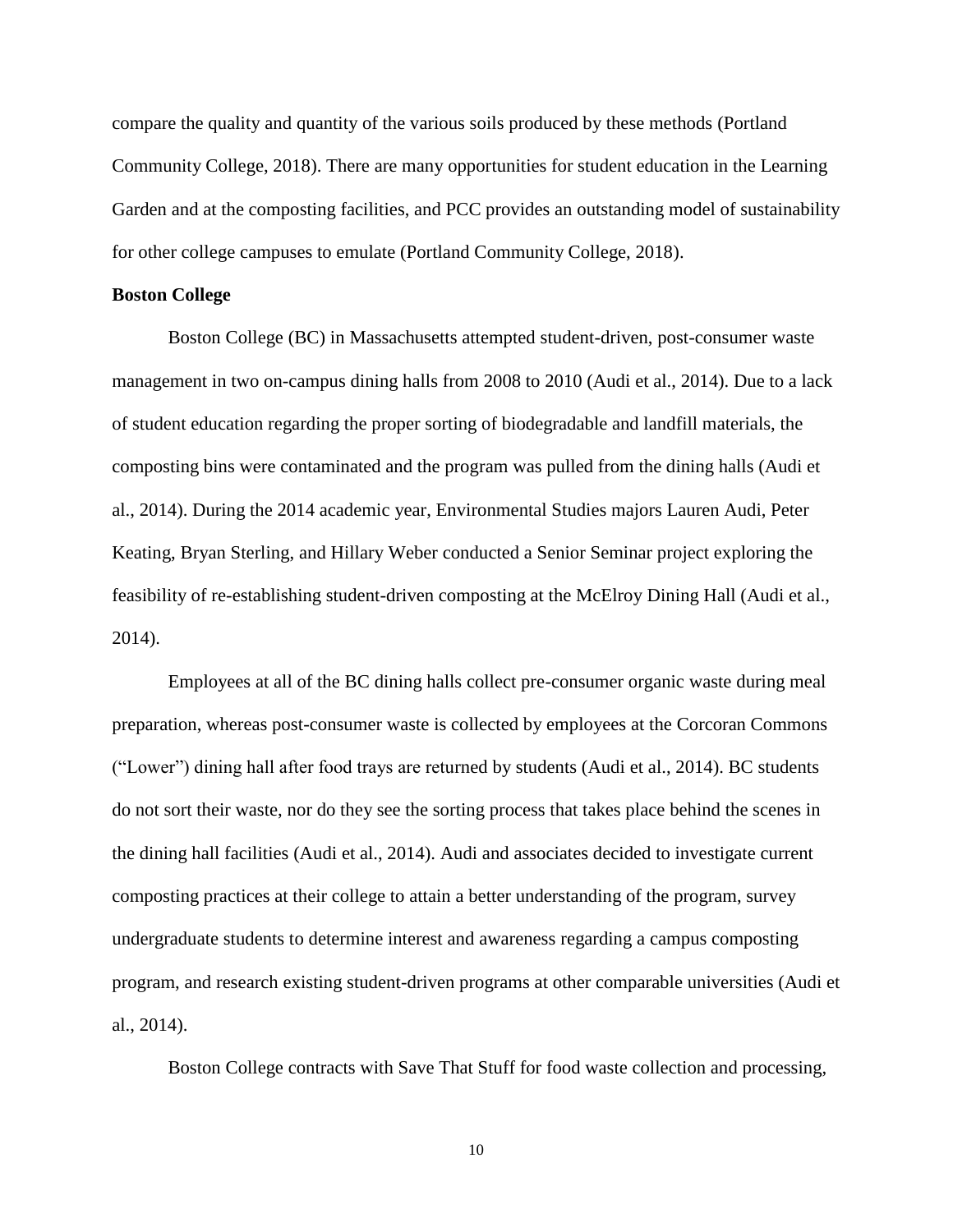and in 2013 the company processed 297.32 tons of compost for the college (Audi et al., 2014). The increase in collections between 2011 and 2013 suggests that the Office of Sustainability at BC is invested in improving organic material collections on campus (Figure 1) (Audi et al., 2014; Boston College, 2009).





When Audi and associates collected survey data from the student population, they had interesting results. When asked about their knowledge of composting, "53.6% of the participants stated that they understand what composting is and how to do it correctly," with the remaining participants not understanding the term or quite unaware of the definition (n=221) (Audi et al., 2014). Most of the participants (88.2%) were "unsure or unaware" that composting occurs at Boston College, and 57.3% stated that composting "should be more prevalent," with 39.4% indifferent (Audi et al., 2014). When students were asked about their interest in participating in a "student-run composting program," 50.2% might be interested, 30.4% stated that they would be interested, and 19.4% would not be interested (Audi et al., 2014).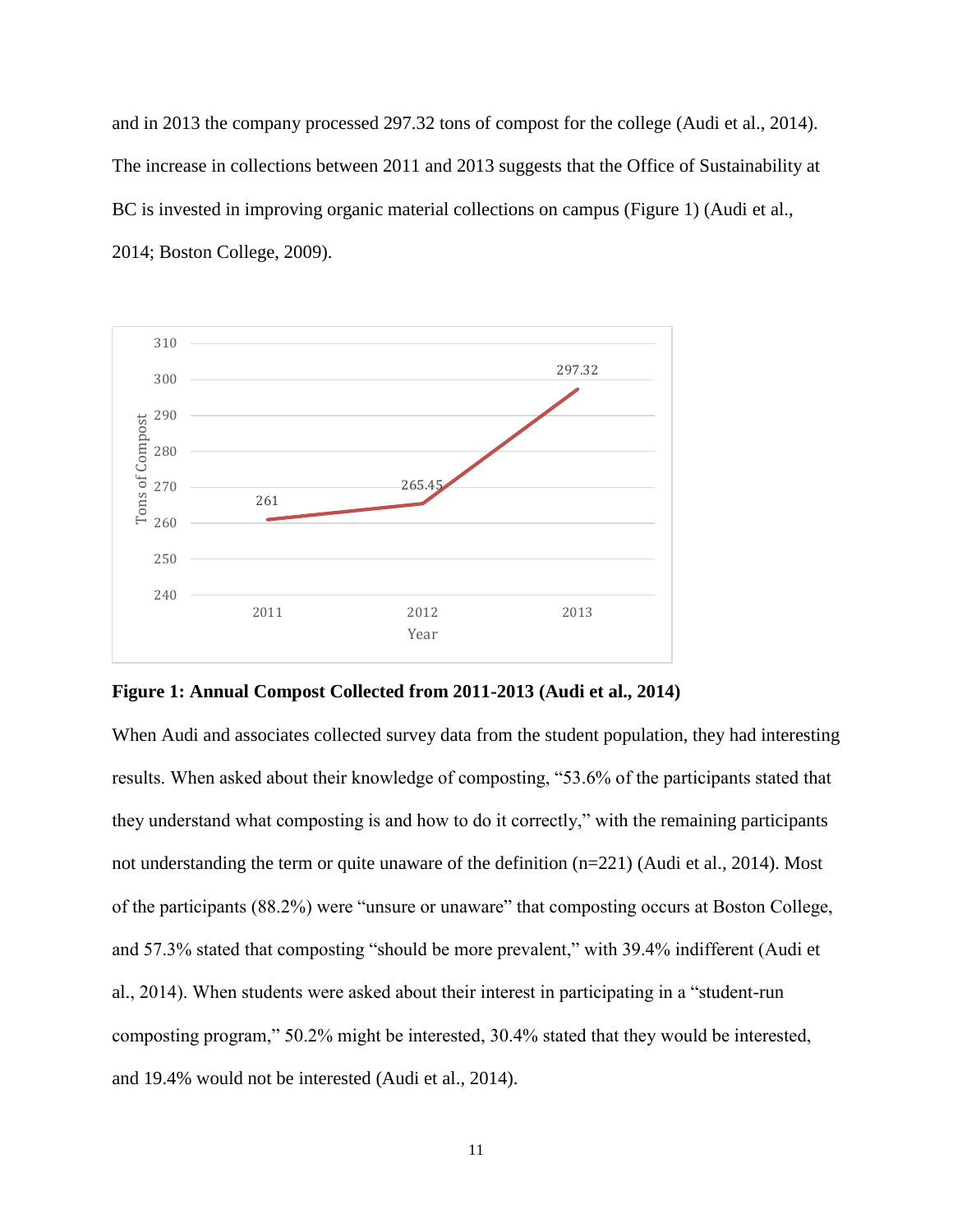Audi and associates made favorable conclusions based on their survey responses. With 88.2% of the 221 students surveyed not being aware of BC composting, the researchers stated that "this statistic is problematic for promoting sustainability at BC because the composting that is being done is not appreciated or generating campus awareness" (Audi et al., 2014). With regard to composting prevalence on campus, 57.3% of the surveyed students expressed an interest in this possibility, which suggests that the majority of the student population would be receptive to a visible composting program in the campus dining halls (Audi et al., 2014). Half (50.2%) of the students surveyed may be interested and 30.4% are definitely interested in participating in a "student-run composting program," suggesting that a student-driven waste diversion program may be a desirable sustainability measure for the BC community (Audi et al., 2014).

#### **Northeastern University**

Northeastern University (Massachusetts), University of Massachusetts at Amherst (UMA), and University of California, Davis (UCD) have student-driven composting programs in place for their campus communities (Audi et al., 2014). In 2007, Northeastern started the "Be Green" composting program for employee-led sorting of pre and post-consumer waste in campus dining halls and catering facilities, with an annual collection of over 700 tons of compostable waste (Audi et al., 2014). The "Compost Here" program requires that students sort their own post-consumer waste into clearly-labeled bins in campus dining halls (Audi et al., 2014). "Peer Composters" volunteer to monitor the bins during peak business hours, answering questions and gently encouraging their peers to properly sort their waste (Audi et al., 2014).

#### **University of Massachusetts at Amherst**

As described above, the North Apartment D pilot study was conducted in 2015 at UMA,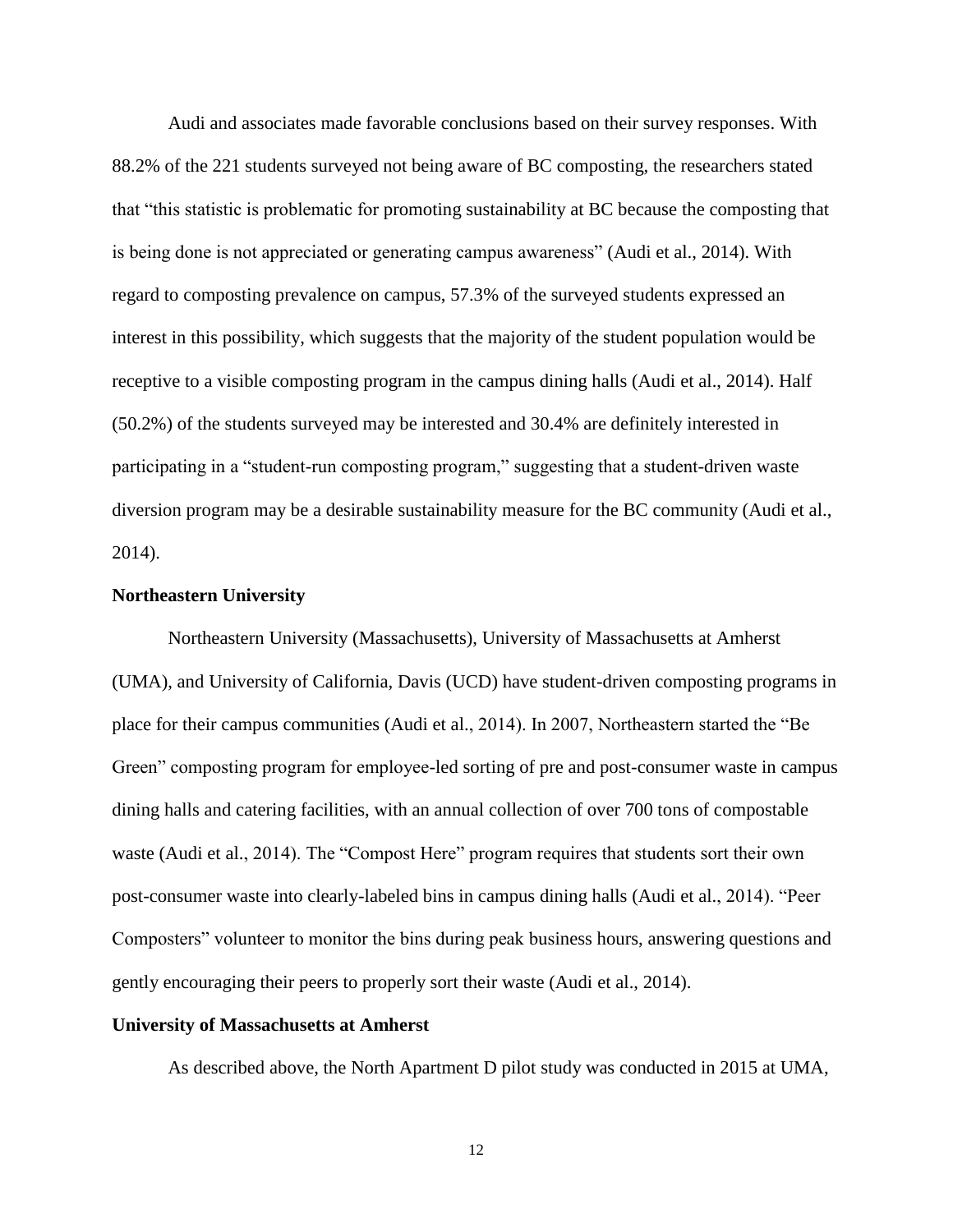with the intent of developing and instituting a small scale composting program among residents at the apartment complex (Hollerbach & Chan, 2016). In 2012 a pilot study was conducted at Blue Wall Eatery to investigate the feasibility of adding student-driven waste management practices to UMA dining halls (Audi et al., 2014). Pre and post-consumer composting was instituted at UMA in 1996, but it was conducted behind the scenes by UMA employees (University of Massachusets, 2017; Audi et al., 2014).

During the pilot study, waste management staff added compost bins with signage to the Blue Wall Eatery and coordinated compost education events on campus (Audi et al., 2014). Recycling Works, a UMA subcontractor for compost collection, found trash contaminating the collected compostable materials during the pilot study (Audi et al., 2014). Subsequently, UMA provided bin monitors during peak business hours to assist students with proper waste diversion along with an educational "annual composting workshop" for students and faculty to attend (Audi et al., 2014).

#### **University of California, Davis**

Composting on the UCD campus is a collaboration between many campus community groups: "R4 Recycling, ASUCD [Associated Students of UCD] Project Compost, UC Davis Dept. of Grounds, Prairie Organics, and UDS [University Dining Services]" (Audi et al., 2014). Pre and post-consumer waste is diverted and composted on the campus farm, with a zero waste goal set for 2020 (Audi et al., 2014). Campus groups support this goal through tray-less dining, visible signage for post-consumer sorting at waste collection sites, two hours of waste diversion training per quarter for each cafeteria employee, UDS packaging that is "recyclable, reusable or compostable," and biodegradable tableware (Audi et al., 2014). Neither students nor employees monitor waste collection bins in the cafeterias; rather, effective signage and the educational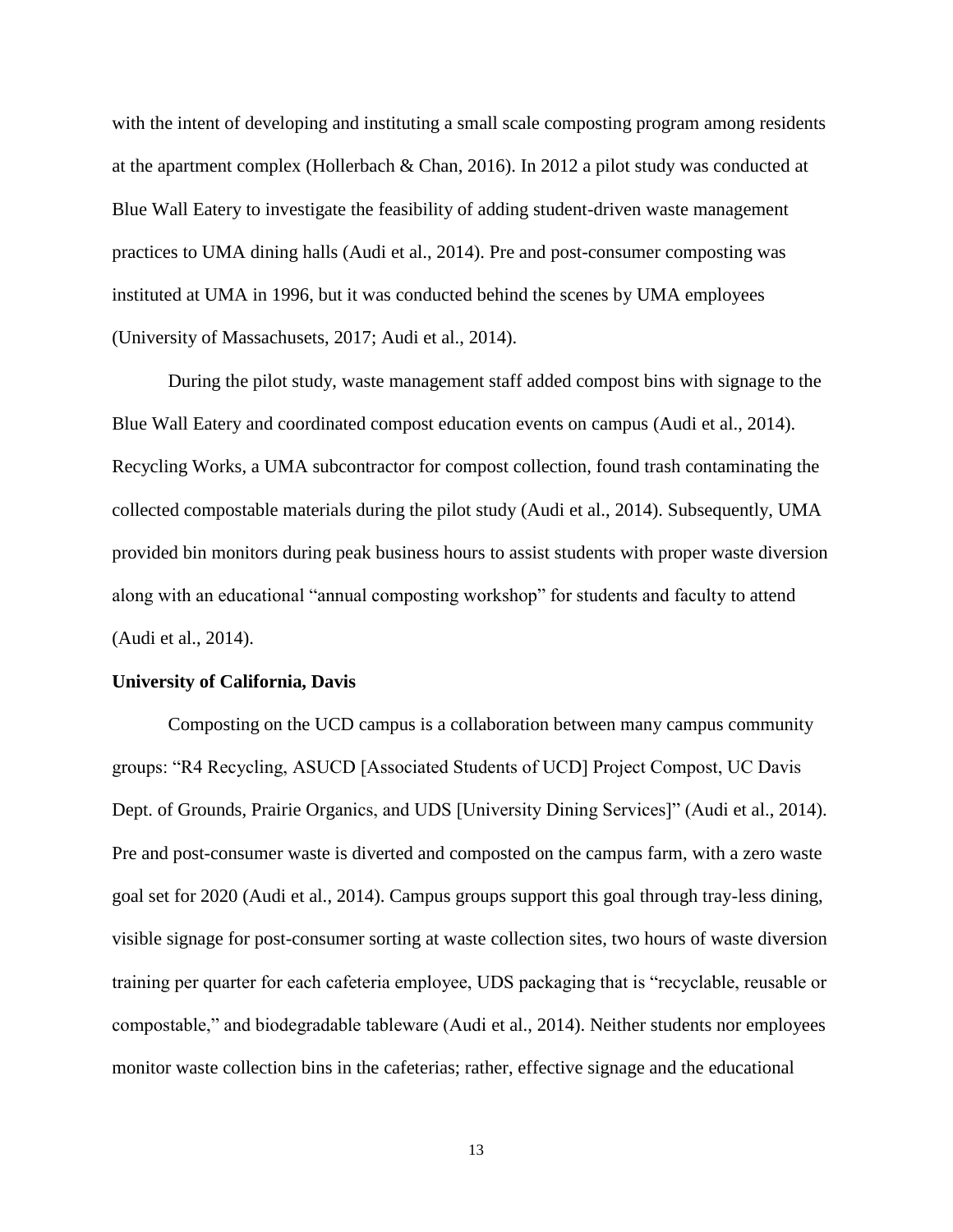efforts of campus groups prevent contamination of the campus compost bins (Audi et al., 2014).

The ASUCD Project Compost is a collaborative effort of "student staff, interns, and volunteers" with the goal of teaching the UCD community how to vermicompost and conduct home and campus composting (Audi et al., 2014). They provide compost pickup service at multiple campus locations, collecting one ton of organic materials per week (ASUCD, 2018). If students seek further sustainability education, they can attend a two-credit class on "sustainable living" or a week-long seminar on "environmental and sustainability issues" (Audi et al., 2014).

#### **Cornell University**

In Ithaca, New York, Cornell University student Joanna Blaszczak conducted a study in which she analyzed student-driven waste diversion efforts in three campus dining halls (Blaszczak, 2011). Cornell had started collecting pre-consumer food preparation waste from their campus dining facilities in 1997 (Blaszczak, 2011). During the 2005-2006 academic year, students collaborated with Cornell Dining to establish post-consumer waste collection at the Manndibles Café, Trillium, and The Terrace (Blaszczak, 2011). In her study, Blaszczak explored the design aspects of the three campus dining locations in order to determine the features which were most supportive for successful composting among the student population (Blaszczak, 2011). She examined "environmental aesthetics… crowding, and the location of the composting bins" through in-person observations and survey responses (Blaszczak, 2011).

Manndibles Café is located inside the Mann Library and is operated independently from Cornell Dining (Blaszczak, 2011). This small café has a distinctive, environmentally-friendly aesthetic in which there are "more compost bins than trashcans" (Blaszczak, 2011). Most of the items sold in the café come in compostable packaging and the utensils are biodegradable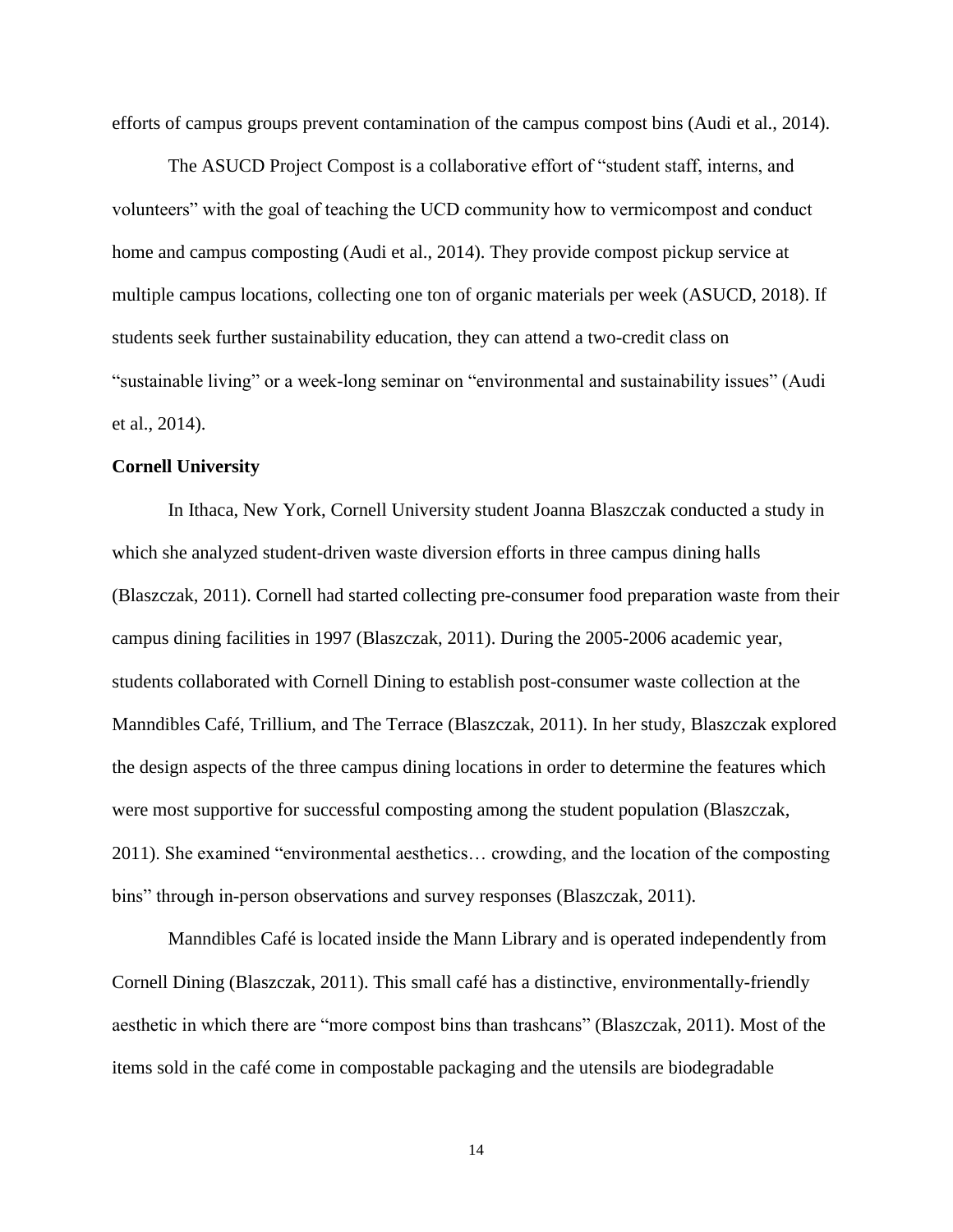(Blaszczak, 2011). Trillium has a "relaxed" aesthetic, is the largest dining facility of the three, and has waste collection bins available on both floors of the facility (Blaszczak, 2011). The Terrace facility has a "business-like atmosphere" with "limited composting locations" (Blaszczak, 2011). One compost bin is placed near the main exit to the facility, one is located in a small niche at the rear of the café, and the remaining bins are trashcans (Blaszczak, 2011).

Blaszczak collected 59 surveys through campus emailing lists and made 475 observations of students visiting the three campus dining facilities (Blaszczak, 2011). Most of the participants were undergraduates, and she assumed that they were able to understand the signage at each of the composting locations (Blaszczak, 2011). With regards to survey responses, "80% reported that they composted >50% of the last ten times they ate lunch on campus" (Blaszczak, 2011). Participants were surveyed regarding the factors which were the most important to them when they made their composting decisions while visiting the three dining facilities (Blaszczak 2011). As shown in Figure 2, survey respondents indicated that the convenience of the composting bin locations was the most important factor which influenced whether or not they composted.



#### **Figure 2: Important Factors in Survey Responses (Blaszczak, 2011)**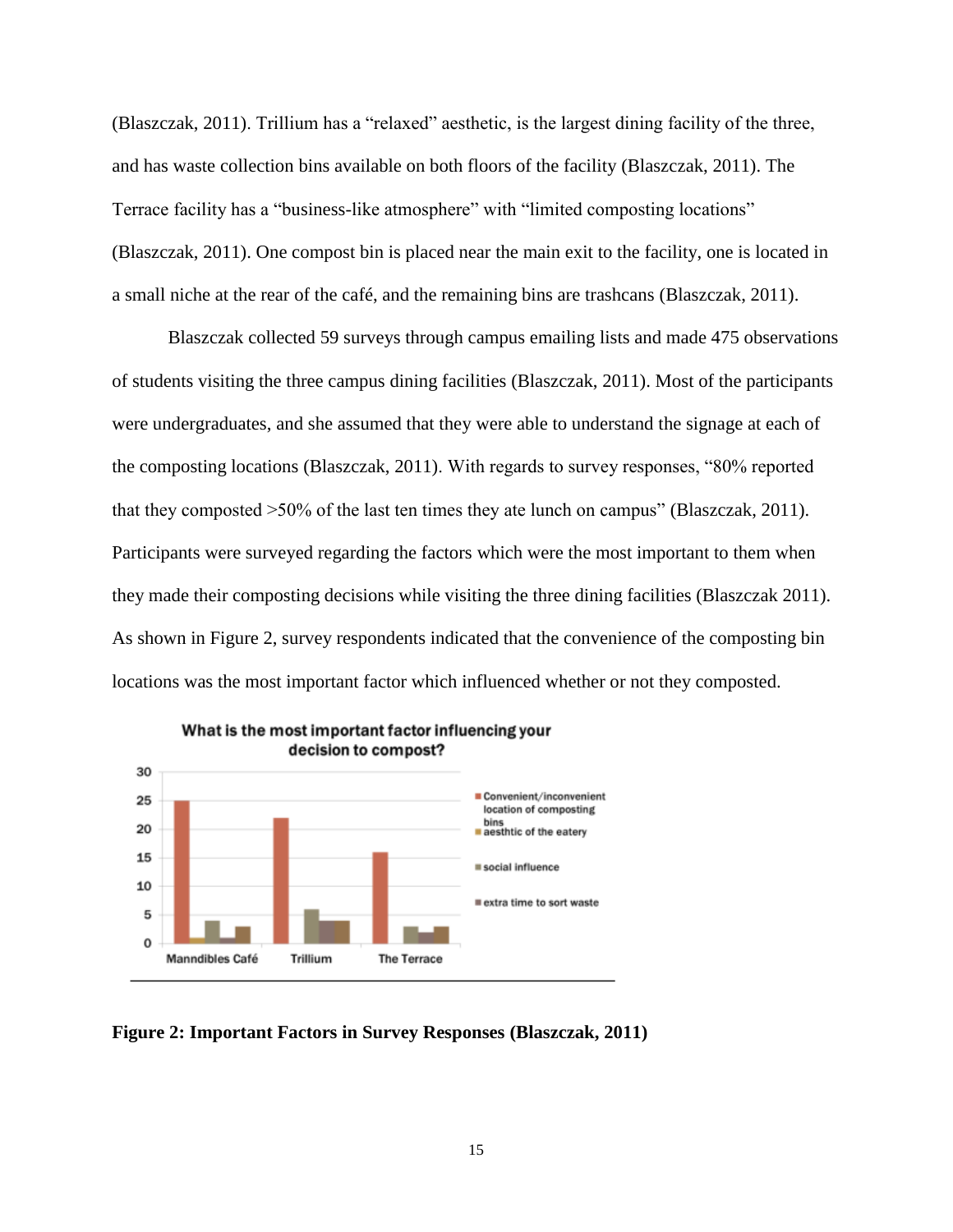With regard to participant observations, the Terrace and Manndibles dining facilities "had significantly higher composting than non-composting rates" (Blaszczak 2011). Crowding did not affect composting rates at Manndibles Café, but more people composted at Trillium café when it was crowded compared to when it was not crowded (Blaszczak, 2011). The researcher made this additional observation about Trilllium Café: "The staff members were the worst culprits. When a group of people [came] up to the garbage station, if the first person did not compost, the rest did not compost either" (Blaszczak, 2011).



**Figure 3: Average Composting Behavior Across Each Eatery (Blaszczak, 2011).**

Blaszczak concluded that Manndibles Café was the "most composting-friendly location" of the three dining facilities, and that the volume of people using the café at any one time did not affect the composting rates of diners (Blaszczak, 2011). With regards to the group behavior observation (as stated above), if the first person in a group who approaches a waste container does not compost, then the remaining members of that group will also decide not to compost (Blaszczak, 2011). In other words, to a certain extent composting is a group behavior, and that the visible efforts of a composting initiator may have a positive impact on the remaining group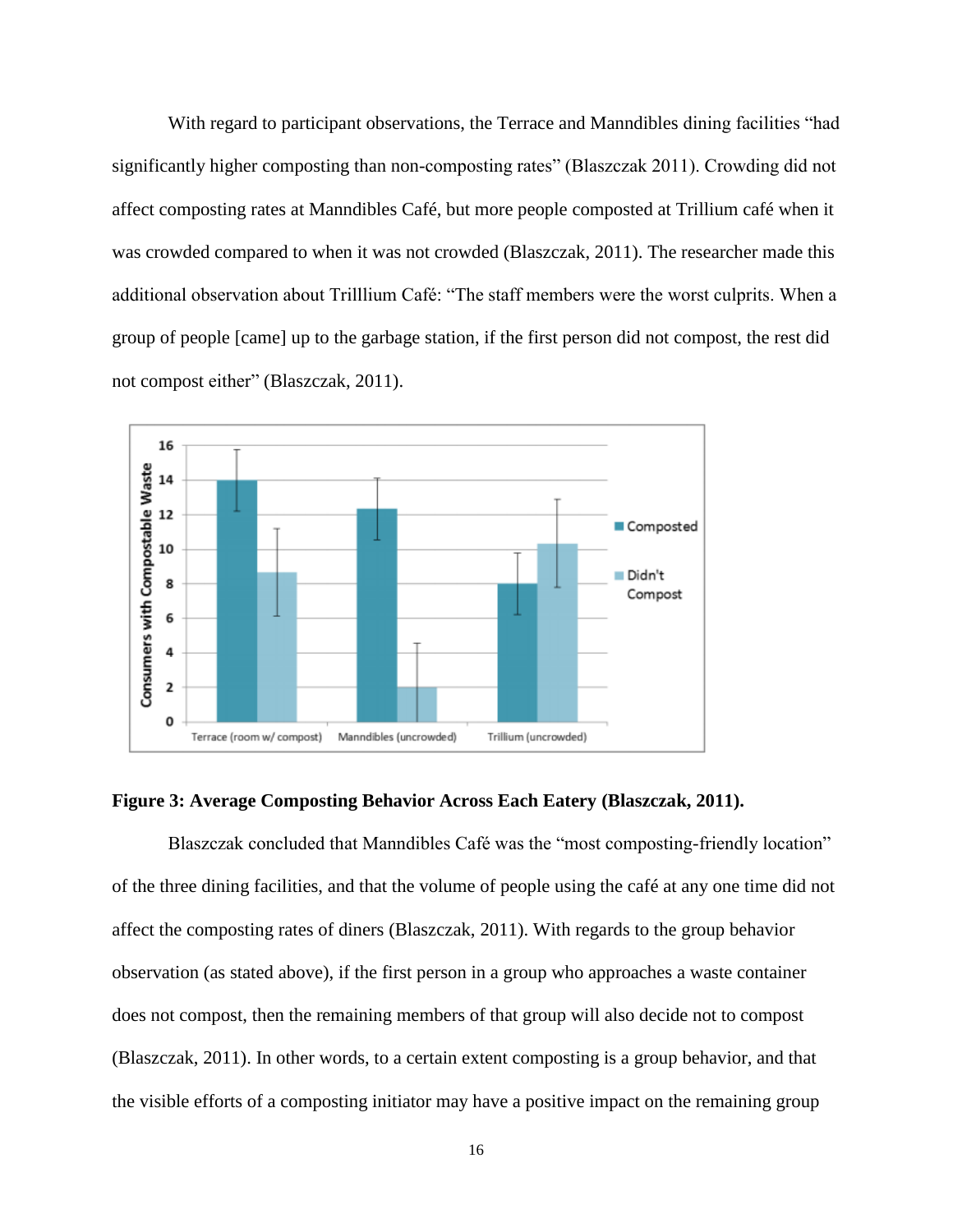members; in effect, the initiator is modeling the behavior for the other members of the group. This behavior can be further supported by the "Peer Composter" who monitors the waste containers at Northeastern University dining halls and guides students as they sort their waste into the correct bins.

#### **Macalester College**

Students at Macalester College in Saint Paul, Minnesota explored opportunities for initiating a composting system on their campus during the spring semester of 2010. Molly Brown, Davita Flowers-Shanklin, and Emily Merrill collaborated on a senior seminar project in which they discussed three on-campus composting options: industrial, in-vessel, and worm composting (Brown et al., 2010).

Industrial composting refers to the business arrangement in which the college contracts with a waste management company to pick up, transport, and process organic waste into compost (Brown et al., 2010). The cost for choosing this option would be \$48 per ton of waste, and if industrial composting is chosen, then students would not have the opportunity to see composting in action on their college campus. In-vessel composting (described below) may be the most convenient solution for composting, but the prohibitive expense of purchasing a system encouraged Brown and associates to recommend vermicomposting as a reasonable alternative (Brown et al., 2010). They estimated the cost of purchasing and installing an in-vessel composting system to be between \$60,000 and \$300,000 (Brown et al., 2010).

In addition to their financial and practical analysis of these three composting solutions, Brown and associates provided a full budget for running a vermicomposting pilot project during the 2010-2011 academic year (Brown et al., 2010). Their budget included supplies and labor, along with recommended placements for small material collection bins in student dorms and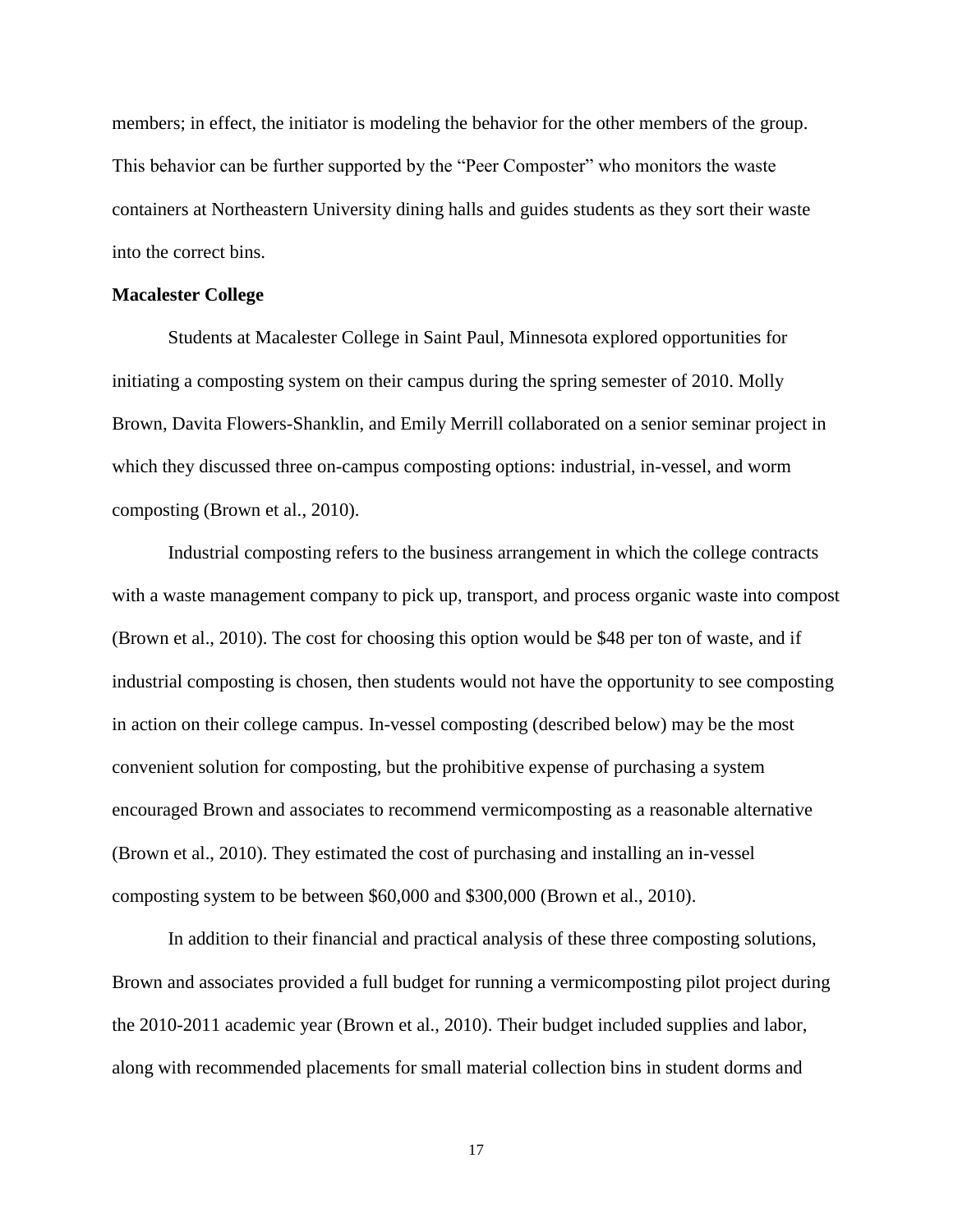worm bins in the Facilities Management office (Brown et al., 2010). Two part-time student workers would be needed for compost collection and program education, whereas two part-time facility employees would be required for worm and compost collection bin maintenance and transport (Brown et al., 2010).

Although the recommended pilot project did not take place at Macalester College, the school currently composts organic materials and has a Zero Waste by 2020 goal in place (Macalester, 2018). Labeled compost bins are located across the campus, Facilities Management employees service the bin, and a local waste service picks up the materials for processing at the Mulch Store in Rosemount, Minnesota (Macalester, 2018). It appears that for Macalester College, the best composting solution was to contract out for industrial composting with a local company.

#### **In-Vessel Composting**

Currently, many universities across the United States do not compost food scraps or plate waste. FOR Solutions, an in-vessel composting system manufacturer, has provided a step-by-step guide for universities who are considering implementing a composting system for their campus community (FOR Solutions, 2018). The first step in the process includes an organic waste recovery audit, which should include pre-consumer and post-consumer waste (FOR Solutions, 2018). The university may employ a professional food waste audit team or recruit students to assist with the project (FOR Solutions, 2018). If the university decides to have food waste processed off-campus, hauling and tipping fees will be charged for these associated services (FOR Solutions, 2018). Hauling fees refer to the charges for moving the food waste from the college campus to the processing location, whereas tipping fees are charged when the processor accepts the food waste for composting (FOR Solutions, 2018). The audit should include a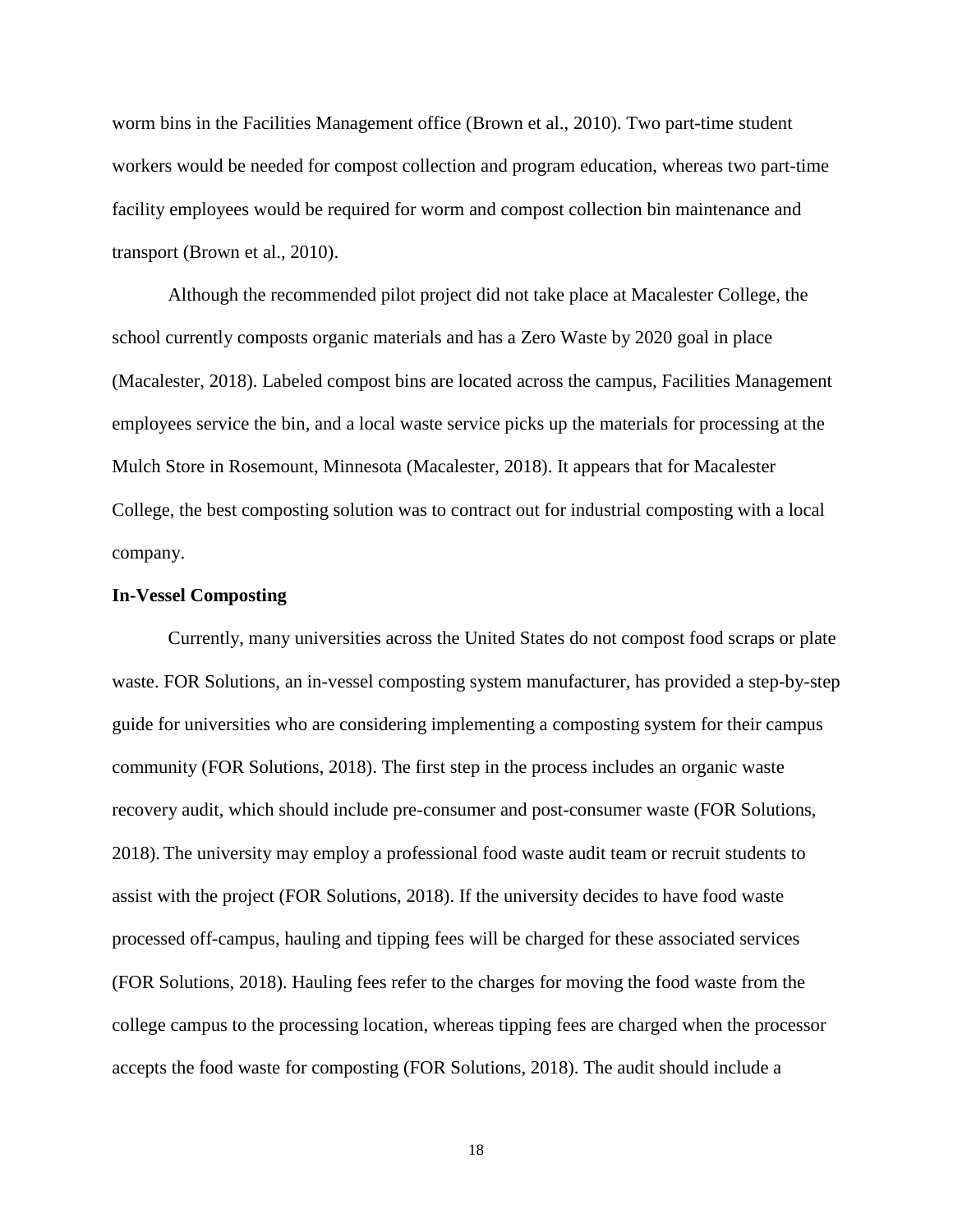comparison of the hauling and tipping fees with the cost of purchasing equipment for composting on campus (FOR Solutions, 2018).

If composting is conducted on campus, single or long pyramid-shaped piles (windrows) may be utilized for food waste processing, which takes several months and can be done aerobically or anaerobically (FOR Solutions, 2018). Pests may be attracted to the piles, and if they are not turned regularly they can produce methane gas (FOR Solutions, 2018). Two other on-campus solutions include biodigesters and dehydrators (FOR Solutions, 2018). Biodigesters use enzymes or bacteria to break down organic materials, which are then discarded through the campus waste removal system rather than used on-campus (FOR Solutions, 2018). Dehydrators remove water from food waste, and the dehydrated waste can then be used as compost (FOR Solutions, 2018). Another option is an in-vessel composting system, which uses a large sealed container to quickly degrade food scraps into useable compost (FOR Solutions, 2018). This system is pest and odor free, uses a small amount of energy, and degrades the organic materials quickly (FOR Solutions, 2018).

Once a campus chooses a composting system, kitchen staff can start collecting waste, typically in easily handled containers such as 10 gallon buckets (FOR Solutions, 2018). A school may require kitchen staff to scrape trays or may ask students to do so (FOR Solutions, 2018). Once the waste has been collected from dining facilities, trained composting personnel will consolidate and weigh buckets before processing (FOR Solutions, 2018).

If the university has chosen to use an in-vessel composting system, the waste must be mixed with a carbon source such as sawdust or wood chips so that it will properly degrade (FOR Solutions, 2018). This mixture is now placed into a hopper attached to the in-vessel container, where it will be shredded and moved through the system for degradation (FOR Solutions, 2018).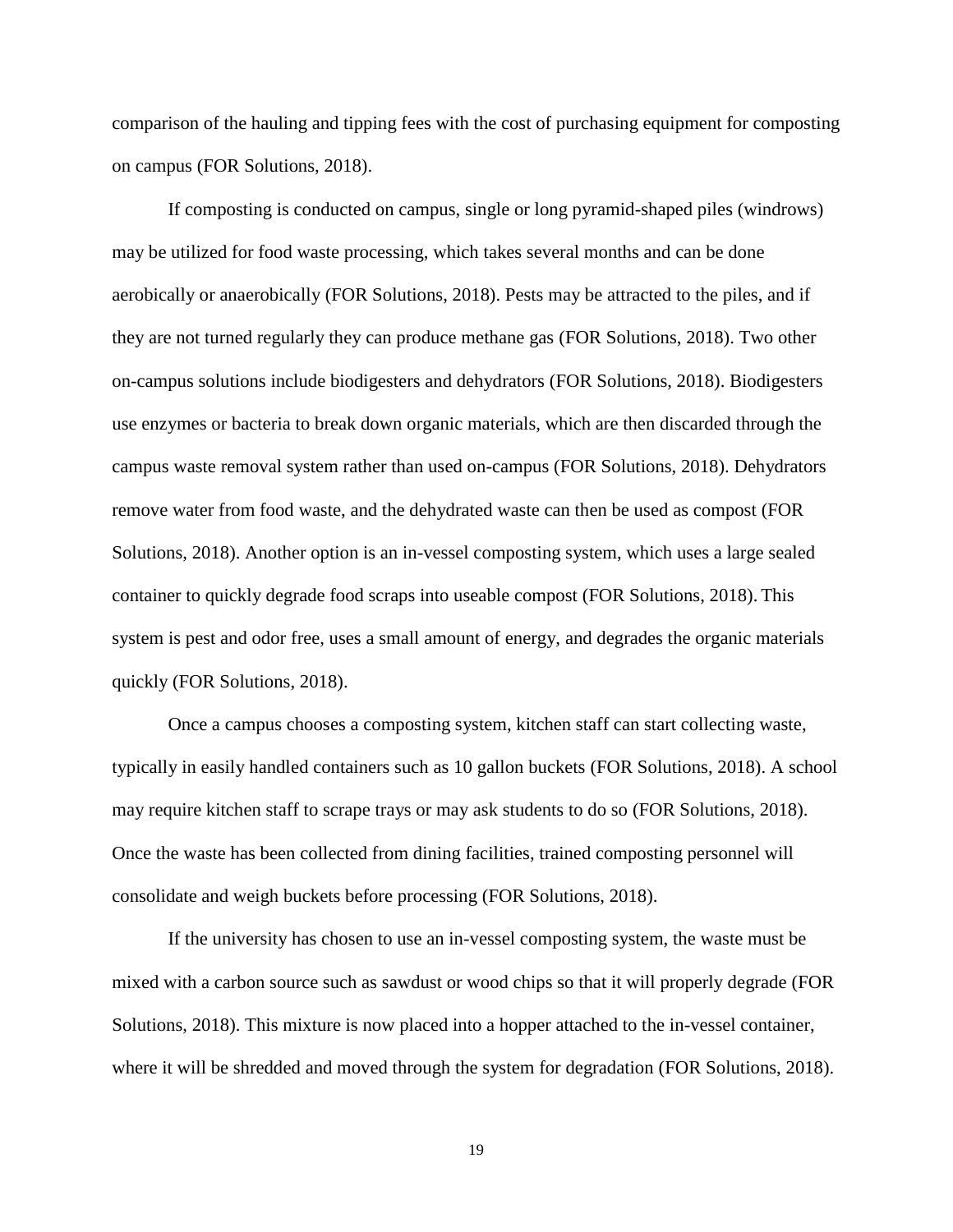Beneficial bacteria break down the mixture within five days, with the temperature inside the vessel high enough to kill pathogenic bacteria (FOR Solutions, 2018). After processing, the compost can be used on campus or sold to local homeowners, as is the case with the Bobcat Blend label sold by student employees at TSU.

#### **Household Composting**

If conducted correctly, household composting can be an efficient system for disposing of organic kitchen waste, meaning environmental impact is reduced. The typical American produces 1,600 pounds of garbage each year, and an estimated 50% of this material could be composted (Buelin-Biesecker, 2014). When garbage is bagged and placed in landfills, it is compacted in an anaerobic state (no oxygen available for microbial activity). Organic materials slowly decompose in an anaerobic environment and methane gas is produced (Buelin-Biesecker, 2014). If organic materials are placed in an aerobic compost pile rather than the landfill, they can quickly break down into reusable garden soil and reduce methane gas emissions. Organic matter such as fruit and vegetable scraps, egg shells, and coffee grounds can be collected and composted for use in the home or community garden. Micro-organisms, specifically bacteria and fungi, break down organic materials into usable components which can fertilize plants and soil (Buelin-Biesecker, 2014).

In 2012 and 2013, 451 households in Red Deer, Alberta participated in two phases of a home composting pilot program (City of Red Deer, 2014). Participants attended a workshop, receiving a composter, kitchen waste bin, and mixing tool along with printed materials and training videos, and access to program support information (email and phone number) (City of Red Deer, 2014). Pre-pilot surveys collected information on composting "barriers and benefits," whereas the exit surveys asked participants to comment on their experiences, share photos of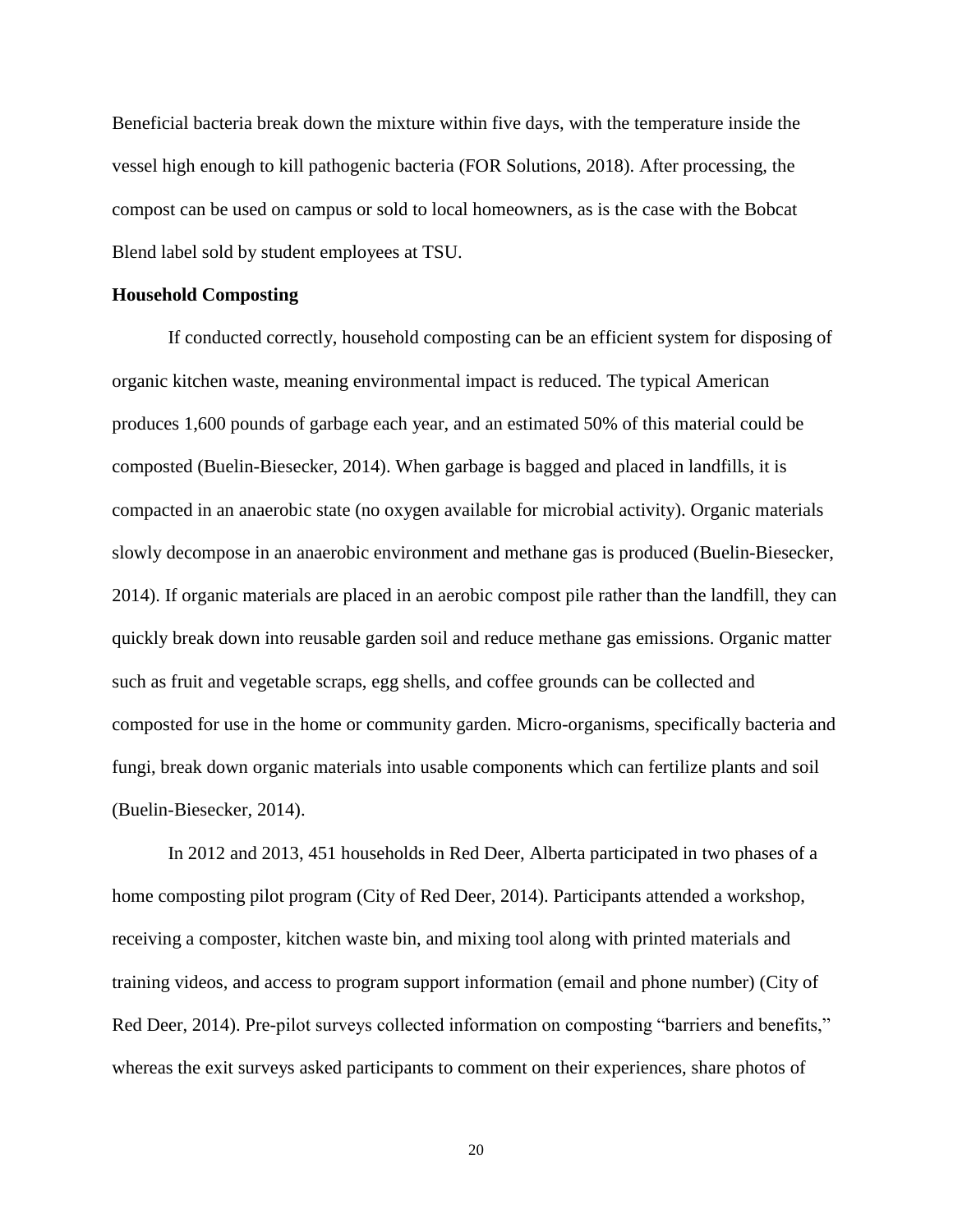their composting equipment, record the weight of all organic materials collected, and verify that they were still composting (City of Red Deer, 2014). Exit survey data found that 18.4 tons of organic waste were collected, and that 72% of the households were still composting one year later (City of Red Deer, 2014). Based on the success of this pilot study, the city planned to provide 200 composting units to Red Deer residents annually until 2018, as well as determine the feasibility of vermicomposting for households lacking backyards (City of Red Deer, 2014).

Home composting interventions in the United Kingdom (UK) have been initiated by nongovernmental organizations (NGOs) with the intention of encouraging sustainable behaviors and reducing biodegradable waste in landfills (Sharp et al., 2010). Sharp, Giorgi, and Wilson conducted a review of the lessons learned from waste reduction interventions conducted in the UK from research published between 2006 and 2009 (Sharp et al., 2010). Their two main objectives were to analyze the methodologies of the various interventions and report the amounts of waste diverted from landfills (Sharp et al., 2010). The authors reviewed eight studies with a wide range in participation rates (fourteen to 3,602 individuals, households, or schools) (Sharp et al., 2010). Intervention periods were varied as well: the shortest campaign lasted one week whereas the longest program was conducted over three years (Sharp et al., 2010).

The researchers focused on describing multi-level interventions which included education, outreach events, and continual support from NGO employees (Sharp et al., 2010). An example is the *Love Food Champions* campaign conducted by the Waste and Resources Action Programme (WRAP), in which extensive support was provided to participants (Sharp et al., 2010). They received "workbooks, information, and kitchen caddies" for composting, along with training to become neighborhood champions of waste reduction (Sharp et al., 2010). During the four-month intervention they reduced their food waste by 50% to 2.5 kg per household per week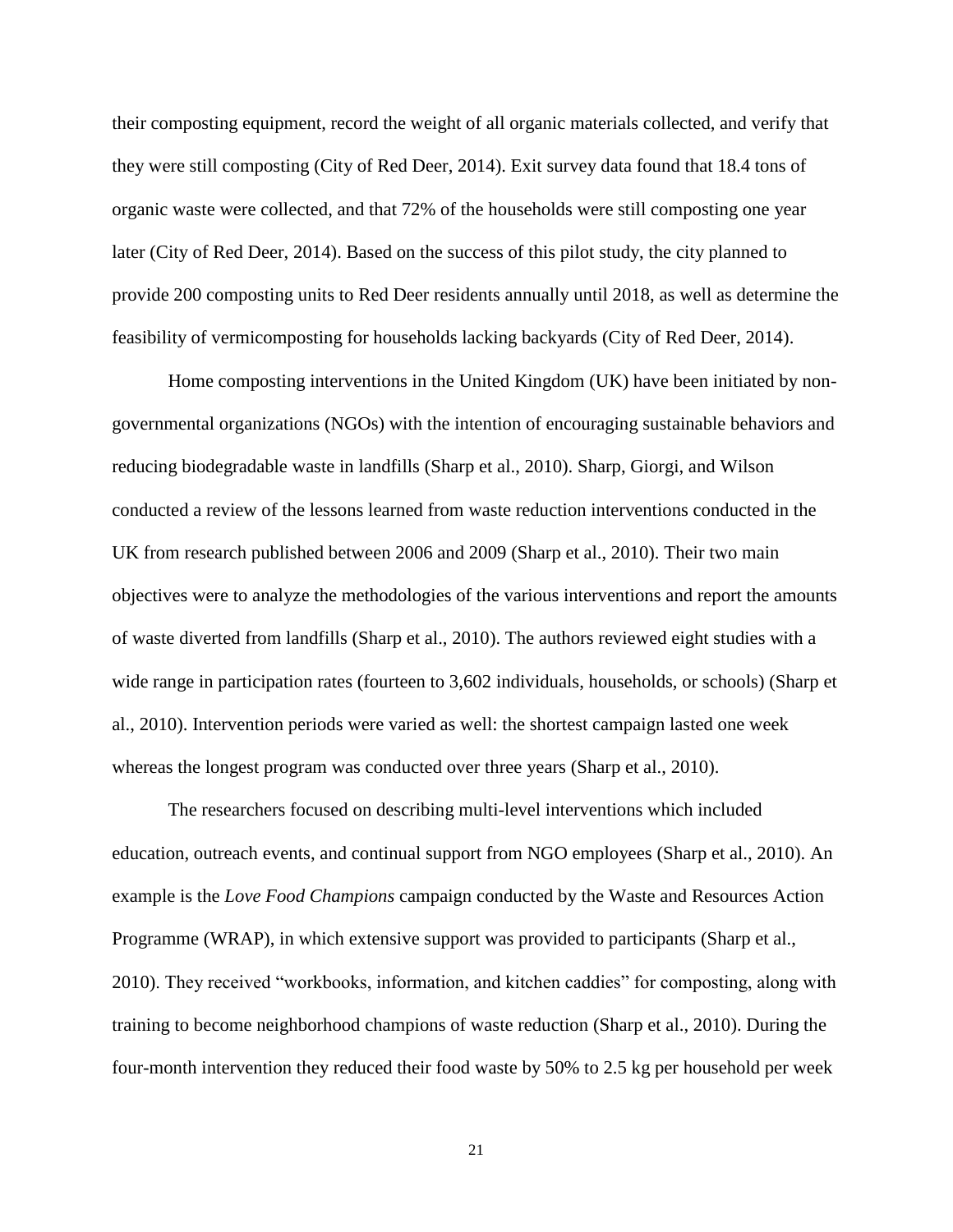(n=60) (Sharp et al., 2010). Since the time of the intervention, WRAP has provided 1.7 million compost containers to households and prevented 584,225 tons of organic waste from reaching the landfill (Sharp et al., 2010). Waste reduction campaigns can benefit from developing recognizable branding, and WRAP's *Love Food Hate Waste* logo is perhaps one of the most iconic sustainability-oriented brands (Sharp et al., 2010).

In their study, Sharp, Giorgi, and Wilson were not able to identify the driving forces contributing to sustainable behavior (Sharp et al., 2010). Rather, they stated that "behavior change has been supported by a number of integrated 'enabling' tools and 'engagement' promotions – measures which have made a collective rather than isolated difference" (Sharp et al., 2010). The food waste reduction campaigns conducted by WRAP are an excellent example of this "collective" effect (Sharp et al., 2010). In addition, though, the authors noted that "waste prevention behavior and options need to become more 'visible'" (Sharp et al., 2010). They refer to the "visibility" of recycling efforts in UK communities, which helped to normalize the behavior for residents (Sharp et al., 2010). When or if such "visibility" and attention is applied to food waste reduction and composting efforts in the United States, over time the behavior will become normalized within our communities (Sharp et al., 2010).

#### **Composting Survey Tools**

Sustainability and composting behaviors should be supported with robust research and education efforts by community stakeholders. Waliczek, McFarland, and Holmes developed a survey tool to assess the environmental and composting attitudes and knowledge of students at TSU and Farmingdale State College (Waliczek et al., 2016). In addition to looking at environmental attitudes and locus of control, the survey asked respondents to reflect on their composting knowledge and attitudes (Waliczek et al., 2016).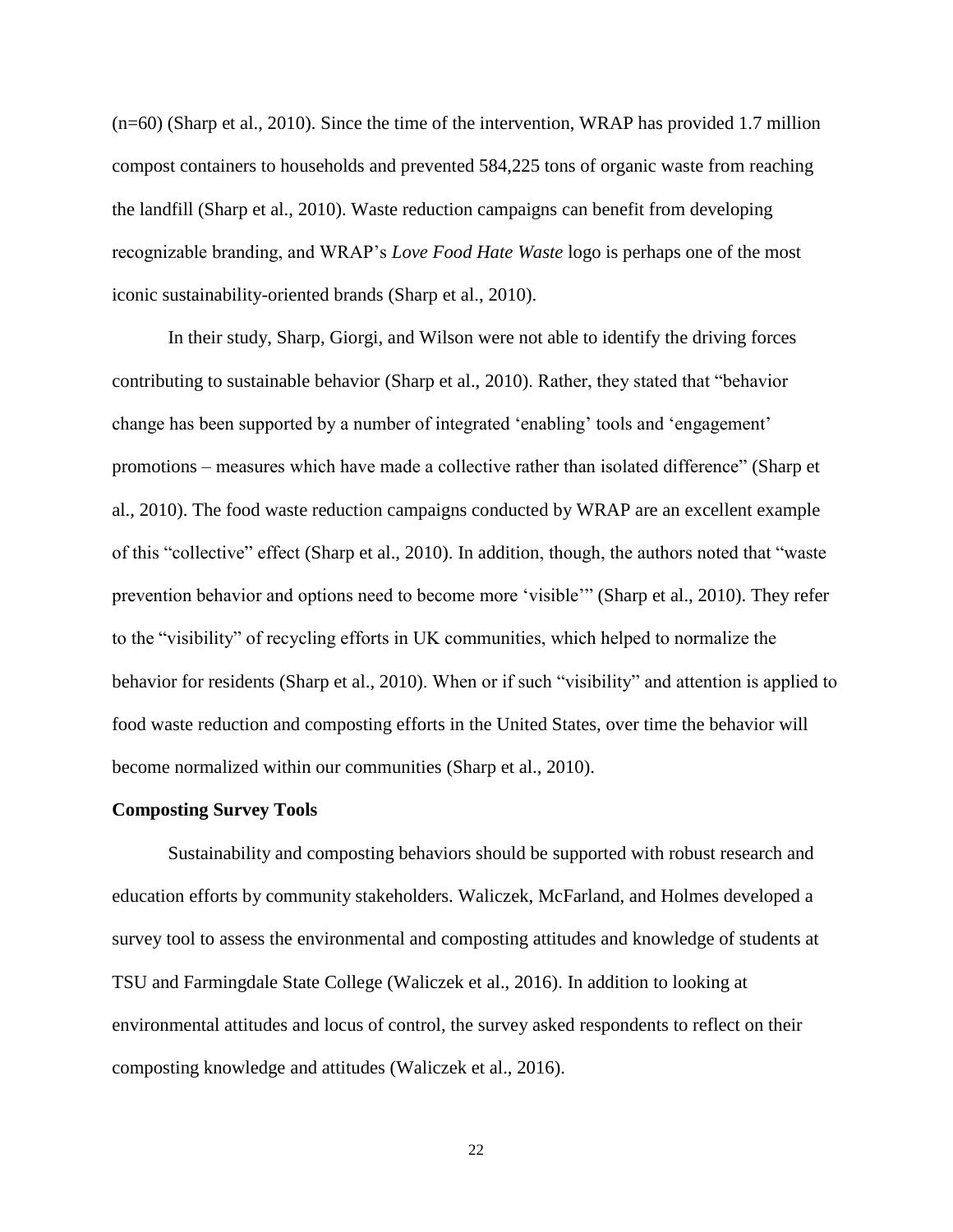The survey included twenty compost knowledge true/false questions, which included such phrases as "the nutrients in food can be recycled" and "the product of a compost pile is similar to topsoil" (Waliczek et al., 2016). Students attending TSU were asked sixteen additional survey questions pertaining to compost attitudes, and the questions were specific to their campus composting program (Waliczek et al., 2016). The questions included such statements as "sorting meal waste is easy," and "when I sort my food waste in the cafeteria/dining hall, I understand what can be composted" (Waliczek et al., 2016).

A Likert scale was used with the options "never," "sometimes/usually," and "always" (Waliczek et al., 2016). If participants answered "never," they received one point, "sometimes/usually" earned them two points, and "always" granted them three points, with higher overall scores suggesting a more favorable attitude toward composting behaviors (Waliczek et al., 2016).

Survey tool development provides researchers with an opportunity to focus questions on a particular subject matter which will support their research efforts. Lavelle and associates created two survey instruments, separately measuring cooking skills and food skills (Lavelle et al., 2017). The cooking skills tool contained fourteen questions pertaining to cooking methods and common food preparation abilities, whereas the food skills survey included nineteen items measuring such abilities as shopping, meal planning, using a budget, kitchen resourcefulness, and reading labels (Lavelle et al., 2017). The researchers applied a Likert scale to the survey questions, with a range of one ("very poor") to seven ("very good)" (Lavelle et al., 2017).

While validating their new survey tools, the authors conducted forty pilot studies with convenience samples of contacts working and studying at universities in Ireland (where the study took place) (Lavelle et al., 2017). In addition, they hired a data collection company to perform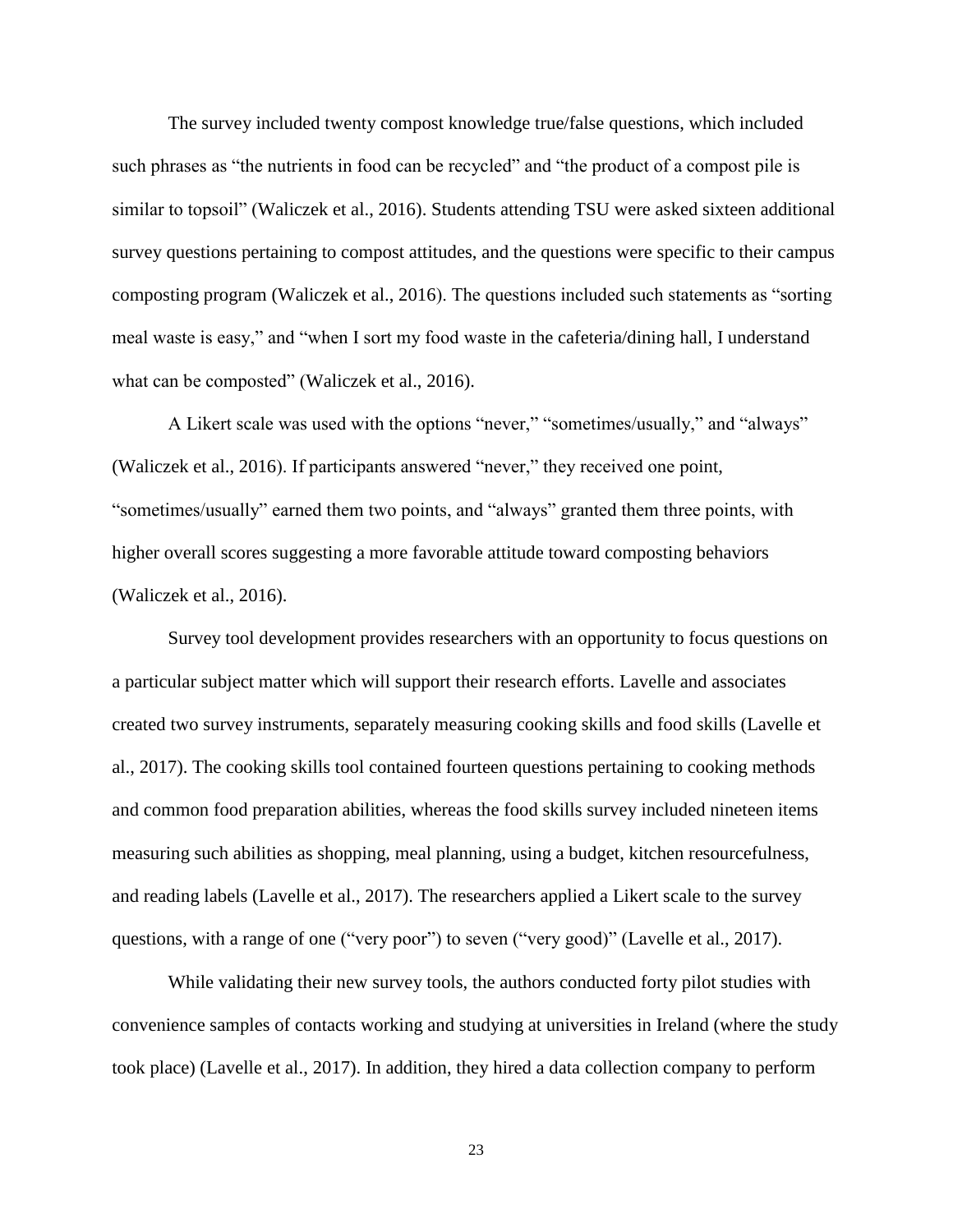fourteen pilot studies to further refine the survey instruments (Lavelle et al., 2017). The researchers applied an exploratory factor analysis to the results of the fourteen pilot studies in order to clarify the categorization of the survey questions (ie cooking vs food skills) (Lavelle et al., 2017). They used a scree plot to identify two factors (cooking skills and food skills) as being the two main categories for their survey questions (Lavelle et al., 2017). While developing and testing new survey tools, researchers can use such additional statistical processes as the Index of Item-Objective Congruence and confirmatory factor analysis to determine if the survey questions accurately measure the intended concepts.

#### **Conclusion and Study Objectives**

Research regarding composting interventions and their associated survey tools is limited. Therefore, it is the intent of this study to develop, pilot, and analyze the results from a short composting survey for use in future studies. The initial versions of the survey tool will be adjusted based upon participant feedback, and the results from the pilot study will guide the researchers in developing future composting interventions in the university setting.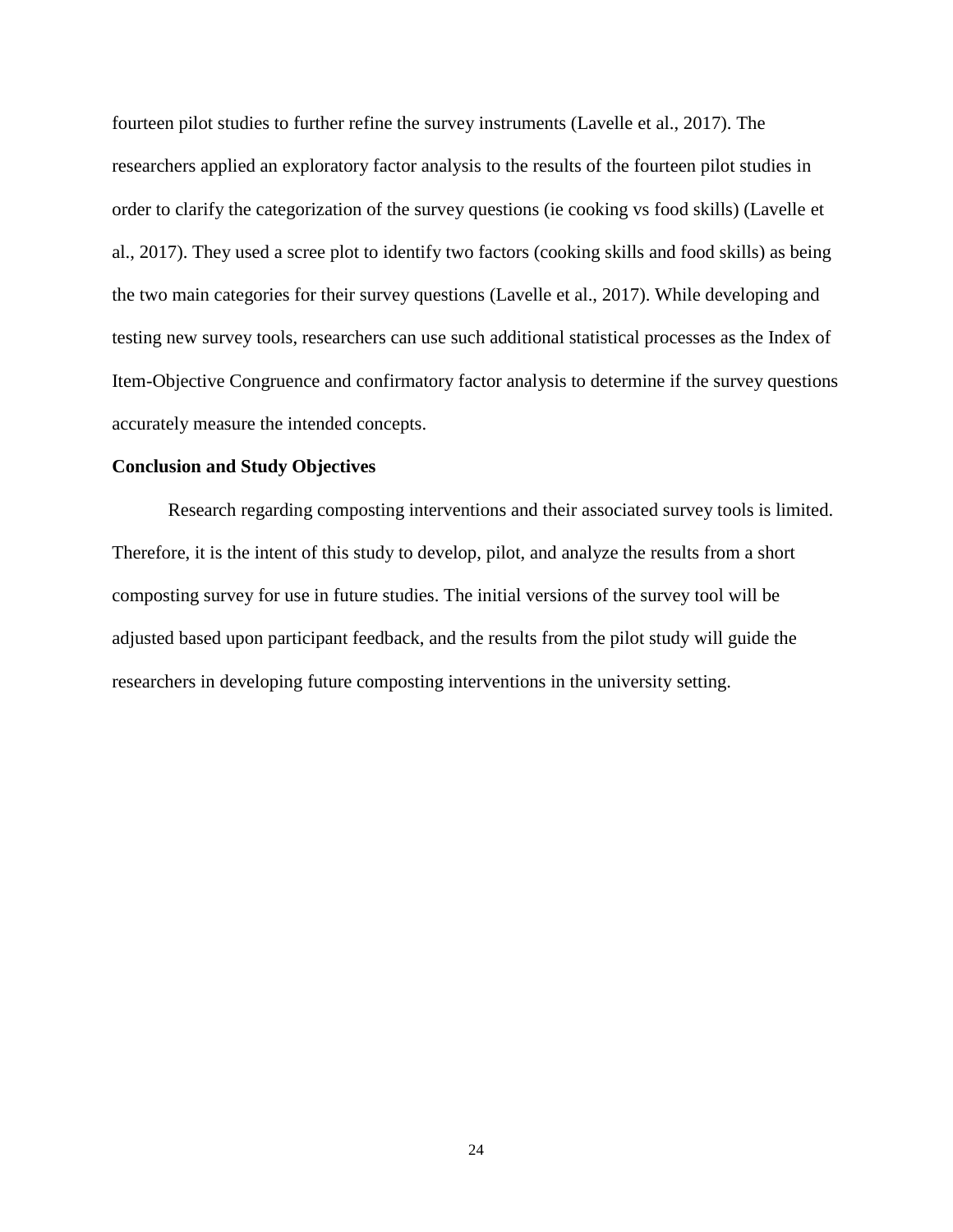## **CHAPTER III**

# **JOURNAL ARTICLE**

# **DEVELOPING, PILOTING, AND FACTOR ANALYSIS OF A BRIEF SURVEY TOOL FOR EVALUATING FOOD AND COMPOSTING BEHAVIORS:**

**THE SHORT COMPOSTING SURVEY**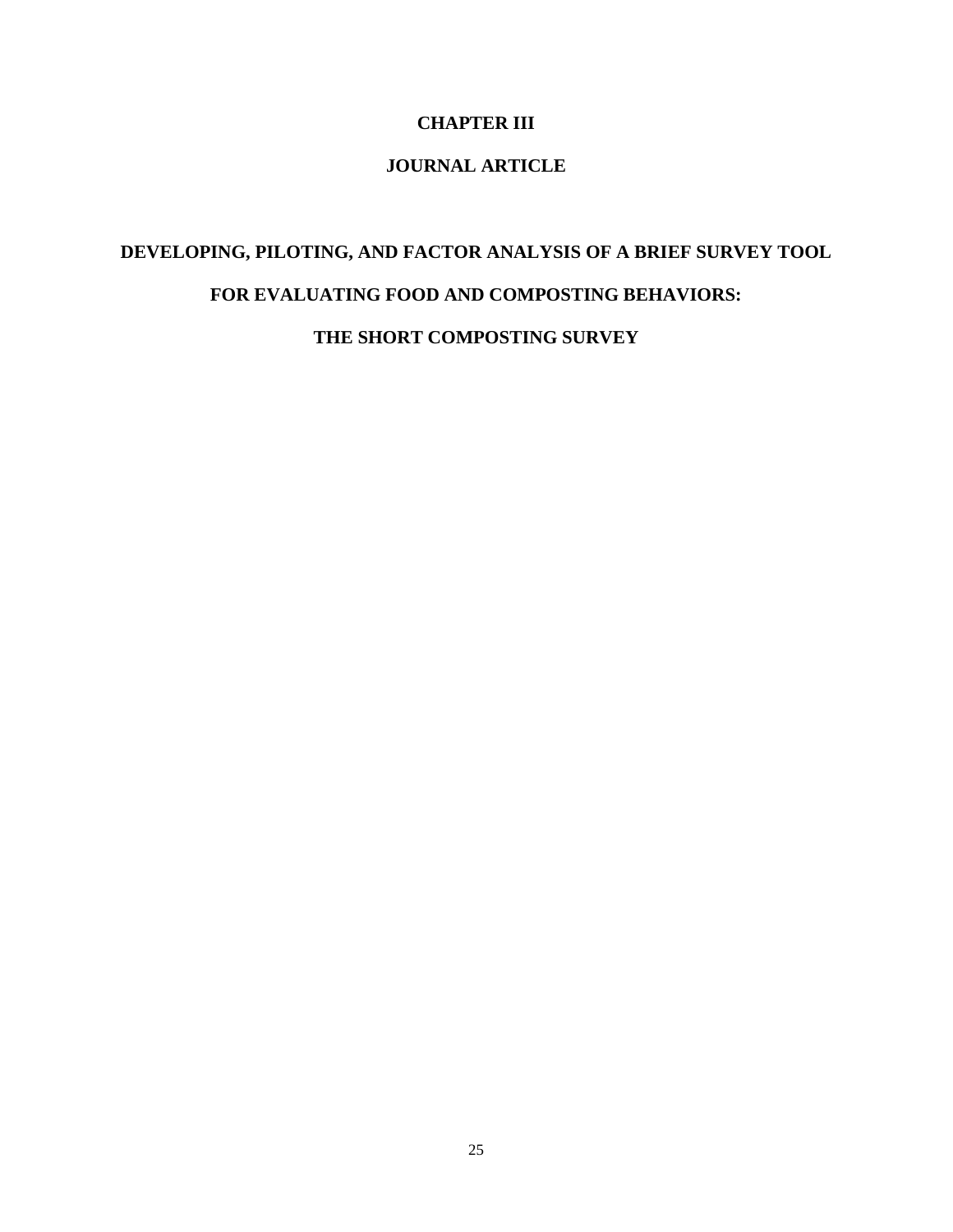# **Developing, Piloting, and Factor Analysis of a Brief Survey Tool for Evaluating Food and Composting Behaviors: The Short Composting Survey**

#### **AUTHORS**

**Jennie Norton**, Central Washington University

**Rebecca Pearson**, Central Washington University

**David Gee**, Central Washington University

**Nicole Stendell-Hollis**, Central Washington University

#### **BIOGRAPHIES**

Norton is a graduate student in Nutrition, Pearson is an Associate Professor in Public Health, Gee is a Professor in Nutrition, and Stendell-Hollis is an Associate Professor in Nutrition.

#### **ABSTRACT**

Household composting is a practical sustainable behavior which should be further investigated. The Short Composting Survey was developed for use during the Compost Project pilot study to measure the knowledge, values, barriers, and social norms surrounding composting (n=25). The purpose of this research was to describe the testing and refining of the survey tool for the pilot study. Statistical analyses included calculating the Index of Item-Objective Congruence (IIOC) values and conducting a confirmatory factor analysis following administration of the survey. Nine respondents assisted with survey tool development by completing the IIOC, and values ranged from 0.29 to 0.66 which indicated that all of the survey questions matched more than one construct. The factor analysis resulted in a three-factor solution with a cumulative loading of 71.2%, meaning that these identified factors contributed 71.2% of the variance in responses. Factor 1 ("Values") proved to be the strongest factor, explaining 36.6% of the variance, whereas Factor 2 ("Social Norms") explained 20.04%, and Factor 3 ("Barriers") had 14.6%. This survey may be useful for future food composting and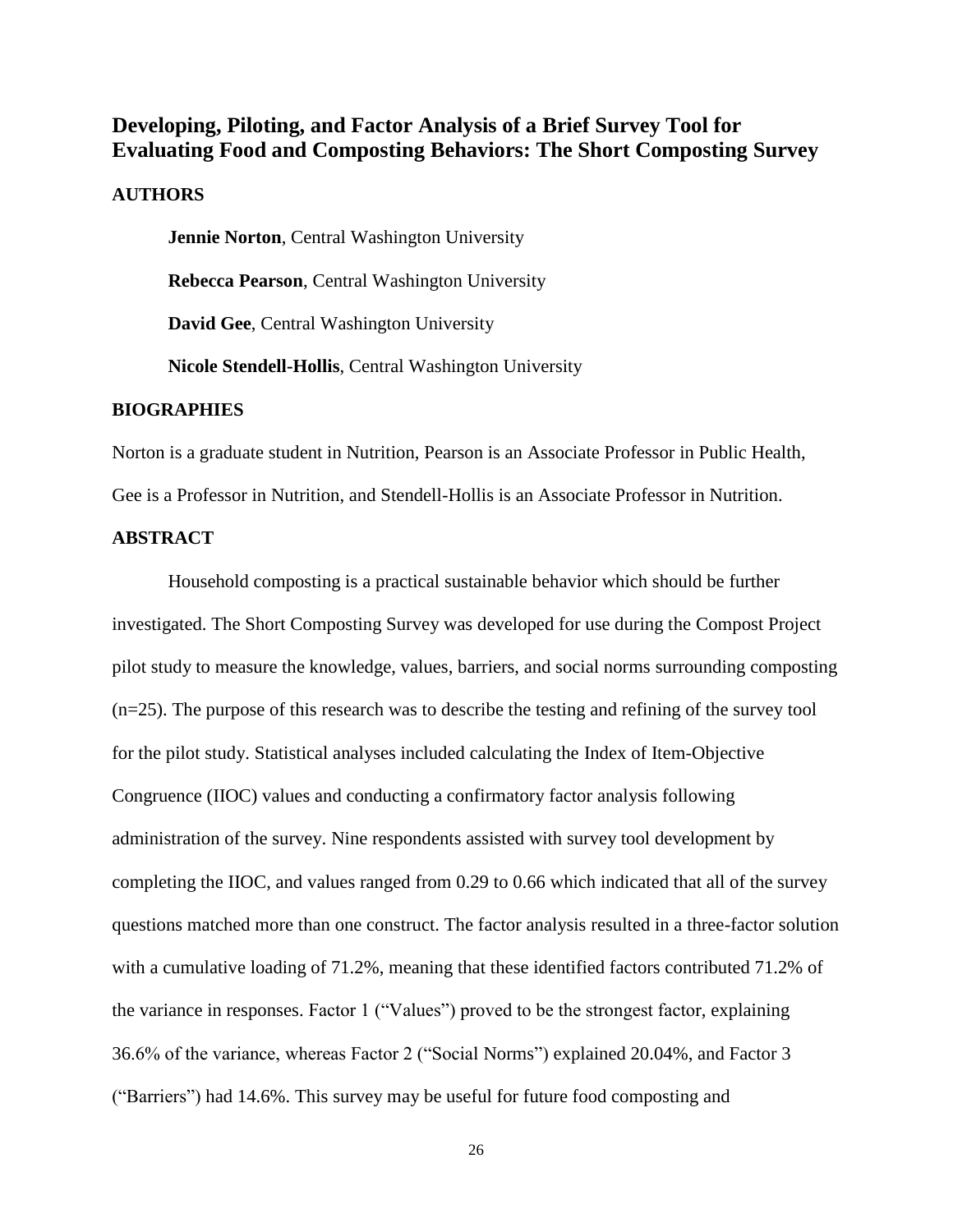sustainability-related research efforts.

# **KEYWORDS**

Composting; survey; food sustainability; confirmatory factor analysis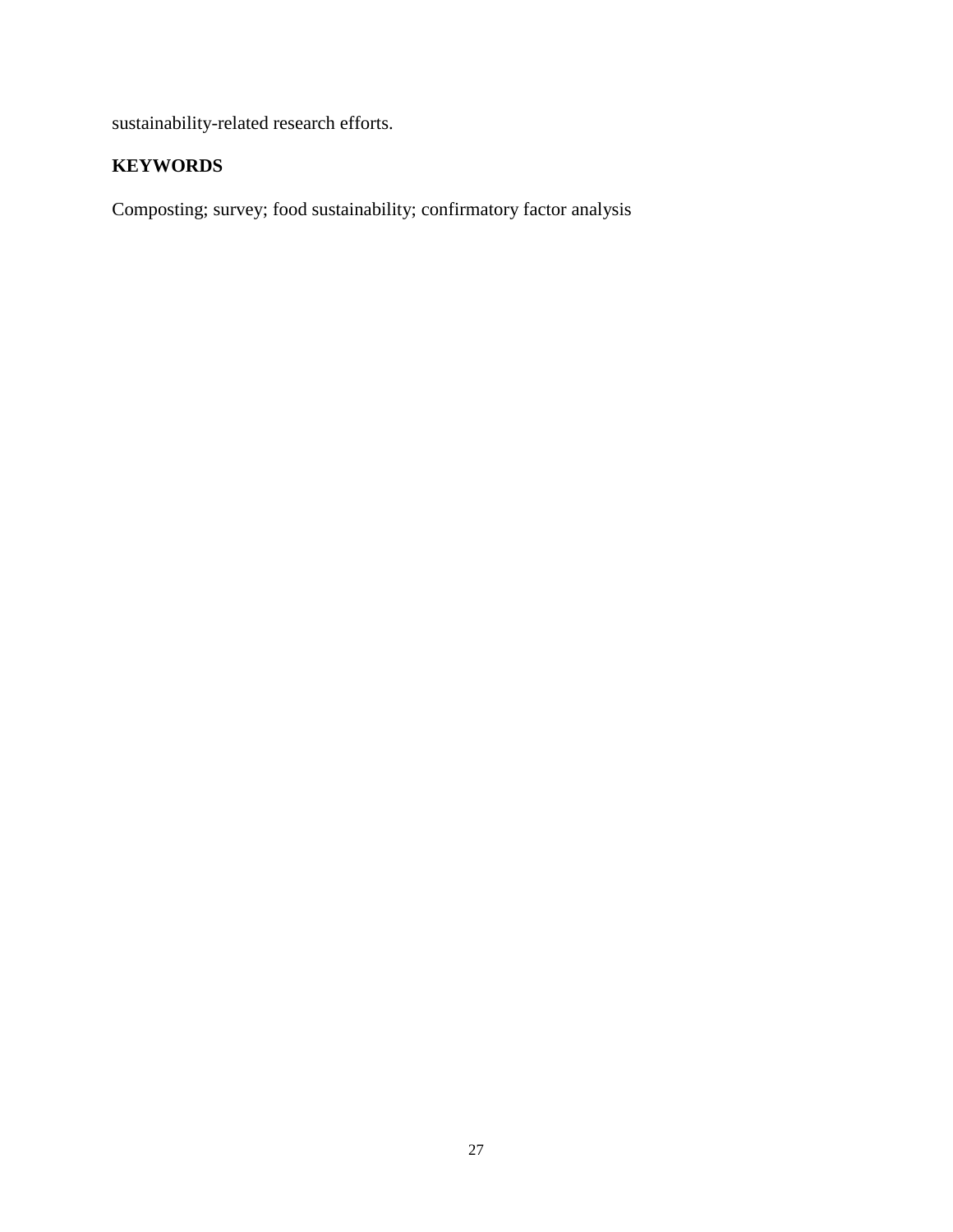#### **INTRODUCTION**

Efforts to address reducing food waste are needed in all community settings, including schools and workplaces. Household approaches include freezing leftovers, donating unopened packages to food banks, using vegetable scraps for soup stocks, and minimizing fresh produce purchases to what can reasonably be consumed within a certain time frame (EPA, 2017). Even if community members attempt to minimize their food waste by following these recommendations, a certain amount of waste is inevitable.

In 2010, food waste was 31 percent of the food supply, which was equivalent to 133 billion pounds (an average of 218.9 pounds of food waste per person was sent to a landfill) (EPA, 2017). Thus, in September 2015, the United States Department of Agriculture (USDA) and the Environmental Protection Agency (EPA) announced the U.S. 2030 Food Loss and Waste Reduction Goal (EPA, 2017). The federal government is aiming to reduce food waste by 50% to 66 billion pounds by 2030 (EPA, 2017). If successful, the benefits of this reduction would include reduced methane emissions, a potent greenhouse gas, from organic materials decomposing at landfill sites and less money spent on wasted food (EPA, 2017). If an individual can't reduce food waste by following the recommendations outlined above, then composting is a reasonable method for redirecting the waste from landfills (EPA, 2017).

Composting effectively recycles organic food scraps into usable soil, and it can be done under aerobic or anaerobic conditions. At the household level, food scraps can be collected in a small container and then added to an outdoor bin or pile, fed to red wiggler worms living in a worm bin, or placed into a shallow trench and buried under soil. Community efforts to live sustainably through such approaches as composting and reducing food waste can be aided by the development of survey tools assessing the knowledge, attitudes, and perceived barriers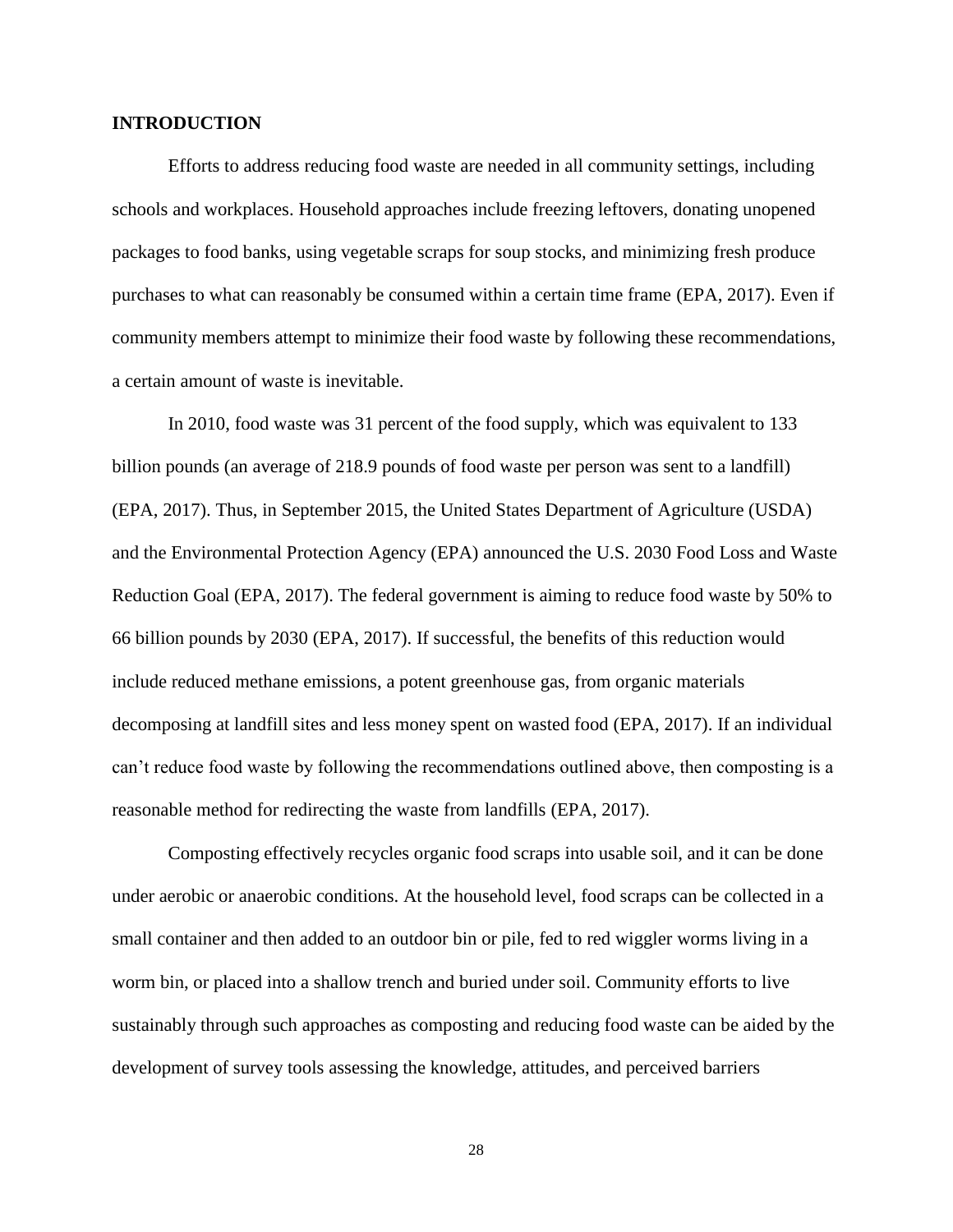surrounding the practice of composting.

Research regarding composting interventions and their associated survey tools is limited. Therefore, it is the intent of this study to develop, pilot, and analyze the results from a short composting survey for use in future studies. As researchers develop new survey tools, a process such as the Index of Item-Objective Congruence (IIOC) may prove useful. The IIOC helps researchers determine if an item (survey question) can be matched to a particular concept, as described by Crocker and Algina (1986).

After piloting a new survey, confirmatory factor analysis may assist researchers in evaluating how well the survey tool measures the constructs of interest. Initial versions of the survey tool can be adjusted based upon participant feedback, and the next iteration of the tool can be applied to a different group of participants. If a survey question does not adequately match the construct, it can be discarded in favor of a more appropriate choice. The survey validation process assists researchers in developing tools which accurately measure their constructs of interest.

Factor analysis may be applied to a new survey tool as a method of exploring response patterns and looking for "common components among multiple dependent items" (Crocker & Algina, 1986). Gorsuch explains the goal of factor analysis as follows: "to summarize the interrelationships among the items in a concise but accurate manner as an aid in conceptualization" (1983). A tool's intended constructs are considered factors contributing to an understanding of the tool's object of interest. For example, a tool designed to assess participants' attitudes surrounding physical activity behaviors might include such factors as perceived benefits and barriers, interest in various physical activities, and time spent outdoors.

Factor analysis helps a researcher determine how well a given set of items addresses the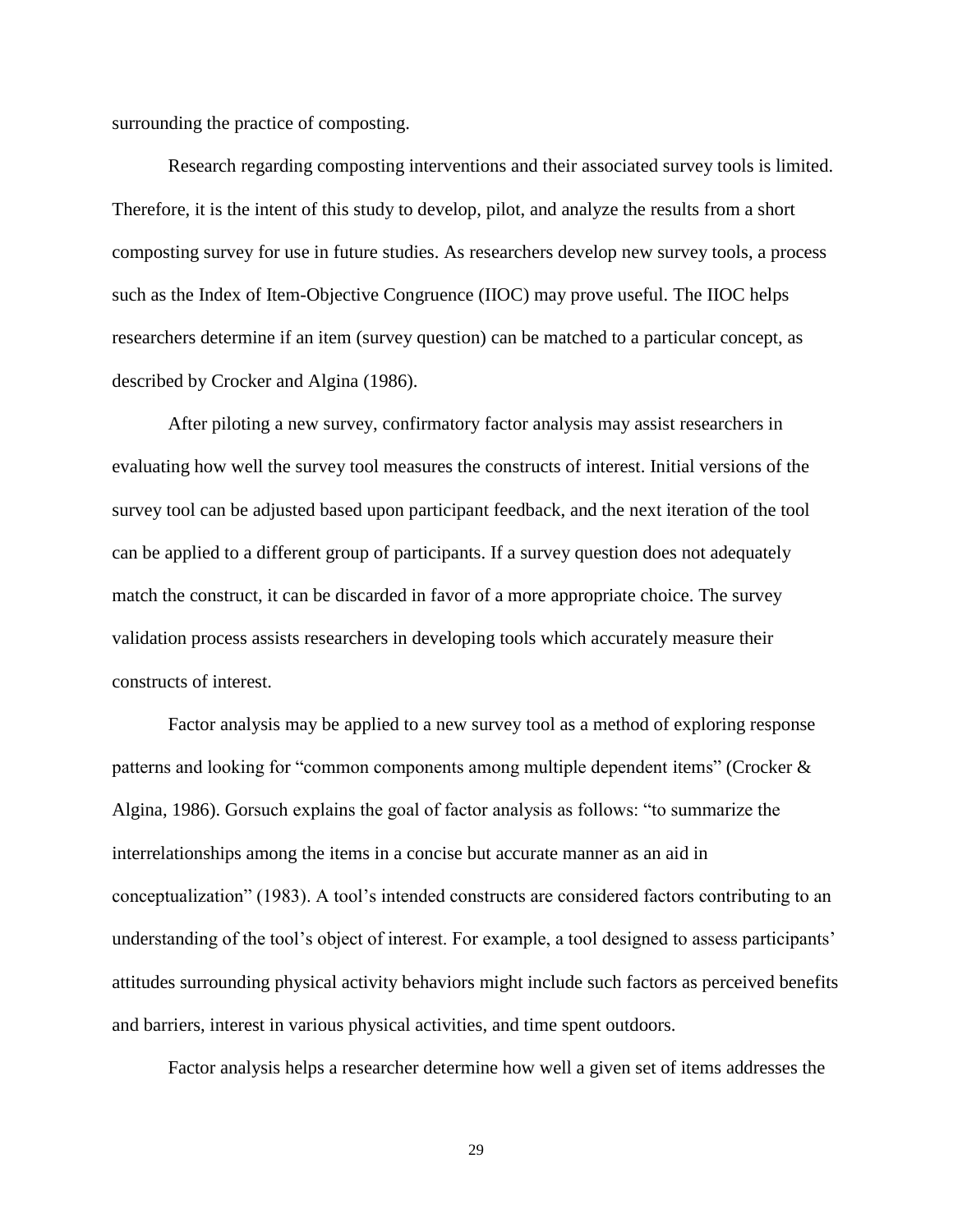intended construct or constructs. When conducting a factor analysis, the researcher loads factors in the model to look for the "degree of generalizability" between factors (Gorsuch, 1983). Factor loadings can vary in value from -1 to 1, with values which approach -1 and 1 indicating the item has a strong relationship with the construct, and values approaching zero indicating the item appears unrelated to the construct (Deviant, 2017).

Communalities are also reported for the items, which refers to the "proportion of [their] variance that can be accounted for by the common factors" (Crocker & Algina, 1986). These values range from 0 (no correlation) to 1 (perfect correlation) (Crocker & Algina, 1986). Items with communalities below 0.20 should be removed from the factor analysis because their posited items (as addressed) have less in common with the other factors, meaning that these items are less useful for the tool's purpose (Yong & Pearce, 2013).

Participant responses are used to analyze the tool's function via either exploratory or confirmatory factor analysis. Researchers should choose an exploratory factor analysis (EFA) when they have not yet determined the structure of the data or the number of dimensions to the items (Gorsuch, 1983). In the case of a CFA, the researchers already have an idea about the data structure and the number of dimensions to the items (Gorsuch, 1983).

Two outputs from factor analysis include the Eigenvalue and the Kaiser-Meyer-Olkin (KMO) test values. The Eigenvalue represents "the number of original values [concepts] that are associated with that factor," and they are grouped into related factors (Crocker & Algina, 1986). This value assists the researcher in determining how many factors should be retained (Yong & Pearce, 2013). If the researcher decides to follow "Kaiser's criterion," all factors above an Eigenvalue of one are retained (Yong & Pearce, 2013). The KMO test measures how suitable the data is for factor analysis (Deviant, 2017). Values range from zero to one: values between 0.8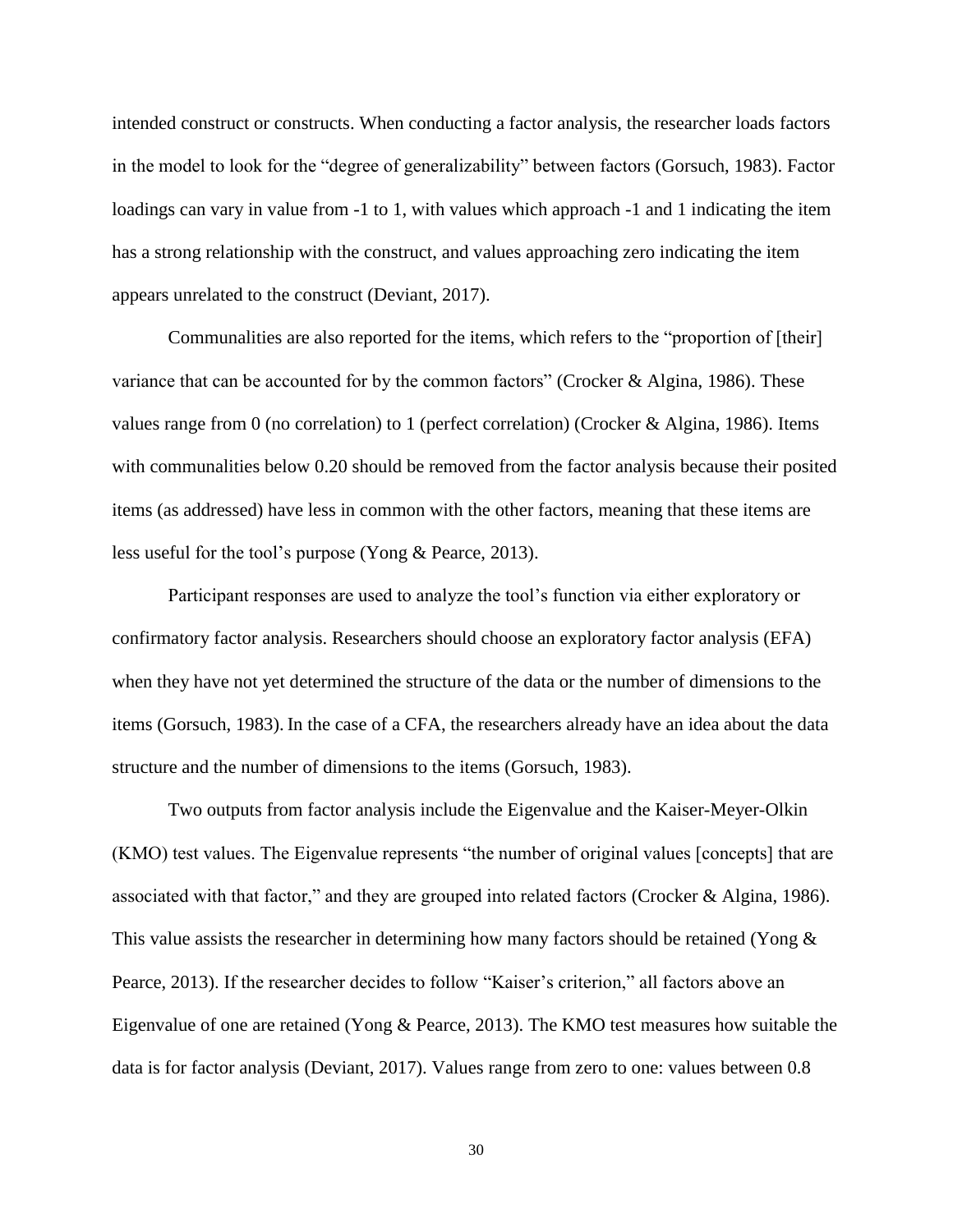and 1.0 indicate the data is adequate for a factor analysis (Deviant, 2017). Values less than or equal to 0.6 mean a factor analysis should not be conducted, although some researchers allow for values greater than or equal to 0.5 (Deviant, 2017). If the KMO value is near zero, then widespread correlations exist and a factor analysis should not be conducted (Deviant, 2017). In such cases, participant responses indicate that a tool's items are each addressing more than one construct (i.e. split loadings). The purpose of this research is to describe the testing and refining of the short composting survey tool used as part of a brief, supportive compost education intervention on a college campus.

#### **METHODS**

#### **Pilot Study**

The Compost Project was a brief pilot study conducted during the Fall 2017 quarter at Central Washington University (CWU) (results not published). This pilot study was designed to evaluate the effect of supported home composting on fruit and vegetable intake. The researchers developed the Short Composting Survey for use during the project in order to measure attitudes and behaviors around food and composting. Twenty-five participants were initially enrolled in the study. Participants ranged in age from 18 to 33 years old, 24 were students, and one participant was a recent graduate from CWU; nutrition students and faculty members were excluded from the study. This article relates the testing and refining of the tool during the pilot, with potential implications for future food and sustainability-related research efforts.

#### **Short Composting Survey**

At the initial study orientation meeting, participants were asked to complete the Short Composting Survey. The Short Composting Survey, a brief, researcher-developed tool, was designed to measure the aforementioned targets by asking about composting and food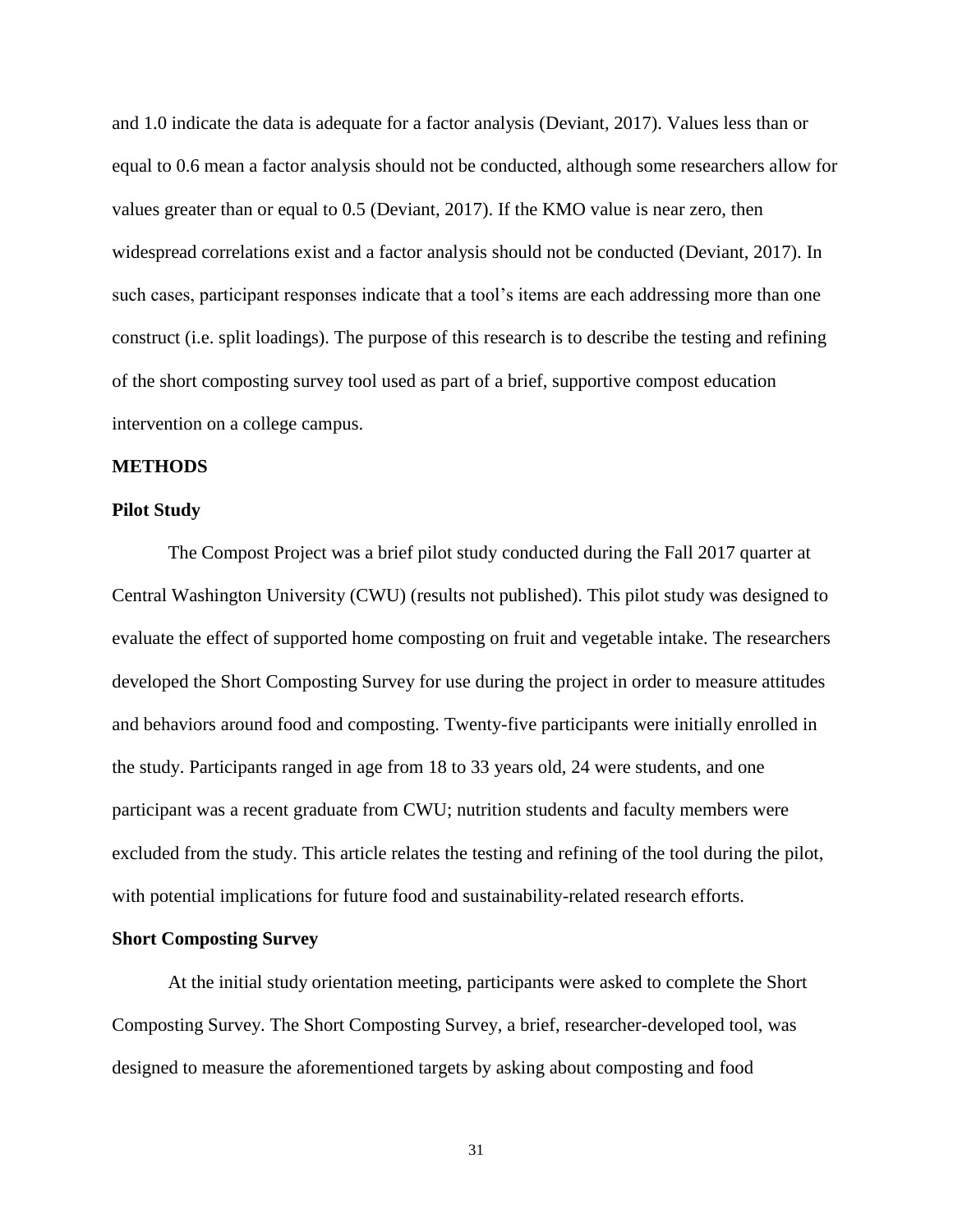preparation behaviors. The results described within this article are based on the responses of participants to this initial application of the tool.

The researchers developed the Short Composting Survey for this study due to the lack of a validated survey tool pertaining to eating habits and composting. After writing the initial items, nine college-educated individuals completed the IIOC Rating Form for Composting. Following data collection, confirmatory factor analysis (CFA) was conducted to determine if the survey tool appropriately measured the concepts of values, barriers, and social norms as they related to composting and food.

#### **Statistical Analysis**

The confirmatory factor analysis was conducted with a computer with SPSS software (version 24).

#### **RESULTS**

The IIOC was calculated for each item on the IIOC Rating Form discussed above and using the following formula:

$$
\mathbf{I}_{ik} = \underline{\qquad N \qquad (\mu_k - \mu)}
$$
  
2N - 2

To solve for the formula above, *N* is the number of constructs, *u<sup>k</sup>* refers to the respondents' mean rating of item *i* on a particular construct (*k*), and µ is the respondents' mean rating of item *i* on all of the constructs (Crocker & Algina, 1986).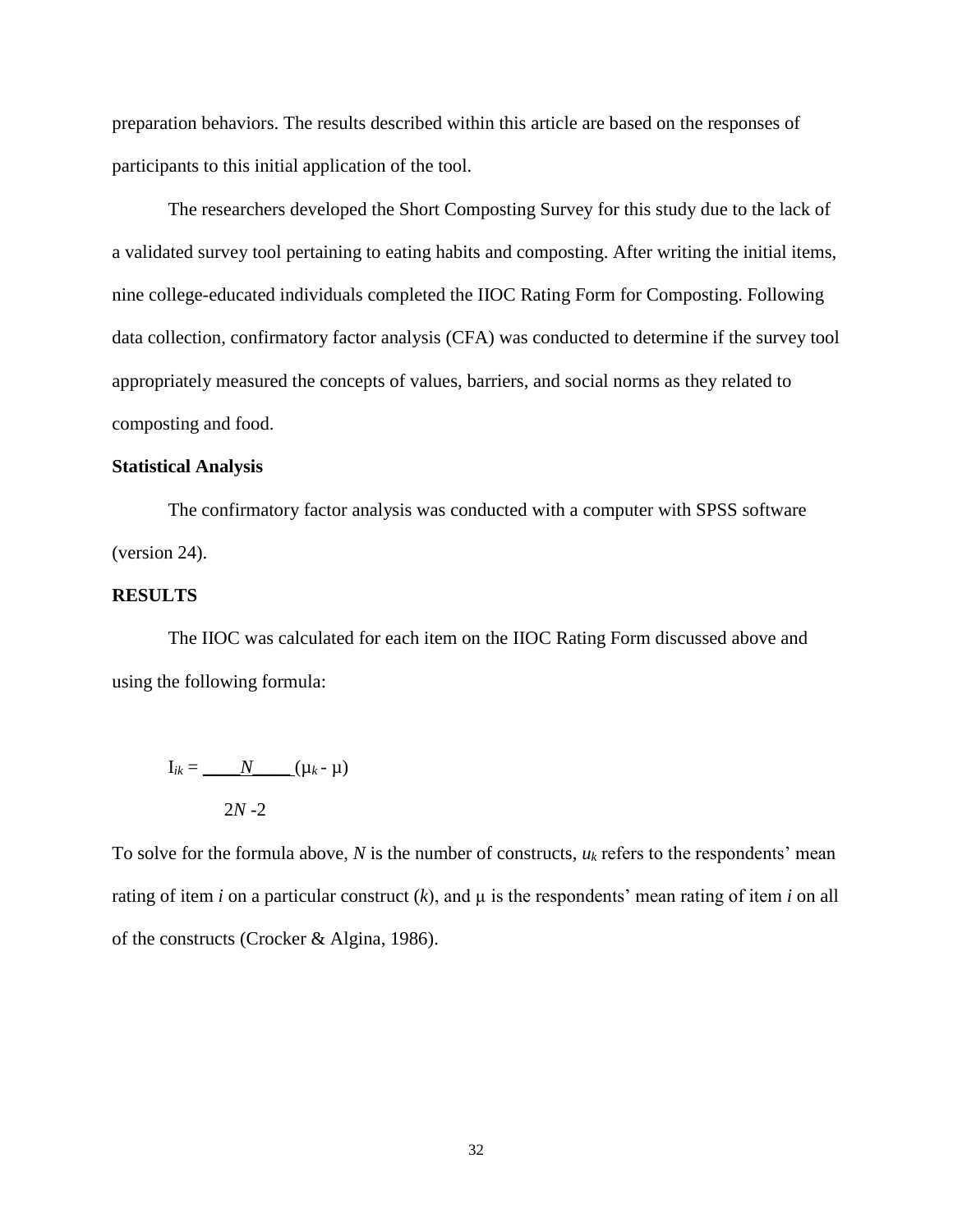## **Table 2: IIOC Results**

| <b>Item</b>                                                   | <b>Construct</b>    | <b>Index of</b><br>Congruence |
|---------------------------------------------------------------|---------------------|-------------------------------|
| Thinking about what's typical for you, how often do you       | Behavior            | 0.66                          |
| compost your kitchen scraps?                                  |                     |                               |
| Thinking about what's typical for you, how often do you       | <b>Behavior</b>     | 0.65                          |
| prepare meals in your kitchen?                                |                     |                               |
| Thinking about what's typical for you, how often do you visit | Behavior            | 0.44                          |
| a garden that grows food?                                     |                     |                               |
| Rate your level of agreement for this statement: I don't have | <b>Barriers</b>     | 0.58                          |
| time to compost.                                              |                     |                               |
| Rate your level of agreement for this statement: I don't have | <b>Barriers</b>     | 0.53                          |
| room to compost.                                              |                     |                               |
| Rate your level of agreement for this statement: compost      | <b>Barriers</b>     | 0.29                          |
| smells bad.                                                   |                     |                               |
| Paper towel rolls can be composted.                           | Knowledge           | 0.54                          |
| Plastic bags can be composted.                                | Knowledge           | 0.53                          |
| Onion skins can be composted.                                 | Knowledge           | 0.59                          |
| Rate how important it is to you that composting reduces the   | Values              | 0.62                          |
| environmental impact of garbage.                              |                     |                               |
| Rate how important it is to you that composting recycles      | Values              | 0.62                          |
| kitchen scraps into garden soil.                              |                     |                               |
| Rate how important it is to you that if people composted, we  | Values              | 0.53                          |
| could keep about half of our garbage out of landfills.        |                     |                               |
| Rate your level of agreement for this statement: My friends   | <b>Social Norms</b> | 0.54                          |
| think composting is a good idea.                              |                     |                               |
| Rate your level of agreement for this statement: Many people  | <b>Social Norms</b> | 0.56                          |
| I know like to compost.                                       |                     |                               |
| Rate your level of agreement for this statement: Many people  | <b>Social Norms</b> | 0.43                          |
| I know visit a community garden.                              |                     |                               |

Before the confirmatory factor analysis, a KMO test was applied to the data to determine

if such analysis was appropriate. The KMO test value was 0.503, indicating its suitability for

factor analysis (based on a value greater than 0.5). Bartlett's test of sphericity  $(p<0.0001)$ 

produced significant results, which suggests that the data has "patterned relationships" (Yong &

Pearce, 2013). If Bartlett's test results are non-significant, then the items are not sufficiently

related to each other for a factor analysis to be applied to the data set (IBM, 2018).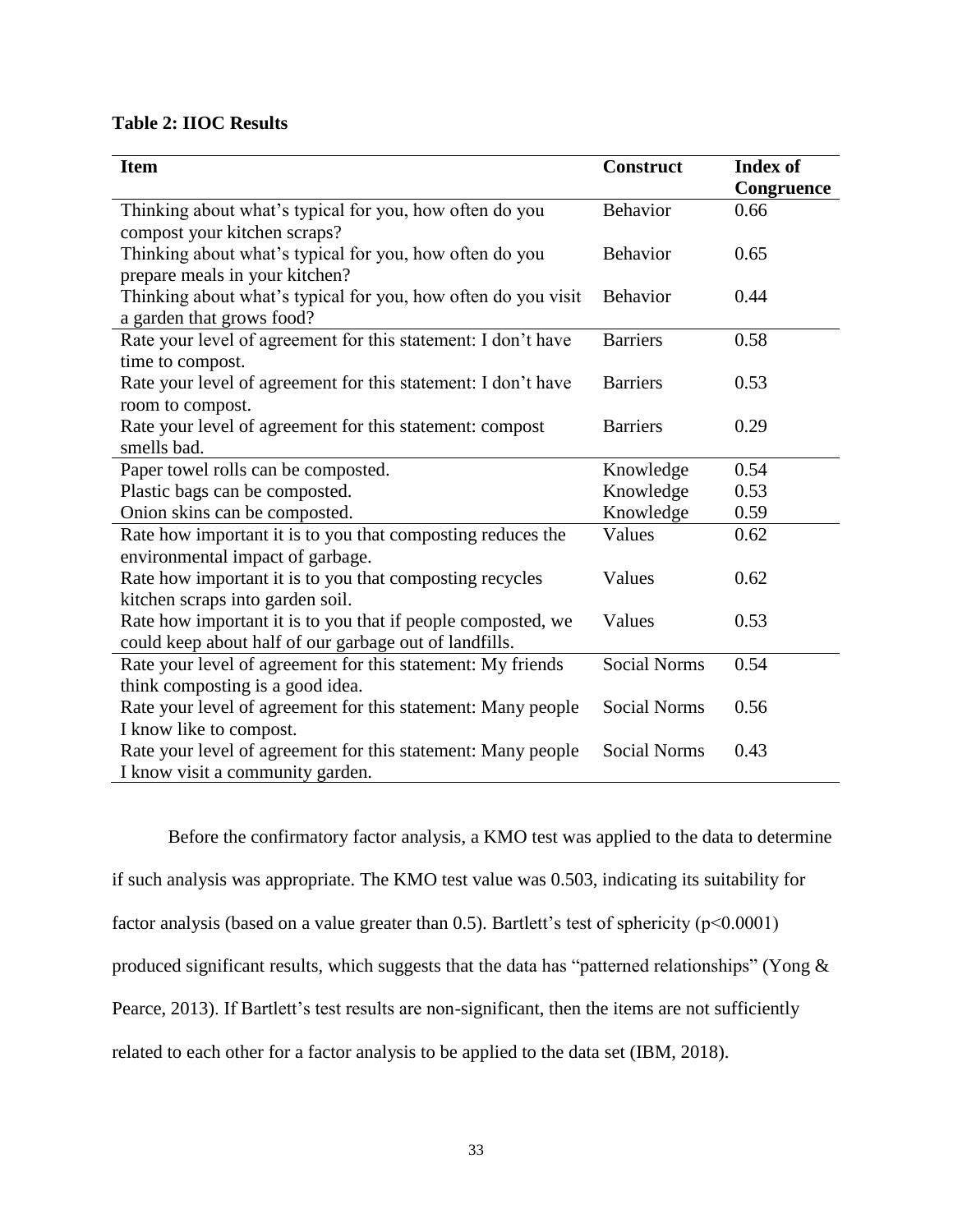A CFA was conducted on the data using a Varimax rotation with a Kaiser Normalization. According to Yong and Pearce, "factors are rotated [around an axis] for better interpretation since unrotated factors are ambiguous" (Yong & Pearce, 2013). The Varimax rotation is an orthogonal approach which decreases the presence of high loadings and minimizes small loadings, in effect reducing the likelihood that a researcher will report an erroneous factor structure (Yong & Pearce, 2013). Kaiser Normalization suggests retaining all factors with an Eigenvalue above one (Yong & Pearce, 2013).

This analysis resulted in a three-factor solution with a cumulative loading of 71.2%, meaning that these identified factors contributed 71.2% of the variance in responses. The individual Eigenvalues for the three factors were each greater than one, above the Kaiser's Normalization threshold for determining meaningful contribution. The scree plot contained three points above an Eigenvalue of one, which supported the conclusion that the tool addresses three factors.

Factor 1 ("Values") proved to be the strongest factor, explaining 36.6% of the variance, whereas Factor 2 ("Social") explained 20.04%, and Factor 3 ("Barriers") had 14.6% (Table 3). To determine which results are significant (i.e. which factors appear to be meaningful), the researchers conducting a factor analysis must set a cut-off value for factor loadings (Yong & Pearce, 2013). Using a cut-off value of 0.60, four out of nine items (addressed by items 1 through 4) loaded moderately or highly on Factor 1. Factor 2 was represented in two moderately loaded items (6 and 7), and Factor 3 in only one item (Table 3). Two items, as addressed by items 5 and 8, loaded below the cut-off value of 0.60.

If the cut-off value is moved to 0.50, Factor 1 is linked to seven out of nine items (1 through 6 and 8), Factor 2 to four (items 2, 6, 7, and 8), and Factor 3 to two (items 4 and 9).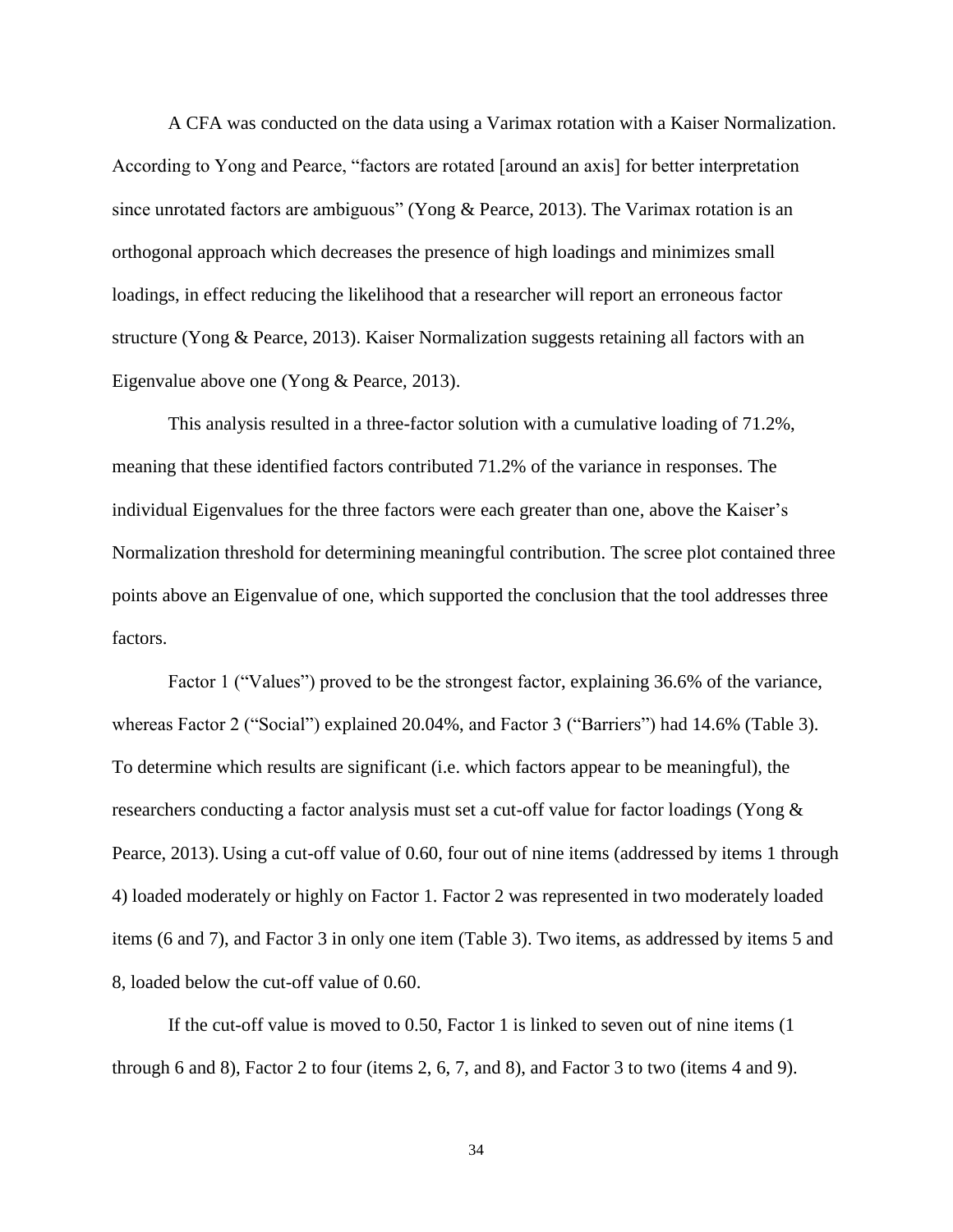There are a number of split loadings in the data, in which items load at "0.32 or higher on two or more factors" (Yong & Pearce, 2013). Using the lower cut-off value of 0.50, items 1, 2, 4, 6, 7, 8, and 9 all have split loadings. This finding indicates that the factors themselves are interrelated and factor identification may be more difficult, meaning that further refinement may improve the tool's usefulness.

| <b>Item</b>                  | <b>Description</b>                      | F1:           | F2:           | F3:             | <b>Communalities</b> |
|------------------------------|-----------------------------------------|---------------|---------------|-----------------|----------------------|
|                              |                                         | <b>Values</b> | <b>Social</b> | <b>Barriers</b> |                      |
| $\mathbf{1}$                 | Composting keeps                        | 0.777         | 0.379         | $-0.283$        | 0.827                |
|                              | half of garbage out of                  |               |               |                 |                      |
|                              | landfills.                              |               |               |                 |                      |
| $\overline{2}$               | Many people I know                      | $-0.721$      | 0.510         | 0.185           | 0.814                |
|                              | like to compost.                        |               |               |                 |                      |
| 3                            | Composting recycles                     | 0.708         | 0.233         | $-0.128$        | 0.572                |
|                              | kitchen scraps into                     |               |               |                 |                      |
|                              | garden soil.                            |               |               |                 |                      |
| $\overline{4}$               | I don't have room to                    | 0.681         | 0.026         | 0.532           | 0.747                |
|                              | compost.                                |               |               |                 |                      |
| 5                            | Compost smells bad.                     | 0.538         | $-0.260$      | $-0.065$        | 0.361                |
| 6                            | Composting reduces<br>the environmental | 0.554         | 0.617         | $-0.446$        | 0.887                |
|                              |                                         |               |               |                 |                      |
| 7                            | impact of garbage.<br>My friends think  | $-0.327$      | 0.604         | 0.398           | 0.630                |
|                              | composting is a good                    |               |               |                 |                      |
|                              | idea.                                   |               |               |                 |                      |
| 8                            | Many people I know                      | $-0.550$      | 0.573         | $-0.402$        | 0.792                |
|                              | are involved with a                     |               |               |                 |                      |
|                              | community garden.                       |               |               |                 |                      |
| 9                            | I don't have time to                    | 0.444         | 0.451         | 0.614           | 0.778                |
|                              | compost.                                |               |               |                 |                      |
| Eigenvalue                   |                                         | 3.292         | 1.804         | 1.314           |                      |
| <b>Variance</b>              |                                         | 36.577        | 20.046        | 14.603          |                      |
| explained                    |                                         |               |               |                 |                      |
| (%)                          |                                         |               |               |                 |                      |
| <b>Cumulative</b>            |                                         | 36.577        | 56.623        | 71.226          |                      |
| percentage                   |                                         |               |               |                 |                      |
| $\left( \frac{0}{0} \right)$ |                                         |               |               |                 |                      |

**Table 3: Confirmatory Factor Analysis Results**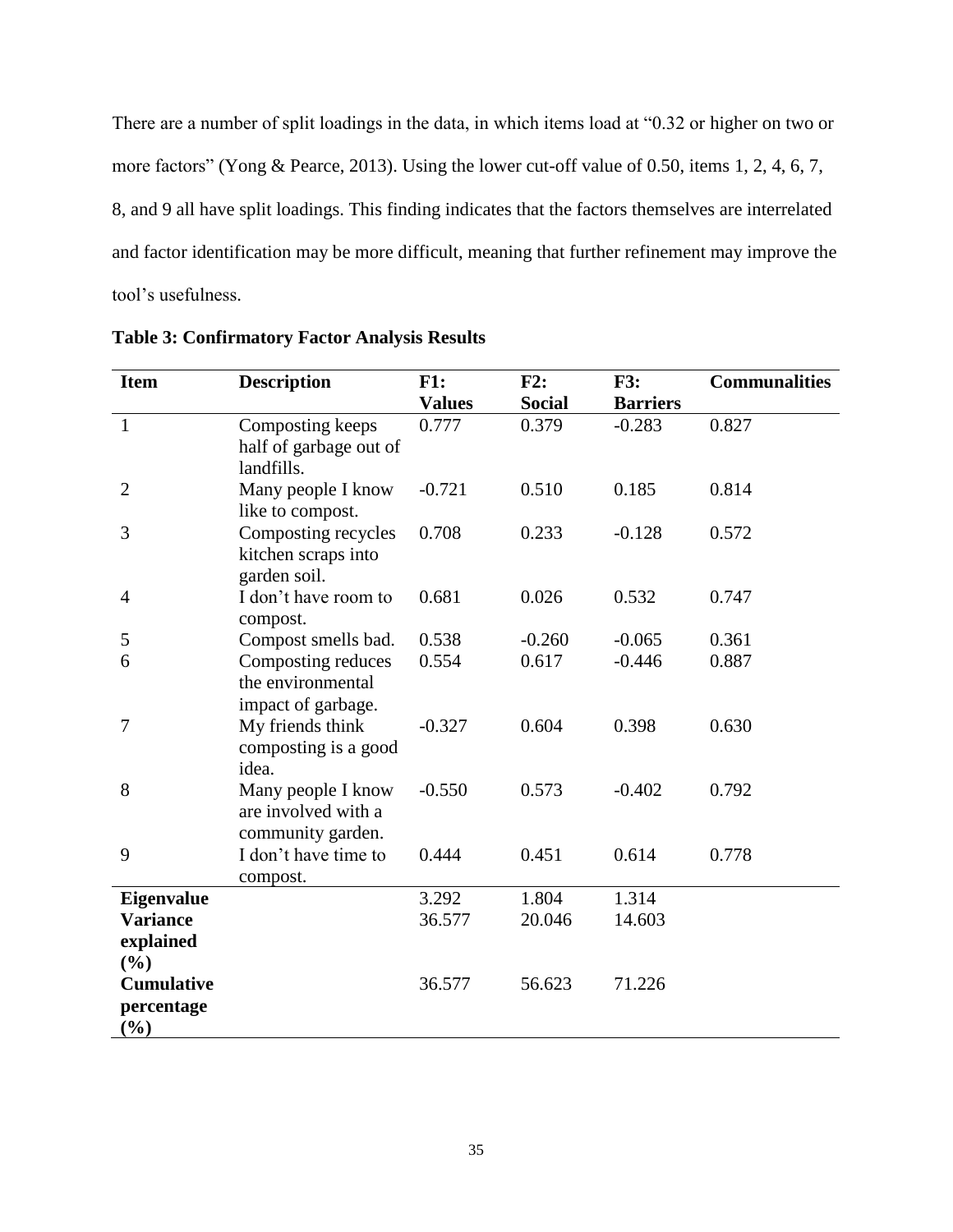Item 6 has the highest communality at 0.887, followed by items 1 at 0.827 and 2 at 0.814, respectively. Gorsuch refers to communality as the "proportion of its variance that can be accounted for by the common factors" (Gorsuch, 1983). Applying this definition to the results listed above, 88.7% of the variance for item 6 is due to the "common factors" and the remaining variance is unique (11.3%) (Gorsuch, 1983). Therefore, 11.3% of the unique variance of item 6 cannot be attributed to the common factors; rather, it is attributed to factors outside this model. In addition, 82.7% of the variance for item 1 and 81.4% of the variance for item 2 are due to the "common factors," with the remaining 17.3% and 18.6%, respectively, being unique (Gorsuch, 1983).

#### **DISCUSSION**

Survey tool development is a complex, intentional, and iterative process, and it may be aided by sought feedback as well as focused analyses including IIOC and CFA. During development of the Short Composting Survey, the researchers decided to focus on the following constructs: perceived benefits and barriers, value and importance, subjective norms, and knowledge about composting. The IIOC results indicated that all of the questions written for the survey measured more than one construct, meaning they should be revised before administration. With regards to the factor analysis, the low factor loadings on items 5 and 8 indicated that these items should be removed from the next version of the survey, whereas items 1, 2, and 6 should be retained due to their high communalities.

In the results from the IIOC, the low index of congruence for the item, "Rate your level of agreement for this statement: compost smells bad," was particularly compelling. The calculated index of congruence of 0.29, meaning that this item was not congruent with the barrier category, indicated that the nine pre-pilot respondents did not think that the concept of "compost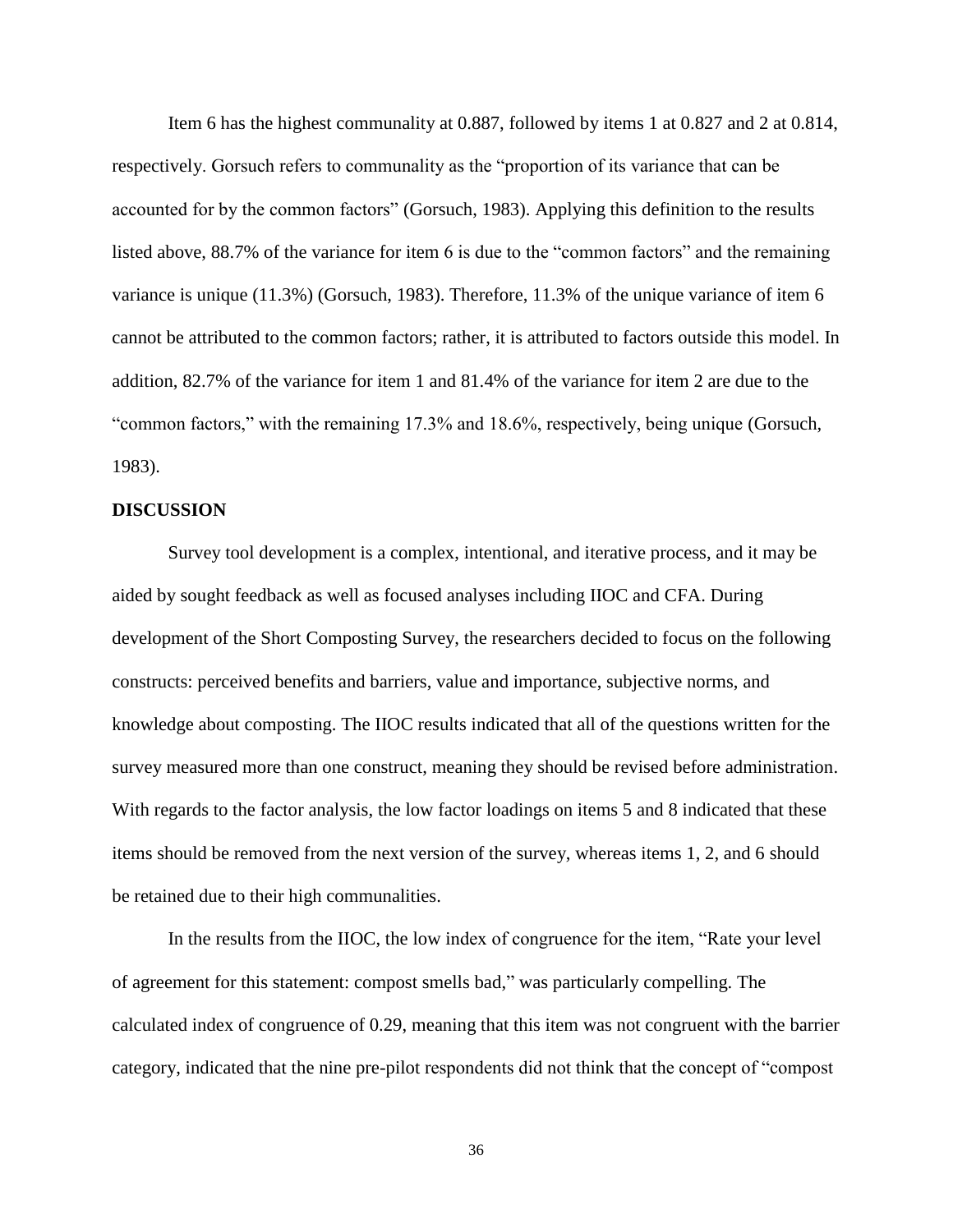smelling bad" was actually a barrier to composting. The nine respondents may have been better informed than the anticipated study participants, or their views may be in agreement with most peoples, thus making odor a less salient barrier to composting.

During evaluation of the CFA factor loadings, the researchers found it helpful to choose a higher cut-off value of 0.60 rather than a lower value of 0.50 in order to assign significance to results above the higher value. There are fewer split-loadings at the higher value, and two items (5 and 8) are below the cut-off value. Item 5 ("Compost smells bad") does not appear to address a true barrier to composting for the participants. During the initial IIOC analysis, Item 5 was assigned to the barrier category due to the assumption that the smell of decomposing organic materials inside the house would be a deterrent for most people. The factor loading of Item 5 within the barrier factor was quite low (-0.065), indicating that the smell of compost was not a deterrent for our participants. The next version of the Short Composting Survey should omit this item, as it doesn't appear to be a barrier to composting (at least to the current study's participants).

Item 8 is also below the cut-off value ("Many people I know are involved with a community garden"). This item has moderate-value split loadings across all three factors, indicating that it appears to measure several concepts. Due to the ambiguous nature of this item, it would be appropriate to remove it from the next version of the survey. Items 1, 2, and 6 have the highest communalities among all nine items (0.827, 0.814, and 0.887 respectively). These high values indicate that most of the variance for all three constructs can be attributed to the common factors (ie values, social, and barriers). These three items should be retained for the next version of the survey, as they have the most relevance to the constructs of interest.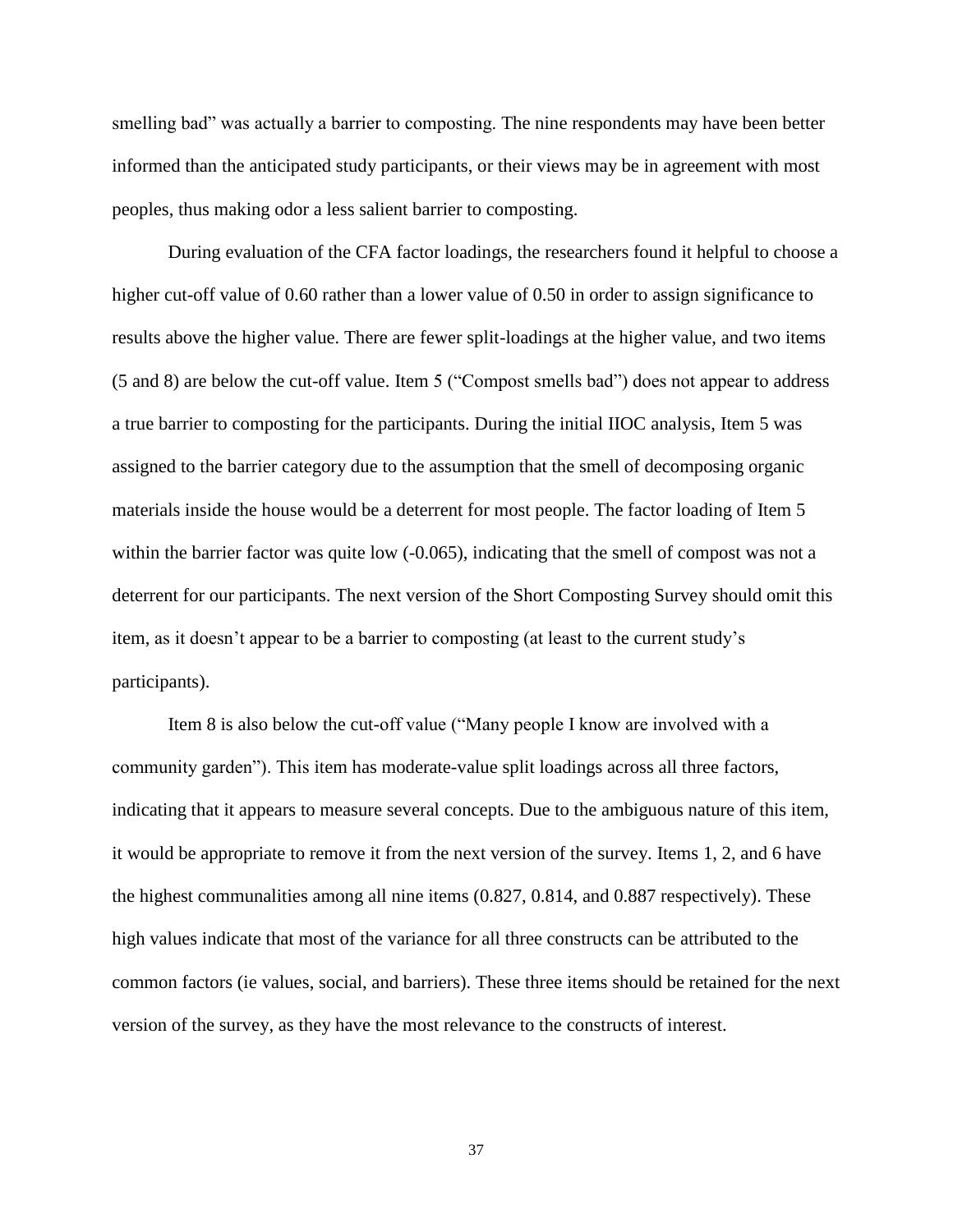## **CONCLUSIONS**

Due to the limitations of the Compost Project and the potential value of a useful tool in filling a gap in the literature, this paper focused on the IIOC and CFA conducted during development and analysis of the Short Composting Survey. The main strength of this study was the focused nature of the analysis. Future versions of this tool should be tested with participants from non-university populations (i.e. community gardeners, schoolchildren, homeowners, etc.). Researchers may add new questions to the Short Composting Survey, request qualitative responses to specific questions, and retain the most clearly useful questions from the existing survey. Sustainability measurement tools can be administered in many different settings and populations, and they may help researchers develop educational and other programs targeting specific behaviors of interest.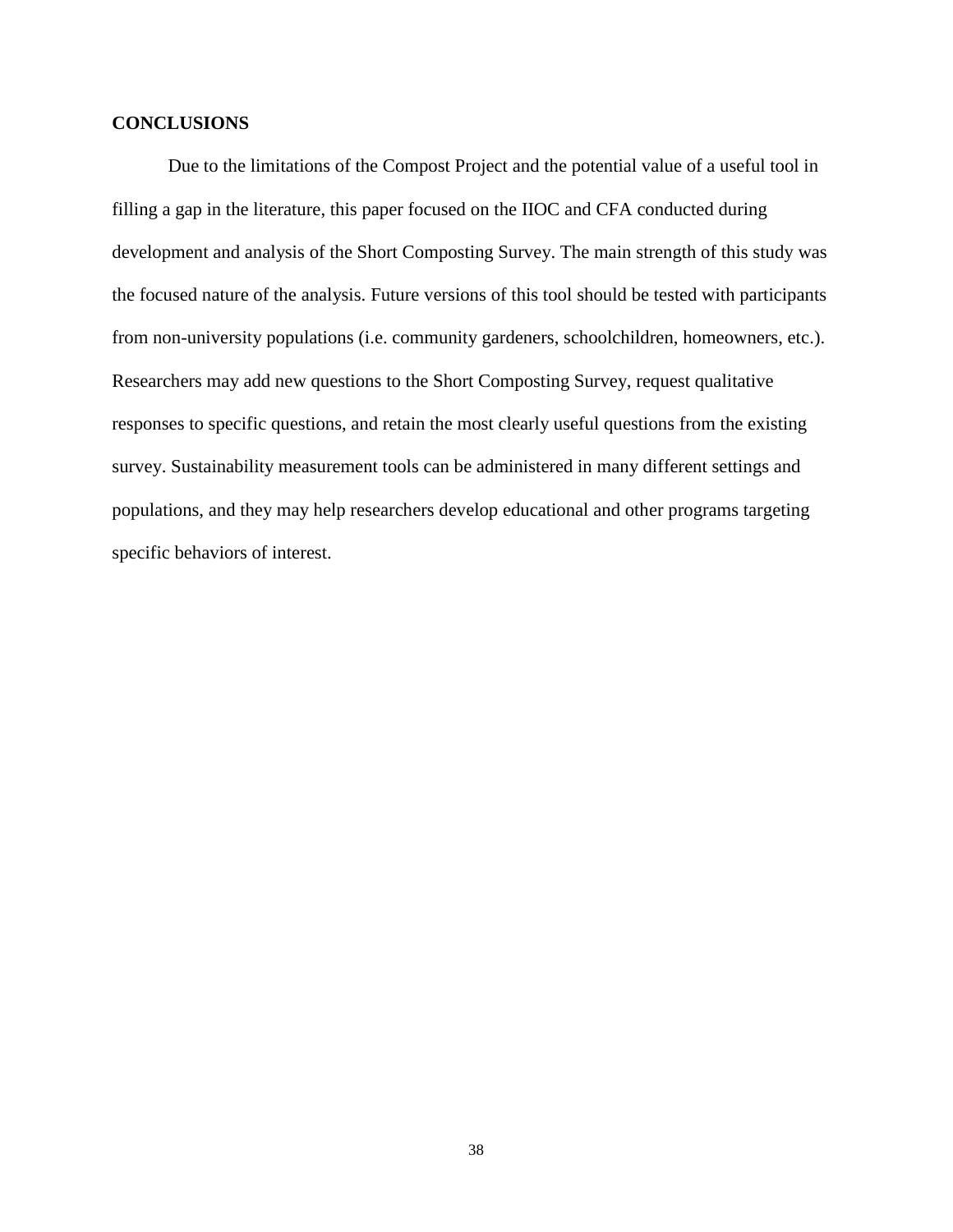## **REFERENCES**

ASUCD. (2018). About Project Compost. Retrieved from https://projectcompost.ucdavis.edu/.

Audi, L., Keating, P., Sterling, B., Weber, H. (2014). Feasibility of Student-Run Composting at McElroy Dining Hall. Retrieved from http://www.bc.edu/content/dam/files/schools/cas\_sites/envstudies/pdf/Student%20Research/9\_St udent-run\_Composting\_at\_McElroy\_Dining.pdf.

Blaszczak, J. (2011). Design Influences on Composting Behavior in Three Cornell Eateries. Retrieved from https://courses.cit.cornell.edu/dea150/files/2011%20files/Project%204.pdf.

Boston College. (2009). About Us. Retrieved from http://www.bc.edu/offices/sustainability/aboutus.html.

Brown, M., Flowers-Shanklin, D., Merrill, E. (2010). On-Campus Composting: Suggestions for Implementation. Retrieved from https://www.macalester.edu/search/?q=oncampus+composting%3A+Suggestions+for+implementation.

Buelin-Biesecker, J. (2014). Urban Composting in the Technology and Engineering Classroom. *Technology and Engineering Teacher*, 27-31.

Central Washington University. (2018). Past/Present/Future Handout. Retrieved from https://www.cwu.edu/operations/sites/cts.cwu.edu.operations/files/documents/Past.Present.Futur e%20Handout.pdf.

Central Washington University. (2018). Sustainability. Retrieved from https://www.cwu.edu/operations/sustainability.

City of Red Deer. (2014). Composting at Home: Pilot Phases 1 & 2 (March 2012-June 2014) Final Report (Condensed). Retrieved from http://www.reddeer.ca/media/reddeerca/cityservices/environment-and-conservation/your-yard/2014-11-07-Composting-at-Home-Pilot-Report-condensed.pdf.

Crocker, L., Algina J. (1986). *Introduction to Classical & Modern Test Theory*. Belmont, CA: Wadsworth Group/Thomson Learning.

Deviant, S. *Factor Analysis: Easy Definition*. (2017, Nov. 13). Retrieved from http://www.statisticshowto.com/factor-analysis/.

EPA. (2017). United States 2030 Food Loss and Waste Reduction Goal. Retrieved from https://www.epa.gov/sustainable-management-food/united-states-2030-food-loss-and-wastereduction-goal.

EPA. (2017). Reducing Wasted Food at Home. Retrieved from https://www.epa.gov/recycle/reducingwasted-food-home.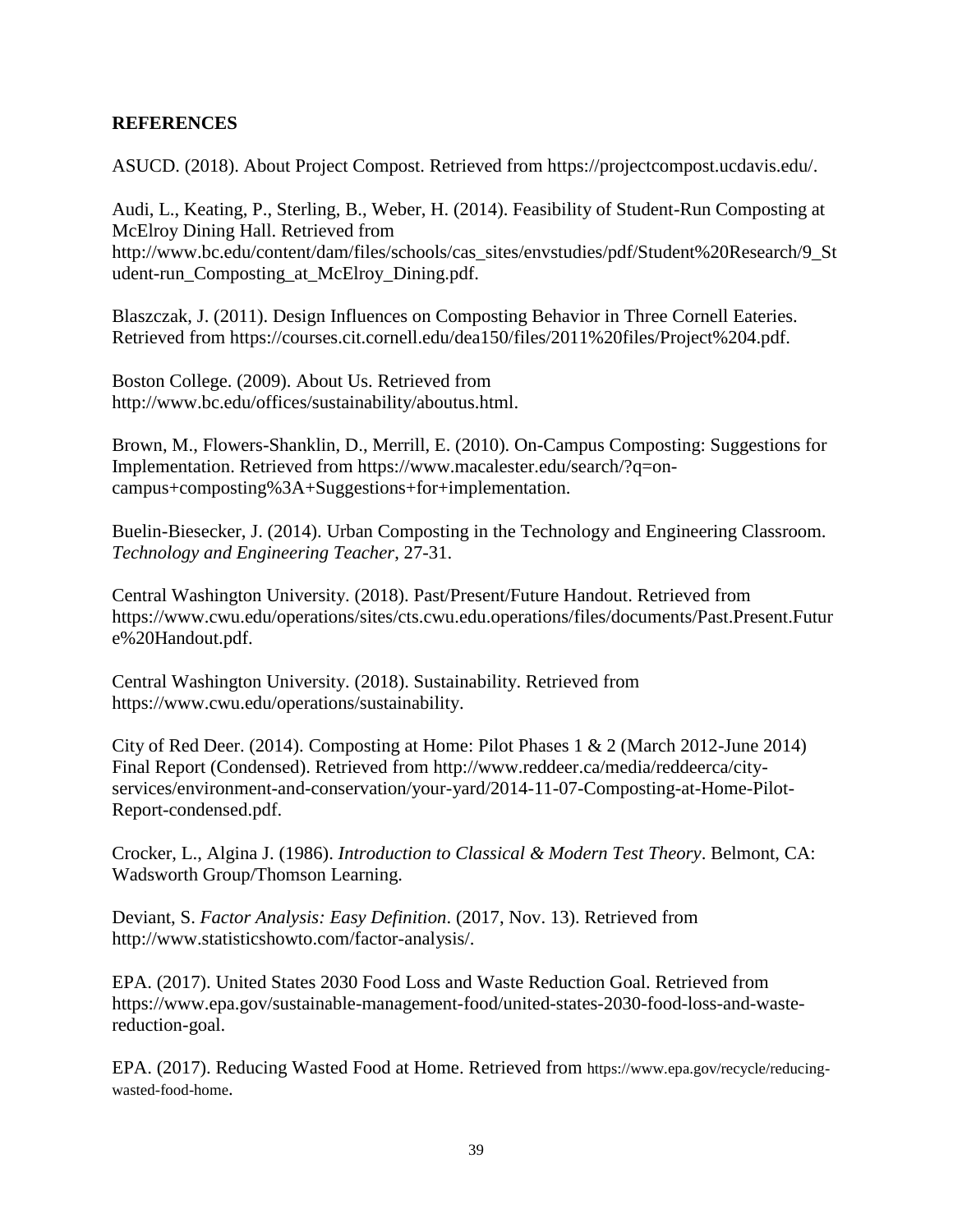FOR Solutions. (2018). Food Scraps Composting on College/University Campuses: A Step-by-Step Guide. Retrieved from http://forsolutionsllc.com/wp-content/uploads/FOR-Solutions-Food-Scraps-Composting-on-CollegeUniversity-Campuses.pdf.

Gifford D. 100 Things You Can (And Should) Compost. Small Footprint Family Website. https://www.smallfootprintfamily.com/100-things-you-can-compost. Accessed April 24, 2018.

Gorsuch, R. (1983). *Factor Analysis*. Hillsdale, NJ: Lawrence Erlbaum Associates.

Hollerbach K, Chan J. (2016). North D Compost Pilot Semester Report. *Student Showcase, Paper 11.* Retrieved from http://scholarworks.umass.edu/sustainableumass\_studentshowcase/11.

IBM. (2018). KMO and Bartlett's Test. Retrieved from https://www.ibm.com/support/knowledgecenter/en/SSLVMB\_24.0.0/spss/tutorials/fac\_telco\_km o\_01.html.

Lavelle F, McGowan L, Hollywood L, Surgenor D, McLoat A, Mooney E, et al.. (2017). The Development and Validation of Measures to Assess Cooking Skills and Food Skills. *International Journal of Behavioral Nutrition*, 14:118. Doi: 10.1186/s12966-017-0575-y.

Macalester. (2018). Composting. Retrieved from https://www.macalester.edu/sustainability/zerowaste/composting/.

Markham, B. (2013). *The Mini Farming Guide to Composting*. New York, NY: Skyhorse Publishing, Inc.

Portland Community College. (2018). Sustainability. Retrieved from https://www.pcc.edu/sustainability/on-campus/rock-creek/compost/.

Sharp V, Giorgi S, Wilson D. (2010). Deliver and Impact of Household Waste Prevention Intervention Campaigns (At the Local Level). *Waste Management and Research*, 28:256-268. Doi: 10.1177/0734242X10361507.

United Nations. (2018). Goal 12: Ensure Sustainable Consumption and Production Patterns. Retrieved from https://www.un.org/sustainabledevelopment/sustainable-consumptionproduction/.

United Nations. (2018). The Sustainable Development Agenda. Retrieved from https://www.un.org/sustainabledevelopment/development-agenda/.

University of Massachusetts. (2017). Composting History and Data. Retrieved from https://www.umass.edu/wastemanagement/composting-technology-review.

University of Richmond. (2010). University of Richmond, 2010. Retrieved from https://news.richmond.edu/features/article/-/1733/breaking-it-down-students-develop-urot-to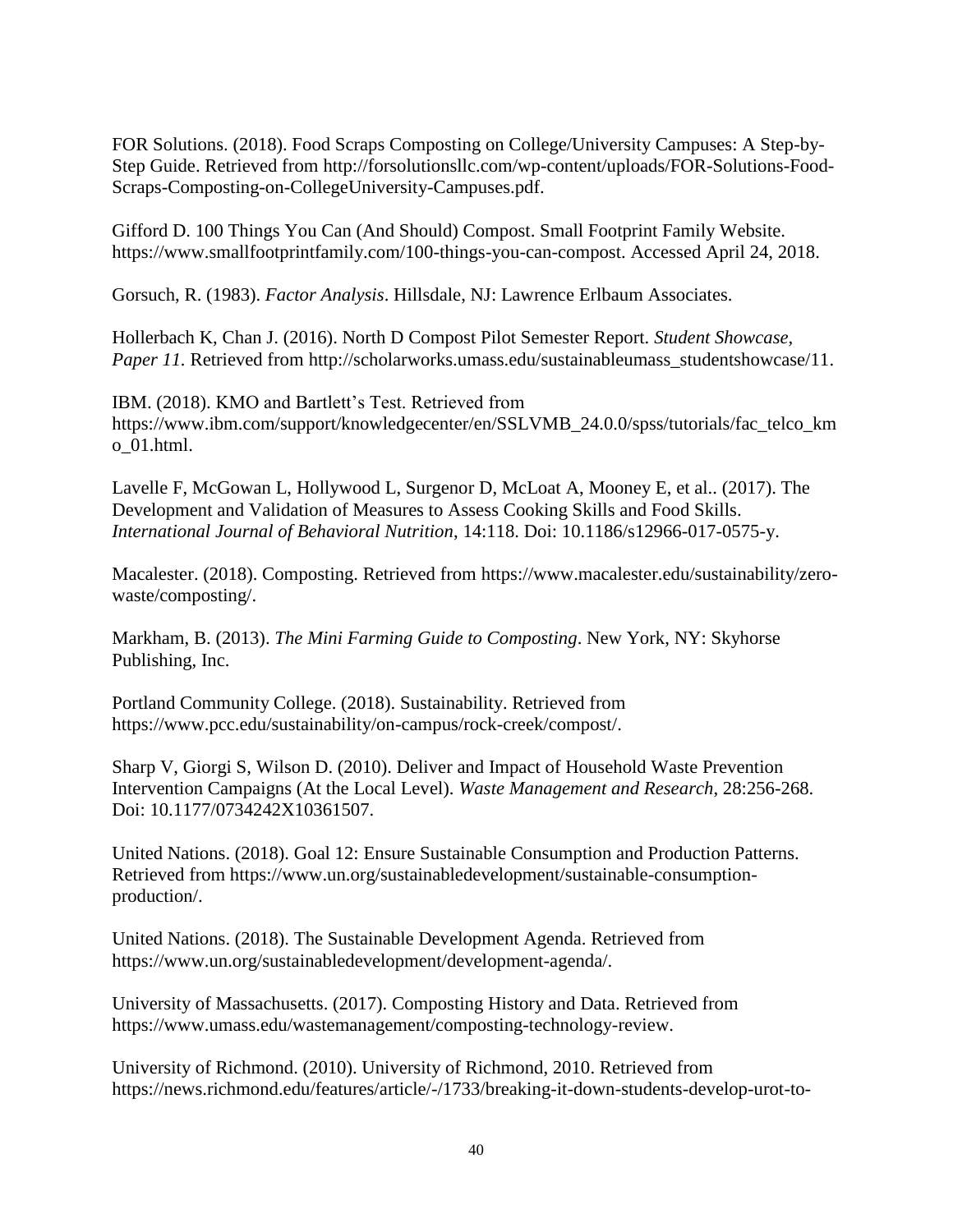reduce-campus-food-waste-teach-compostingpractices.html?sma=sm.0000hqtz89mo9fpxv3a1oz3rjfdih.

Waliczek T, McFarland A, Holmes M. (2016). The Relationship between a Campus Composting Program and Environmental Attitudes, Environmental Locus of Control, Compost Knowledge, and Compost Attitudes in College Students. *HortTechnology,* 26(5), 592-598. Doi: 10.21273/HORTTECH03320-16.

Wong W. (2008). Sustainable Education: Community Colleges as Environmental Champions. *Community College Journal*, 78(5), 22-26.

Yong, A, Pearce, S. (2013). A Beginner's Guide to Factor Analysis: Focusing on Exploratory Factor Analysis. *Tutorials in Quantitative Methods for Psychology*, 9(2), 79-94.

Zero Waste Scotland. (2018). What Is In-Vessel Composting? Retrieved from https://www.zerowastescotland.org.uk/content/what-vessel-composting-0.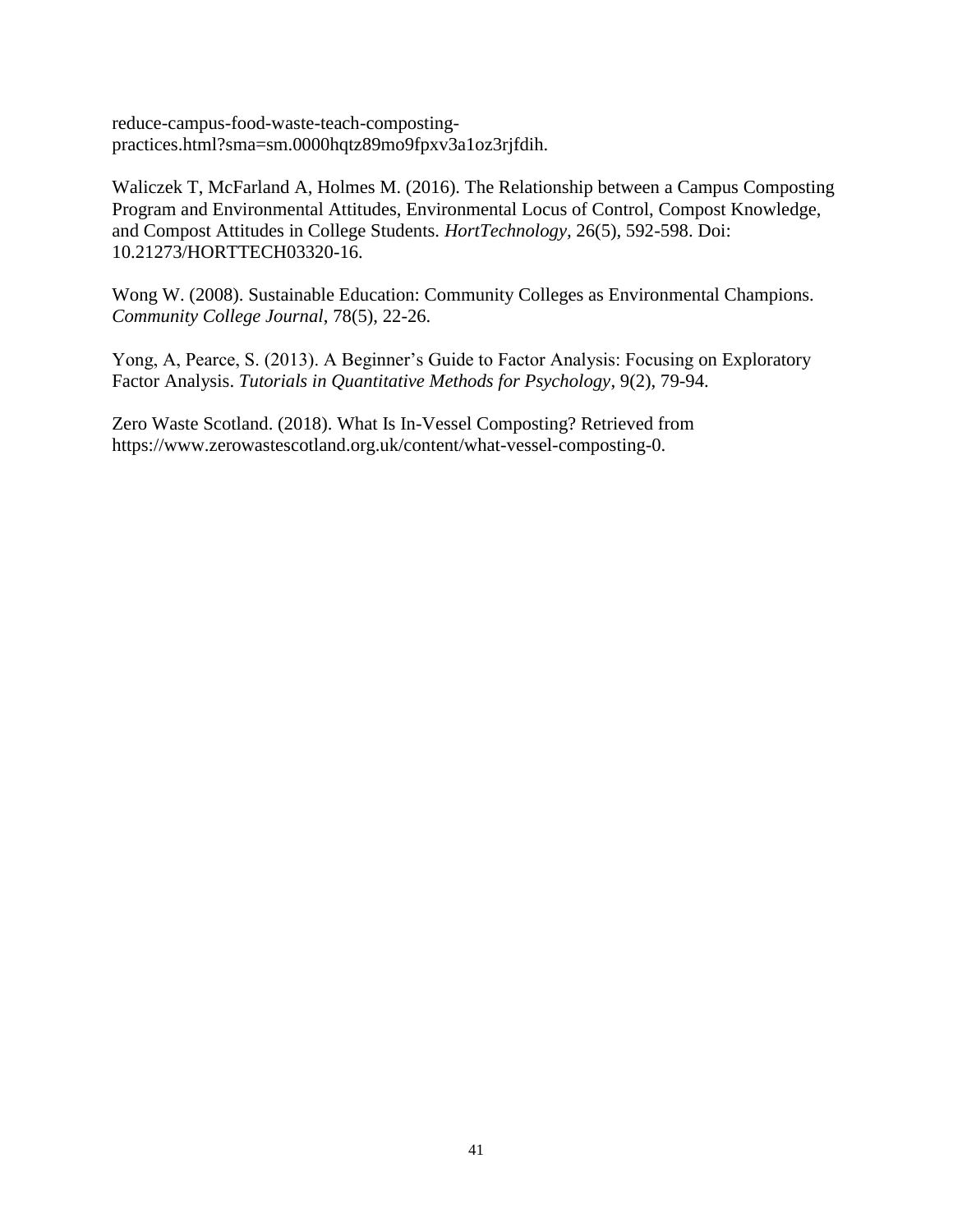## **APPENDIXES**

## **Appendix A: Index of Item-Objective Congruence Rating Form for Composting**

The following items are included on a scale designed to measure *\_barriers*, knowledge, behaviors, values, and social norms related to composting. All items reflect a 5-point Likert scale.

Score each item *as you feel it represents each construct.* Enter **1** if the item likely measures the construct, **0** if the item may somewhat measure the construct or it is unclear whether it measures the construct, and **-1** if the item likely does not measure the construct.

**Example** – Constructs: A) Hatred of math, B) Math anxiety, and C) Quality of math teachers

| ∙em                              |  |                          |
|----------------------------------|--|--------------------------|
| I do not enjoy any type of math. |  | $\overline{\phantom{0}}$ |

In the example above, the rater determined the item most likely measures hatred of math, most likely does **not** measure quality of math teachers, and may or may not measure math anxiety.

| Constructs: A) | Knowledge |  | <b>Behavior</b> |  | Barriers |
|----------------|-----------|--|-----------------|--|----------|
|----------------|-----------|--|-----------------|--|----------|

| $\#$           | Item                                                            | A | B |  |
|----------------|-----------------------------------------------------------------|---|---|--|
|                | Thinking about what's typical for you, how often do you         |   |   |  |
|                | compost your kitchen scraps?                                    |   |   |  |
| $\overline{2}$ | Thinking about what's typical for you, how often do you         |   |   |  |
|                | prepare meals in your kitchen?                                  |   |   |  |
| $\mathfrak{Z}$ | Thinking about what's typical for you, how often do you visit a |   |   |  |
|                | garden that grows food?                                         |   |   |  |
| 4              | Rate your level of agreement for this statement: I don't have   |   |   |  |
|                | time to compost.                                                |   |   |  |
| 5              | Rate your level of agreement for this statement: I don't have   |   |   |  |
|                | room to compost.                                                |   |   |  |
| 6              | Rate your level of agreement for this statement: compost        |   |   |  |
|                | smells bad.                                                     |   |   |  |
|                | Paper towel rolls can be composted.                             |   |   |  |
| 8              | Plastic bags can be composted.                                  |   |   |  |
| 9              | Onion skins can be composted.                                   |   |   |  |

# Constructs: A) \_\_\_<u>Behavior</u> \_\_\_, B) \_\_\_Values \_\_\_\_, C) \_\_\_<u>Social Norms</u>

| 77 | Item                                                            | A |  |
|----|-----------------------------------------------------------------|---|--|
|    | 1   Rate how important it is to you that composting reduces the |   |  |
|    | environmental impact of garbage.                                |   |  |
|    | 2   Rate how important it is to you that composting recycles    |   |  |
|    | kitchen scraps into garden soil.                                |   |  |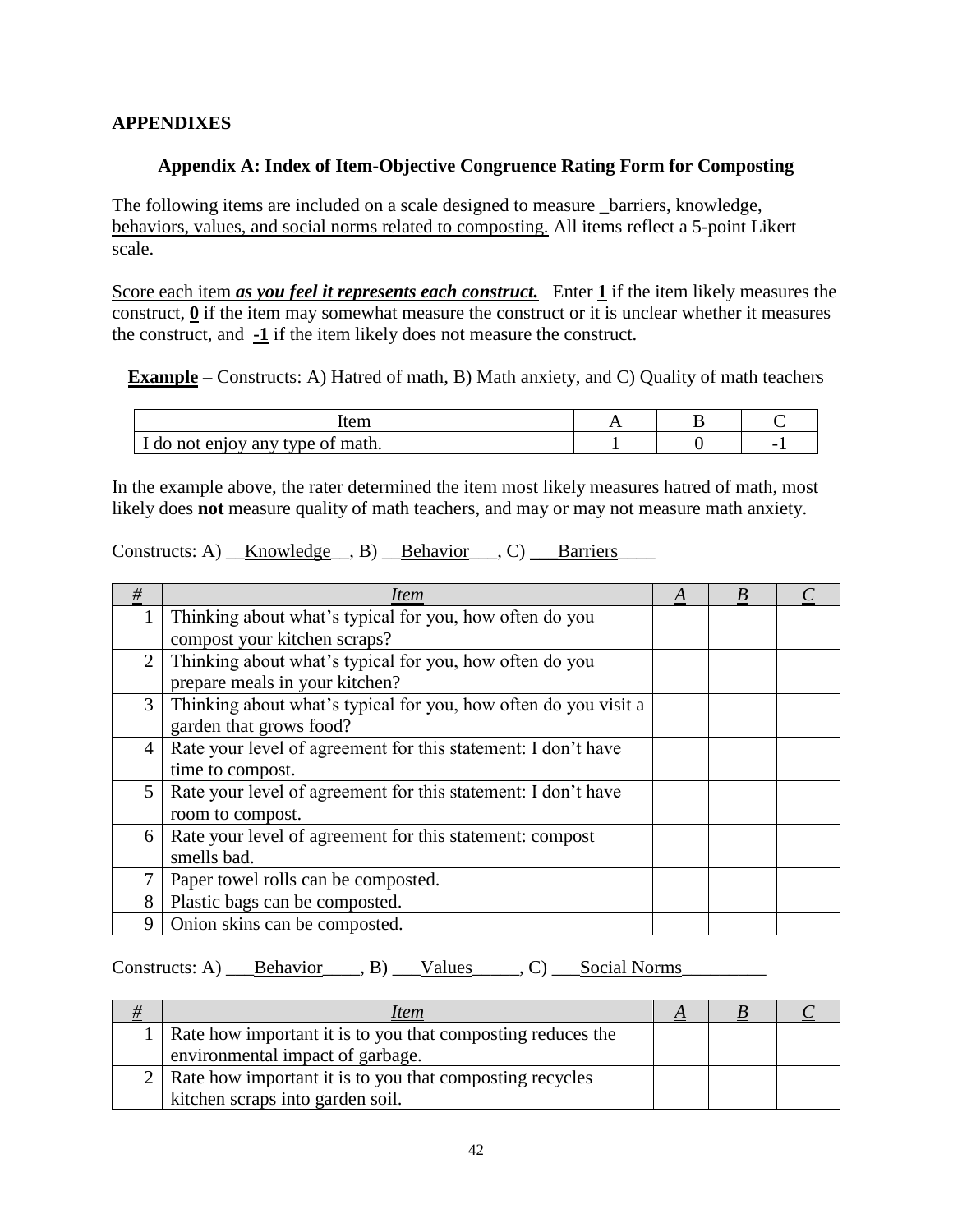| 3 <sup>1</sup> | Rate how important it is to you that if people composted, we       |  |  |
|----------------|--------------------------------------------------------------------|--|--|
|                | could keep about half of our garbage out of landfills.             |  |  |
|                | 4   Rate your level of agreement for this statement: My friends    |  |  |
|                | think composting is a good idea.                                   |  |  |
|                | 5   Rate your level of agreement for this statement: Many people I |  |  |
|                | know like to compost.                                              |  |  |
|                | 6   Rate your level of agreement for this statement: Many people I |  |  |
|                | know visit a community garden.                                     |  |  |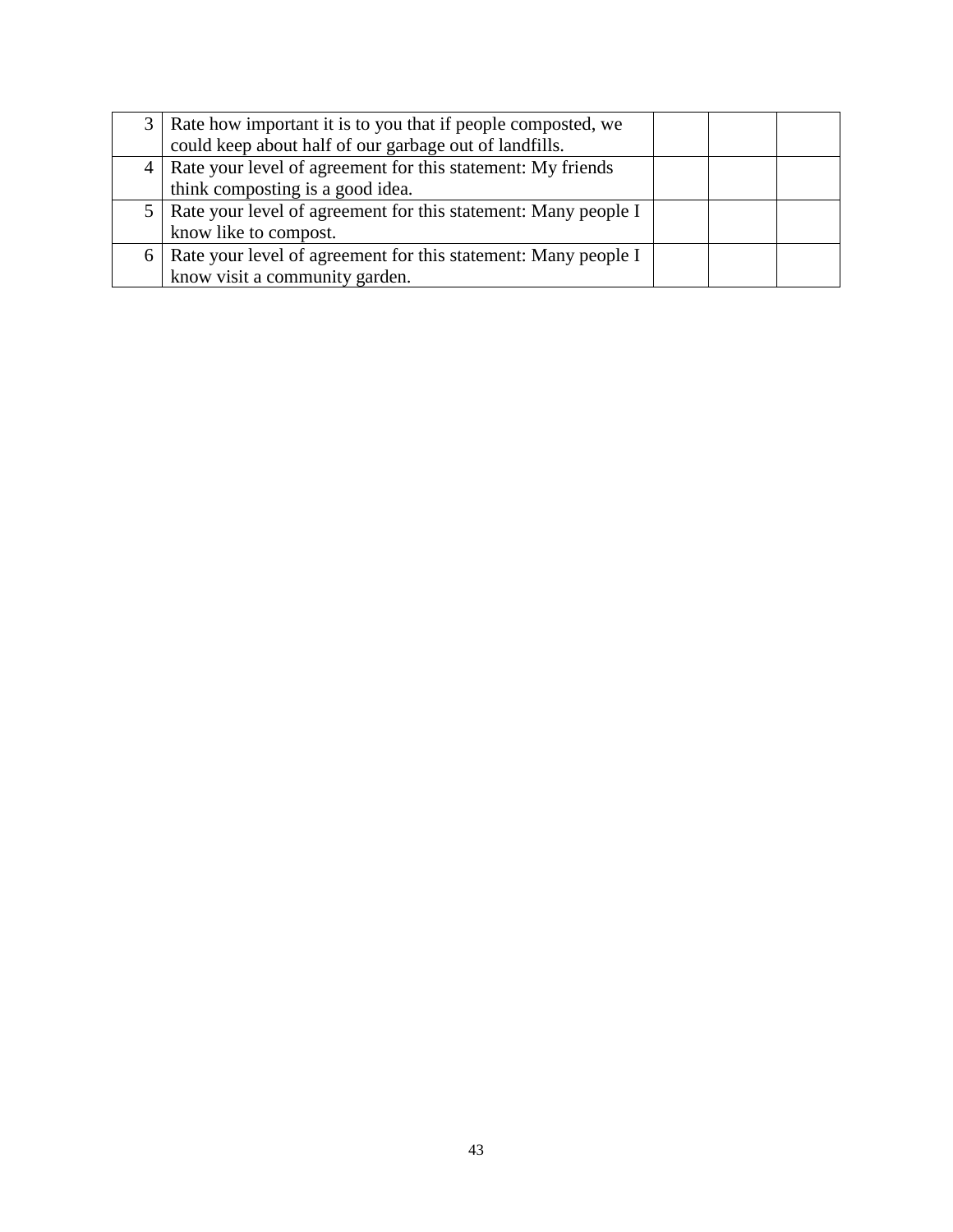# **Appendix B: Index of Item-Objective Congruence Data and Calculations**

Constructs: A)  $\underline{\quad Knowledge\quad}$ , B)  $\underline{\quad Behavior\quad}$ , C)  $\underline{\quad \quad Barriers\quad}$ 

| Item $#$       | <b>Item</b>                                      | <b>Number of</b><br><b>Responses Matching</b> | $\mu_k$ |
|----------------|--------------------------------------------------|-----------------------------------------------|---------|
|                |                                                  | the Construct                                 |         |
|                | Thinking about what's typical for you, how       | 10                                            | 1       |
|                | often do you compost your kitchen scraps?        |                                               |         |
| $\overline{2}$ | Thinking about what's typical for you, how       | 10                                            | 1       |
|                | often do you prepare meals in your kitchen?      |                                               |         |
| 3              | Thinking about what's typical for you, how       | $\overline{7}$                                | 0.7     |
|                | often do you visit a garden that grows food?     |                                               |         |
| $\overline{4}$ | Rate your level of agreement for this statement: | 9                                             | 0.9     |
|                | I don't have time to compost.                    |                                               |         |
| 5              | Rate your level of agreement for this statement: | 8                                             | 0.8     |
|                | I don't have room to compost.                    |                                               |         |
| 6              | Rate your level of agreement for this statement: | 5                                             | 0.5     |
|                | compost smells bad.                              |                                               |         |
|                | Paper towel rolls can be composted.              | 8                                             | 0.8     |
| 8              | Plastic bags can be composted.                   | 8                                             | 0.8     |
| 9              | Onion skins can be composted.                    | 9                                             | 0.9     |

| Item#          | <b>Item</b>                                      | <b>Number of</b>      | $\mu$ |
|----------------|--------------------------------------------------|-----------------------|-------|
|                |                                                  | <b>Responses for</b>  |       |
|                |                                                  | <b>ALL Constructs</b> |       |
|                | Thinking about what's typical for you, how       | 14                    | 0.12  |
|                | often do you compost your kitchen scraps?        |                       |       |
| 2              | Thinking about what's typical for you, how       | 17                    | 0.14  |
|                | often do you prepare meals in your kitchen?      |                       |       |
| 3              | Thinking about what's typical for you, how       | 17                    | 0.12  |
|                | often do you visit a garden that grows food?     |                       |       |
| $\overline{4}$ | Rate your level of agreement for this statement: | 16                    | 0.13  |
|                | I don't have time to compost.                    |                       |       |
| 5              | Rate your level of agreement for this statement: | 11                    | 0.09  |
|                | I don't have room to compost.                    |                       |       |
| 6              | Rate your level of agreement for this statement: | 13                    | 0.12  |
|                | compost smells bad.                              |                       |       |
| $\overline{7}$ | Paper towel rolls can be composted.              | 10                    | 0.08  |
| 8              | Plastic bags can be composted.                   | 11                    | 0.09  |
| 9              | Onion skins can be composted.                    | 15                    | .12   |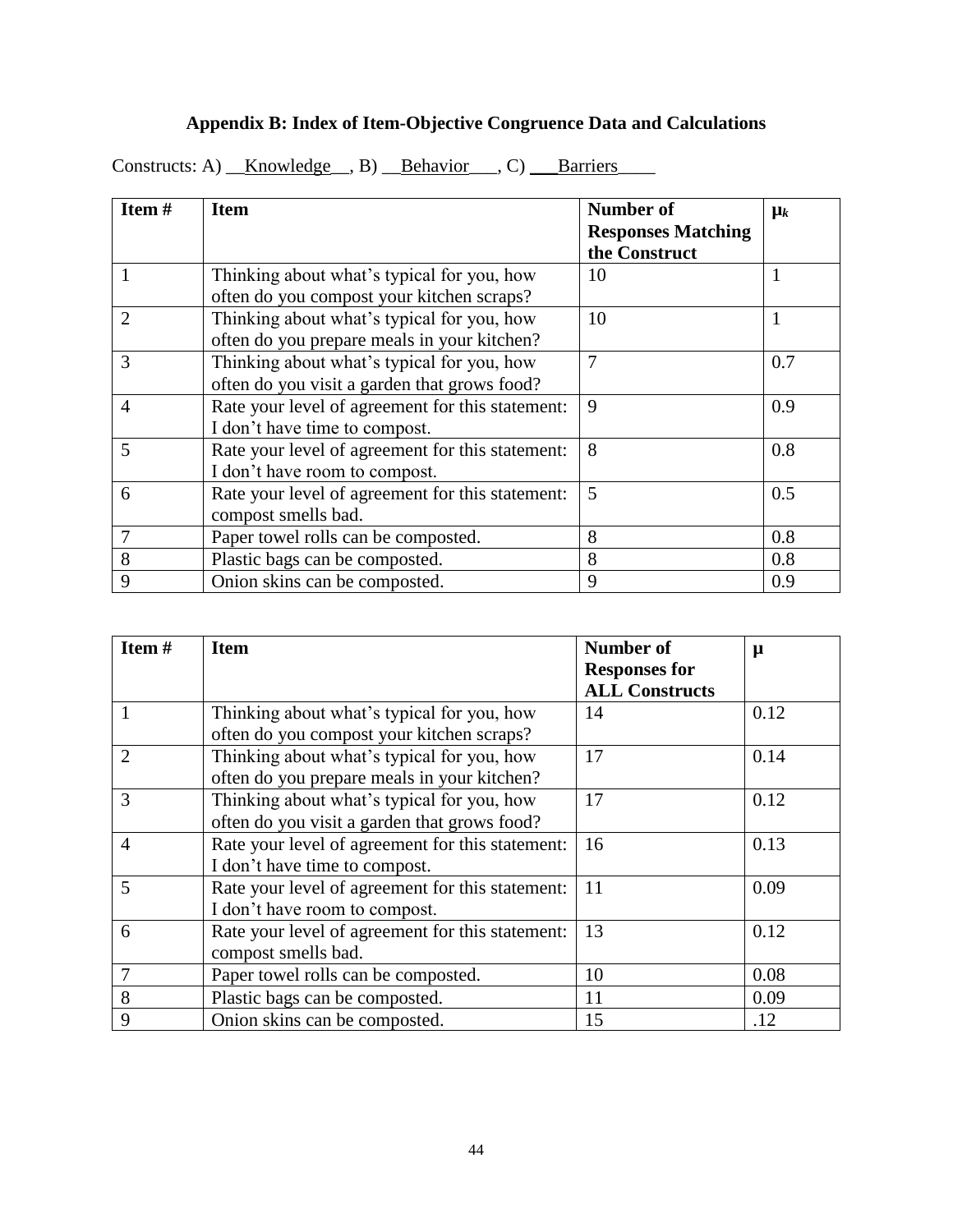| Item $#$       | <b>Item</b>                                                                                                               | Number of<br><b>Responses Matching</b><br>the Construct | $\mu_k$ |  |
|----------------|---------------------------------------------------------------------------------------------------------------------------|---------------------------------------------------------|---------|--|
|                | Rate how important it is to you that composting<br>reduces the environmental impact of garbage.                           | 10                                                      | 1       |  |
| $\mathcal{D}$  | Rate how important it is to you that composting<br>recycles kitchen scraps into garden soil.                              | 10                                                      |         |  |
| 3              | Rate how important it is to you that if people<br>composted, we could keep about half of our<br>garbage out of landfills. | 9                                                       | 0.9     |  |
| $\overline{4}$ | Rate your level of agreement for this statement:<br>My friends think composting is a good idea.                           | 9                                                       | 0.9     |  |
| 5              | Rate your level of agreement for this statement:<br>Many people I know like to compost.                                   | 9                                                       | 0.9     |  |
| 6              | Rate your level of agreement for this statement:<br>Many people I know visit a community garden.                          | $\overline{7}$                                          | 0.7     |  |

Constructs: A) <u>Behavior</u>, B) Values C) Social Norms

| Item# | <b>Item</b>                                      | <b>Number of</b>         | μ    |
|-------|--------------------------------------------------|--------------------------|------|
|       |                                                  | <b>Responses for ALL</b> |      |
|       |                                                  | <b>Constructs</b>        |      |
|       | Rate how important it is to you that composting  | 15                       | 0.17 |
|       | reduces the environmental impact of garbage.     |                          |      |
| 2     | Rate how important it is to you that composting  | 16                       | 0.18 |
|       | recycles kitchen scraps into garden soil.        |                          |      |
| 3     | Rate how important it is to you that if people   | 17                       | 0.19 |
|       | composted, we could keep about half of our       |                          |      |
|       | garbage out of landfills.                        |                          |      |
| 4     | Rate your level of agreement for this statement: | 16                       | 0.18 |
|       | My friends think composting is a good idea.      |                          |      |
|       | Rate your level of agreement for this statement: | 14                       | 0.16 |
|       | Many people I know like to compost.              |                          |      |
| 6     | Rate your level of agreement for this statement: | 12                       | 0.13 |
|       | Many people I know visit a community garden.     |                          |      |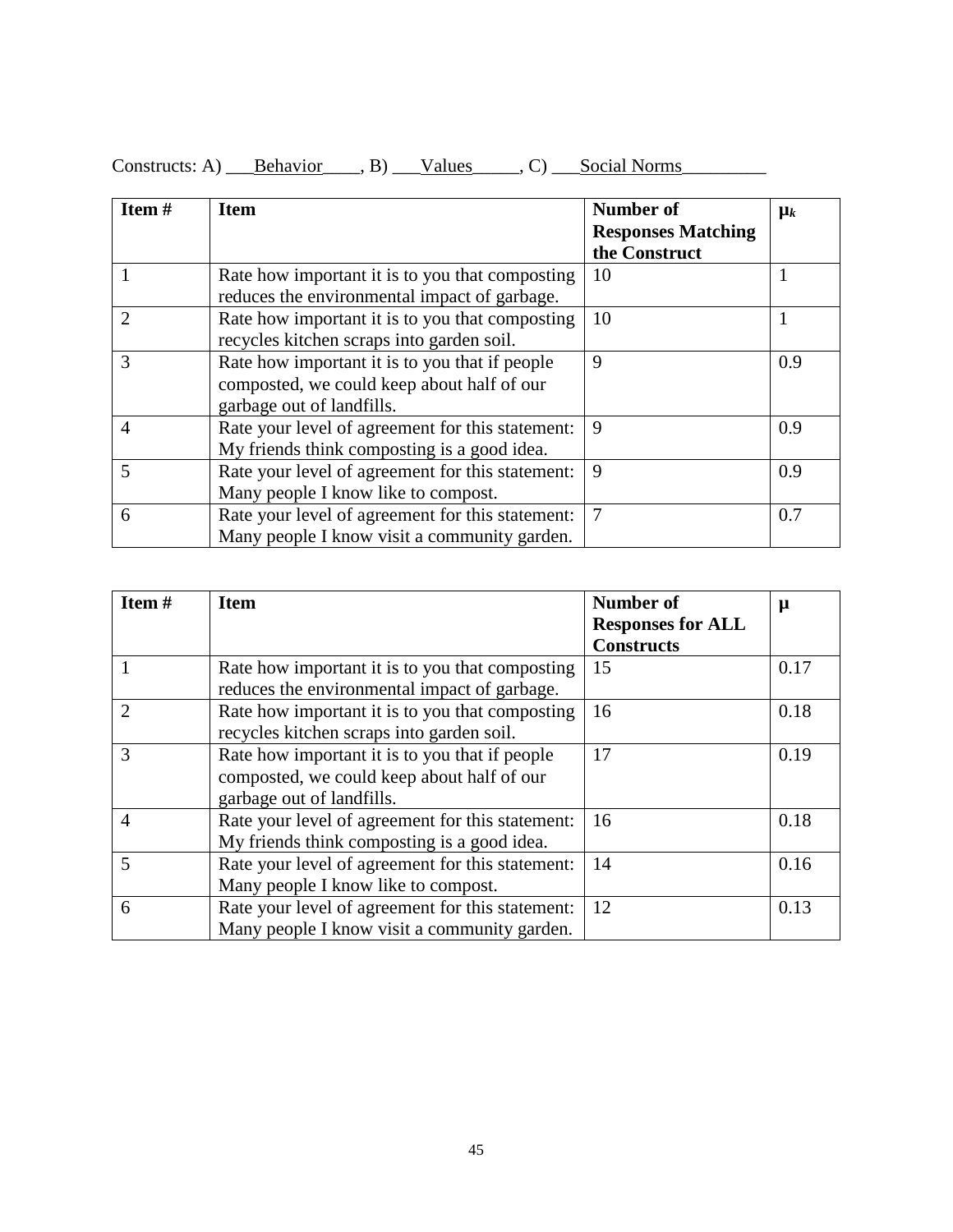Set 1, Q1  $I_{ik} = ($   $3$   $)$  x (1-0.12) = 0.66 (2x3-2) Set 1, Q2  $I_{ik} = (\underline{3} \underline{3}) \times (1 - 0.14) = 0.65$  $(2x3-2)$ Set 1, Q3  $I_{ik} = ($   $3$   $)$  x (0.7-0.12) = 0.44  $(2x3-2)$ Set 1, Q4  $I_{ik} = ($   $\underline{3}$   $)$  x (0.9-0.13) = 0.58 (2x3-2) Set 1, Q5  $I_{ik} = ($  3  $)$  x (0.8-0.09) = 0.53  $(2x3-2)$ Set 1, Q6  $I_{ik} = ($   $\underline{3}$  x (0.5-0.12) = 0.29 (2x3-2) Set 1, Q7  $I_{ik} = ($  3  $\rightarrow$  x (0.8-0.08) = 0.54  $(2x3-2)$ Set 1, Q8  $I_{ik} = ($  3  $\rightarrow$  x (0.8-0.09) = 0.53 (2x3-2) Set 1, Q9  $I_{ik} = \left(\frac{3}{\sqrt{3}}\right)$  x (0.9-0.12) = 0.59  $(2x3-2)$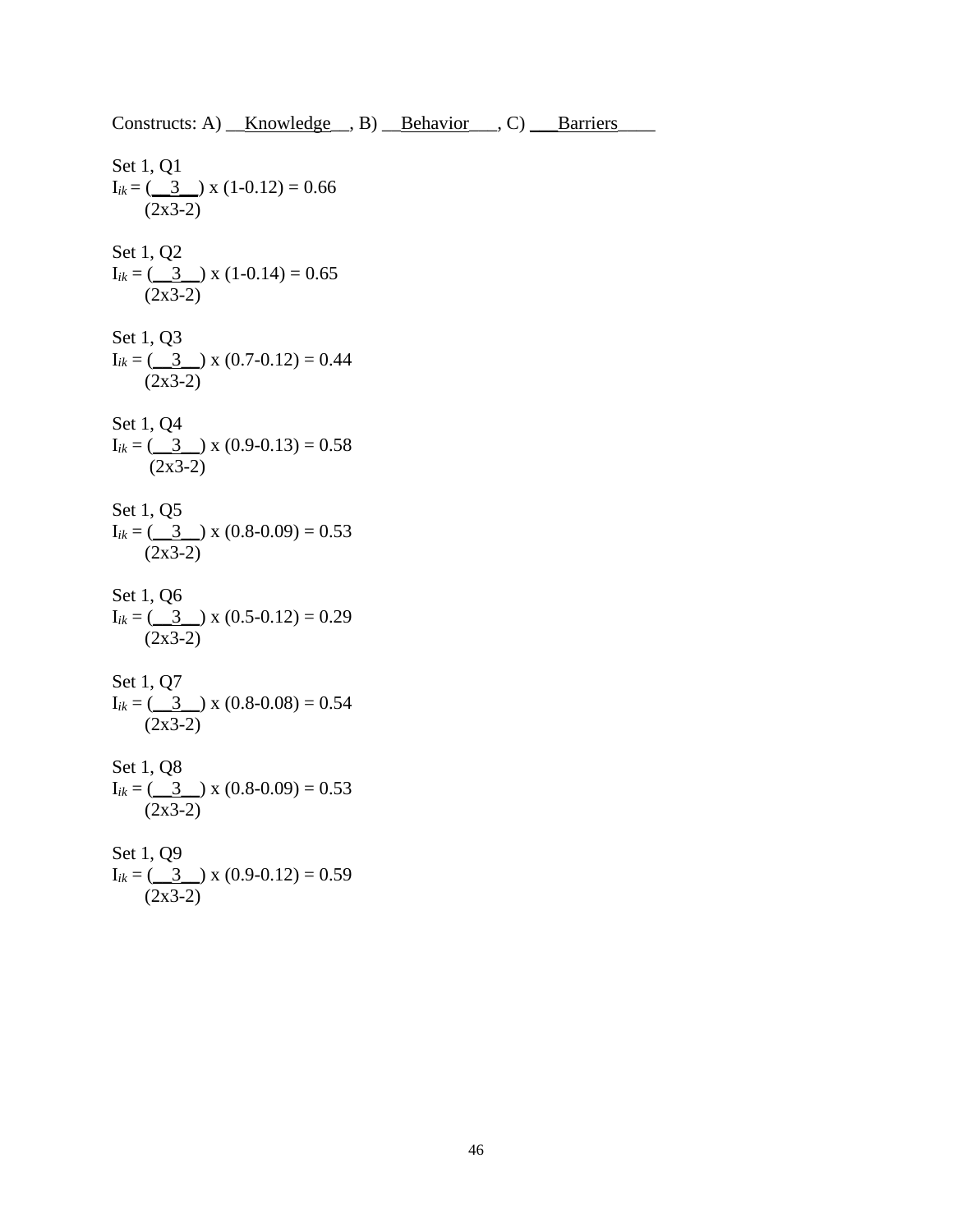Constructs: A) Behavior 5. B) Values 6. C) Social Norms

Set 2, Q1  $I_{ik} = ($   $\underline{3}$  x (1-0.17) = 0.62  $(2x3-2)$ Set 2, Q2  $I_{ik} = ($   $3$   $)$  x (1-0.18) = 0.62 (2x3-2) Set 2, Q3  $I_{ik} = ($  3  $\rightarrow$  x (0.9-0.19) = 0.53  $(2x3-2)$ Set 2, Q4  $I_{ik} = (3 \nvert x \nvert (0.9-0.18) = 0.54$  $(2x3-2)$ Set 2, Q5  $I_{ik} = ($  3  $\rightarrow$  x (0.9-0.16) = 0.56  $(2x3-2)$  $S_{\text{et}}$  2,  $\Omega$ 6

Set 2, Q6  
\n
$$
I_{ik} = \underbrace{(3)}_{(2x3-2)} x (0.7-0.13) = 0.43
$$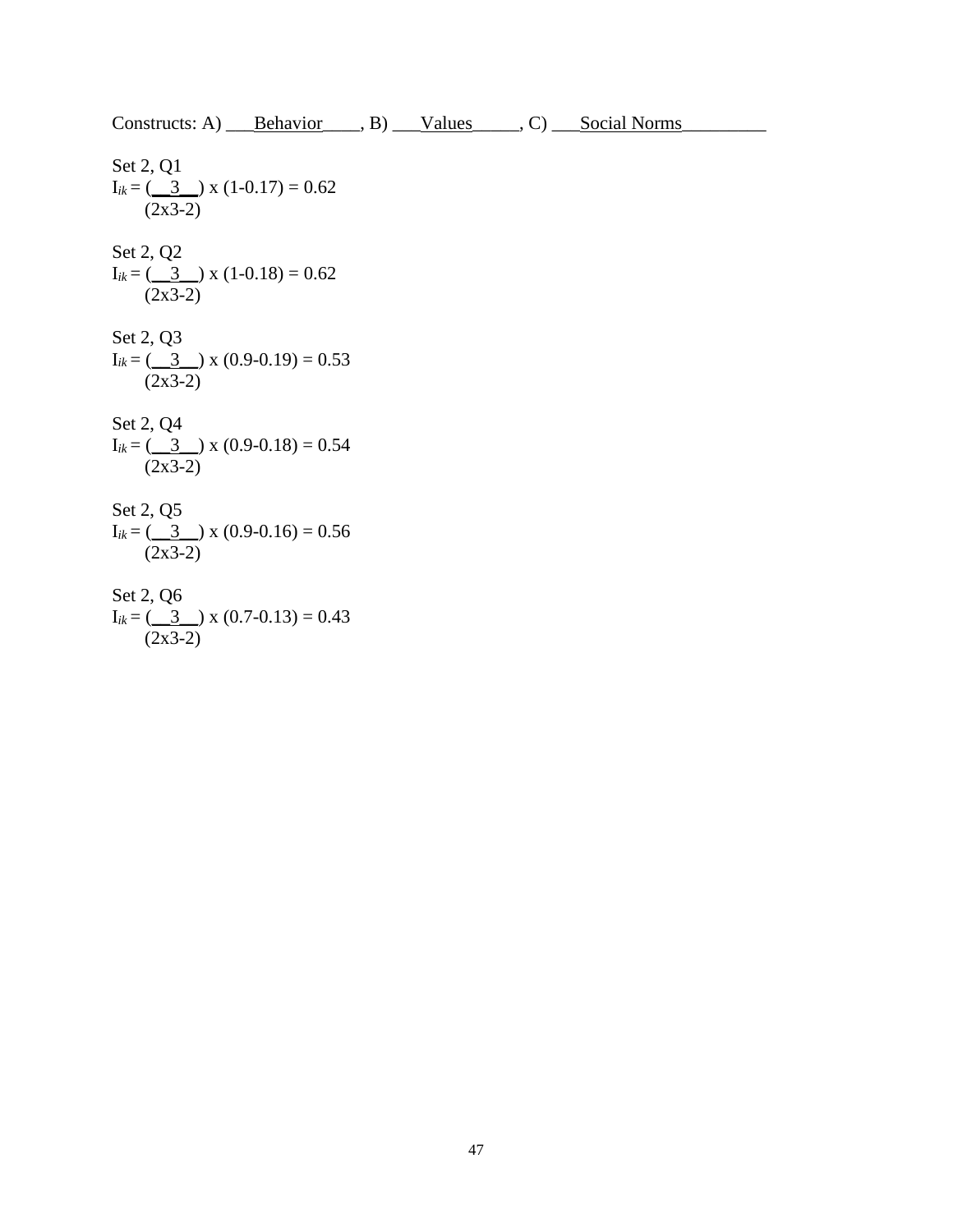## **Appendix C: Short Composting Survey**

### **These questions are about what you know and believe about composting.**

#### *1. Thinking about what's typical for you, how often do you:*

| a) compost at least some of your kitchen scraps. |                                                                                             |  |  |  |                                                                |              |
|--------------------------------------------------|---------------------------------------------------------------------------------------------|--|--|--|----------------------------------------------------------------|--------------|
|                                                  | Please explain<br><u>Please</u> explain                                                     |  |  |  | Every day Most days Two or three days a week Once a week Never |              |
|                                                  | b) prepare at least some meals in your kitchen (from scratch cooking or convenience foods). |  |  |  |                                                                |              |
|                                                  |                                                                                             |  |  |  | Every day Most days Two or three days a week Once a week       | Never        |
|                                                  | c) eat at least some food that you grew yourself.                                           |  |  |  |                                                                |              |
|                                                  | Every day Most days Two or three days a week Once a week                                    |  |  |  |                                                                | <b>Never</b> |
|                                                  | 2. For the following statements, rate your level of agreement.                              |  |  |  |                                                                |              |
|                                                  | a) I don't have time to compost.                                                            |  |  |  |                                                                |              |
|                                                  | Strongly agree Agree Not sure Disagree                                                      |  |  |  | Strongly disagree                                              |              |
|                                                  | b) I don't have room to compost.<br>Strongly agree Agree Not sure Disagree                  |  |  |  | Strongly disagree                                              |              |
| C)                                               | Compost smells bad.<br>Strongly agree Agree Not sure Disagree                               |  |  |  | Strongly disagree                                              |              |
|                                                  |                                                                                             |  |  |  |                                                                |              |

*3. Which of the following can be composted? Circle true or false, or circle DK if you don't know.*

| a) Paper towel rolls | True False DK | e) Bacon      | True False DK |  |
|----------------------|---------------|---------------|---------------|--|
| b) Plastic bags      | True False DK | f) Egg shells | True False DK |  |
| c) Onion skins       | True False DK | g) Batteries  | True False DK |  |
| d) Strawberry stems  | True False DK |               |               |  |

*4. For the following statements, rate how important it is to you that:*

a) Composting reduces the environmental impact of garbage. Very important Important Not sure Not that important Not important at all

b) Composting recycles kitchen scraps into garden soil. Very important Important Not sure Not that important Not important at all

c) If people composted, we could keep about half of our garbage out of landfills.